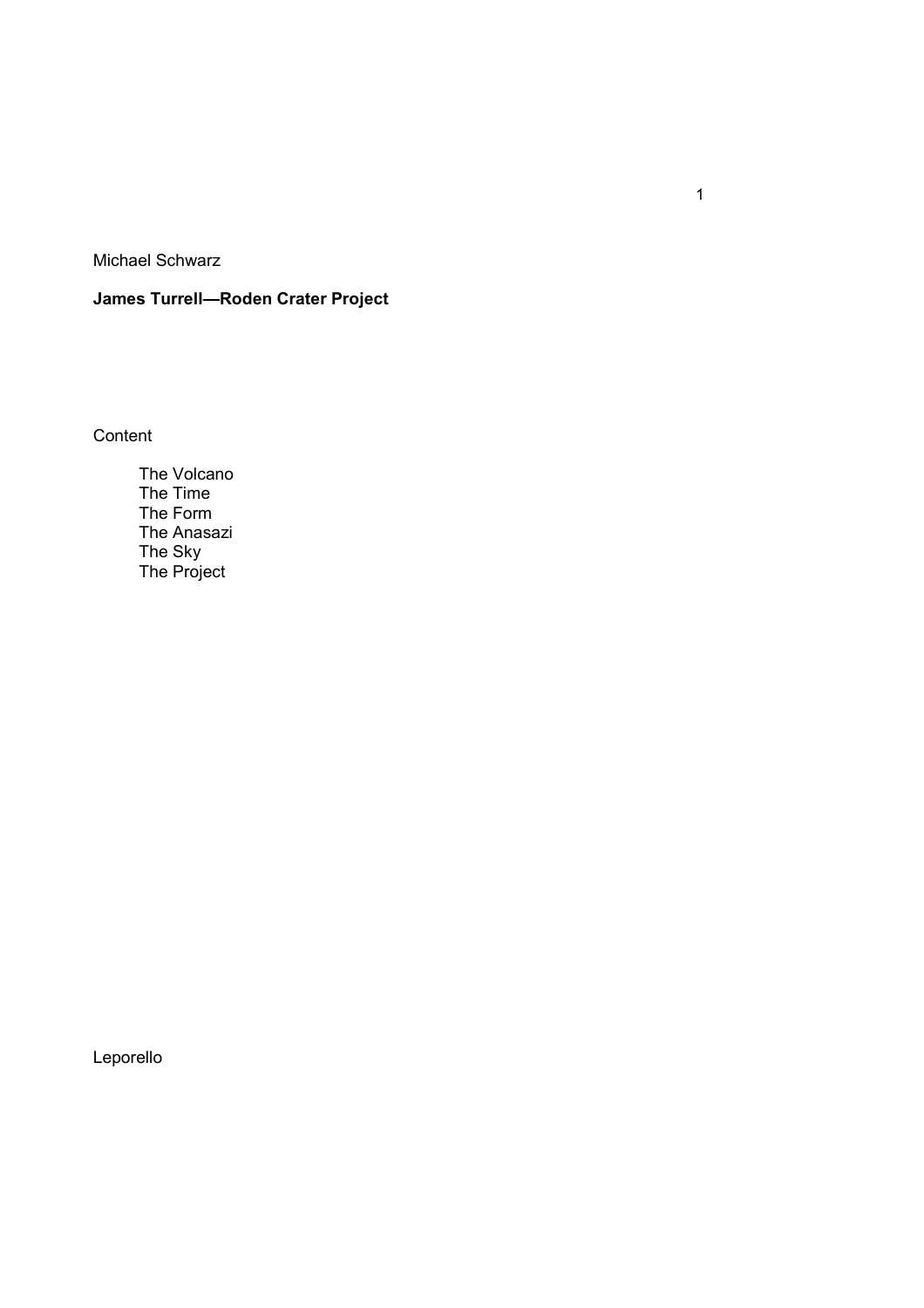Describing, analyzing, and interpreting works of fine art before they have even been completed is the exception in our métier. Architecture is more likely to provide examples of designs, plans, and models being dealt with as if they had already been built. This is first and foremost due to the contract situation. Under more rigorous competitive conditions, the methods of representation have become so refined that scale models definitely allow a reliable evaluation of the architectural structure and location within an urban or landscape context of constructions, as well as an estimation of their spatial effect and the distribution of light. Added to this comes knowledge about and the assessment of buildings that have already been realized.

 The *Roden Crater Project* by James Turrell has been and still is described, analyzed, and interpreted without there ever having been more to see than the dormant volcano Roden Crater.<sup>1</sup> There are reasons for the anticipation of a work by art critics as well as art historians: For one thing, when his considerations had been brought to an initial conclusion, the artist mounted an exhibition that surprised the art world with the wealth of material it included. On display were models, plans for the construction of individual corridors and chambers, aerial photographs, and aquatints, all of which illustrated certain perceptual phenomena in the planned spaces. At one and the same time, the exhibition communicated that everything had already been built or would, as planned, be completed before long.

 One does not have to return to the period of the architecture of the French Revolution to find examples of the amazing phenomenon of a real discussion about fictitious experiences of space and time. Walter de Maria's *Vertical Earth Kilometer,* which was planned for the expanse of rubble at the edge of the Olympic Village in Munich in 1972, was never drilled. Here, too, critics anticipated the work, although they argued against it by claiming that even if the *Vertical* 

 $\overline{a}$ 

<sup>&</sup>lt;sup>1</sup> This also applies to the text presented here, which is largely based on a research sojourn in Flagstaff, Arizona, in the summer of 1995. At the time, the initial planning phase had been completed; however, due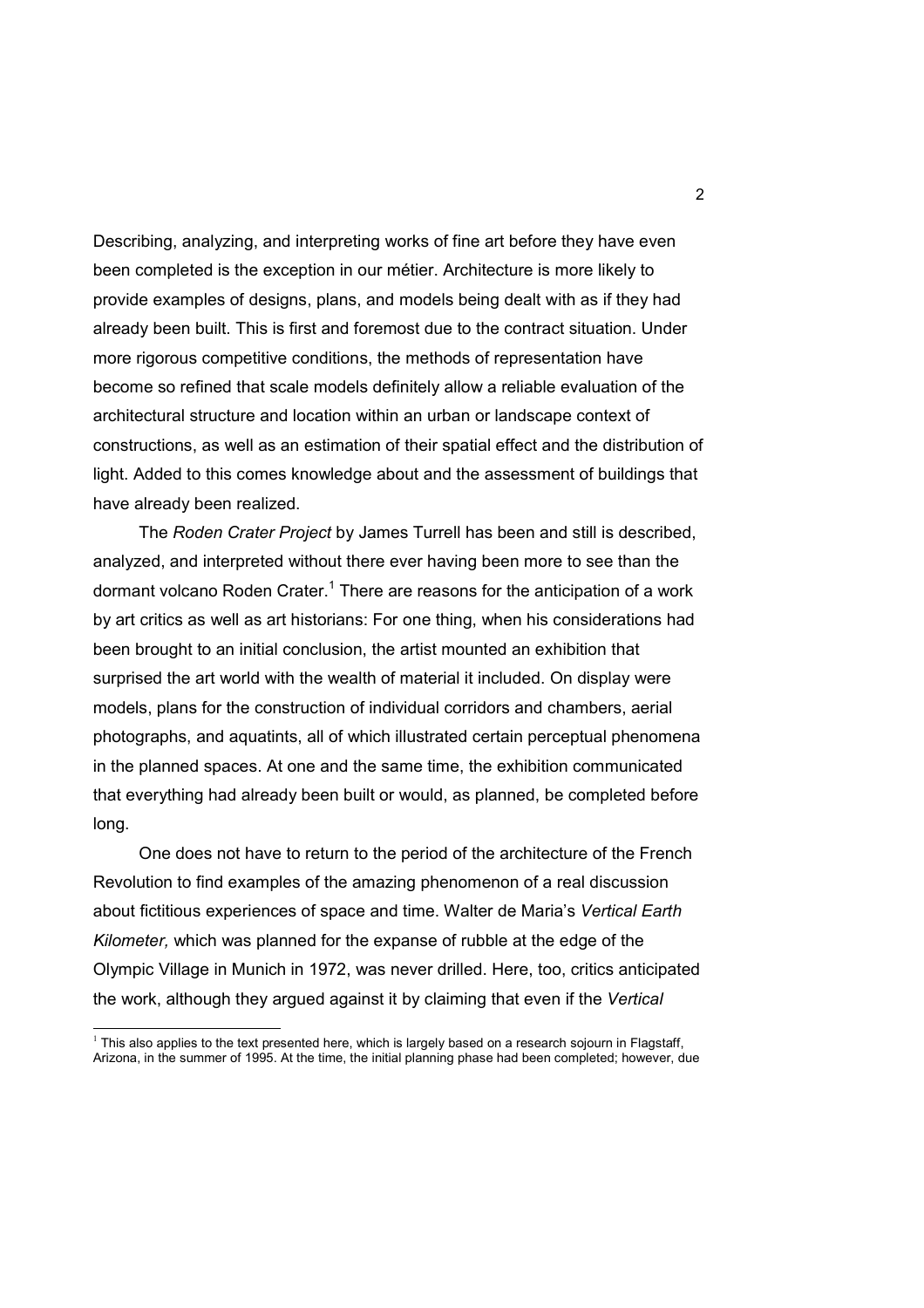*Earth Kilometer* were to be realized, there would be nothing more to see than there already is, namely an expanse of rubble. They ignored the effect of the real. The execution of the work in Kassel later showed that a work can be unabatedly discussed even if it is not visible but has an author, has been installed at a site laden with history, and at the same time is associated with an exhibition as well known as the documenta. If this is the case, then a work of art is able to subsist on the power of imagination of those who seek out the place at which a brass rod has been driven one thousand meters into the earth.

 This example seems suited to demonstrating the problems related to fictitious art because it depicts the other side of the reception of the *Roden Crater Project.* Except for the plate that covers the borehole, the work cannot be seen in Kassel either; everything is left to the imagination: How long is a kilometer that leads into the depths of the earth? We have no standard for gauging this. What kinds of strata does the borehole penetrate? Does the brass rod conduct geothermal energy? Questions to the point of doubt whether this hole was ever even drilled at all. For such questions and those that ensue, the formal side of the work is relatively secondary. Moreover, the piece of art can be made more precise by providing information about the length and the diameter of the borehole as well as by illustrating the earth kilometer being exhibited.<sup>2</sup> However, when the demonstration, perception, and experience of a work are primary, as is the case for Turrell's work in general, then Roden Crater also has to be able to perceived and experienced, and in order to do this the work first of all has to exist. Craig Adcock, who has dealt with the *Roden Crater Project* on many occasions, identified this deficit and followed the description of the individual perception spaces with references to works in which comparable phenomena are exemplified. However, apart from the fact that Turrell worked exclusively with artificial light in many of these earlier works and only natural light is used for the

 $\overline{a}$ 

not least to financial reasons, Turrell was not able to begin working at the volcano until later. While the first chambers have been completed in the meantime, they have not yet been released for viewing.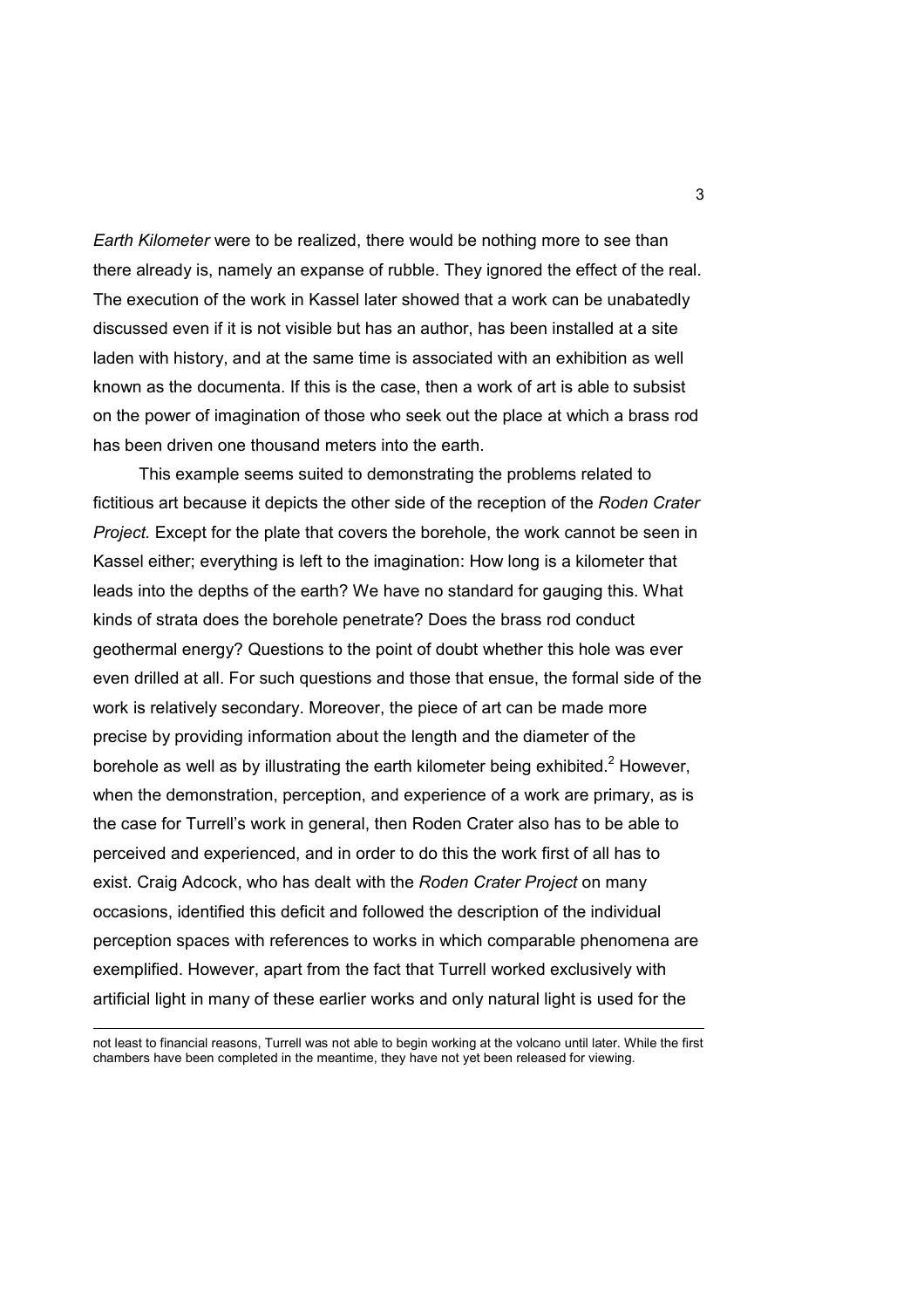*Roden Crater Project,* these works were for the most part only temporary and can only be consulted to a limited degree in this current analysis.

 Neither Walter de Maria's work nor the *Roden Crater Project* by James Turrell is conceptional. Roden Crater has to be built, because it is only when our perception is guided that we will be able to have that experience in the chambers and corridors that exceeds the observation of the sky, the equinoxes, the phases of the moon, or the light variations already possible from each of the many other volcanoes in the region of the San Francisco Peaks. Roden Crater not only has to be built, it has to be completed before further thought can be given to the effect of the individual observation and perception spaces and of the coming about of guided perception.<sup>3</sup> At the same time, the historico-cultural context shall surely be investigated as there is striking evidence of an Indian culture for whom the measurement of time was a vital matter in the immediate vicinity of the crater. The question regarding the history of the volcano itself seems central to me as well. It is repeatedly pointed out that James Turrell selected Roden Crater out of hundreds of volcanoes, because like no other it fulfilled the formal and geographical conditions that the artist placed on the planned work from the beginning. Besides its relative isolation and the possibility of purchasing the mountain, the decision for Roden Crater was primarily made based on the regular shape of the crater's rim, thus on its form. The decisive prerequisites for a more accurate understanding of the experiences that the project will later make possible are to be sought in both fields—in the cultural history of the Four Corner Land in which Roden Crater is situated and in the geological genesis of the volcanic field. In both areas, in particular those of geology and volcanic research,

 2 Cf. Ulrike Lehmann and Peter Weibel, eds., *Die Ästhetik der Absenz: Bilder zwischen Anwesenheit und Abwesenheit* (Munich: Klinkhardt & Biermann, 1994). 3

This criticism is particularly true for the otherwise so commendable, because rigorous, investigation by Craig Adcock. While he provides a detailed description of the *Roden Crater Project,* he also forms conjectures about the possible effect of the projected spaces. This means that the book, which was published in 1990, is in this respect partially outdated, because the artist continued to work on the projection of the chambers and spaces were added—quite apart from the fact that the presumed effects cannot be verified. In the summer of 1995, nothing had yet been built at Roden Crater. Cf. Craig Adcock,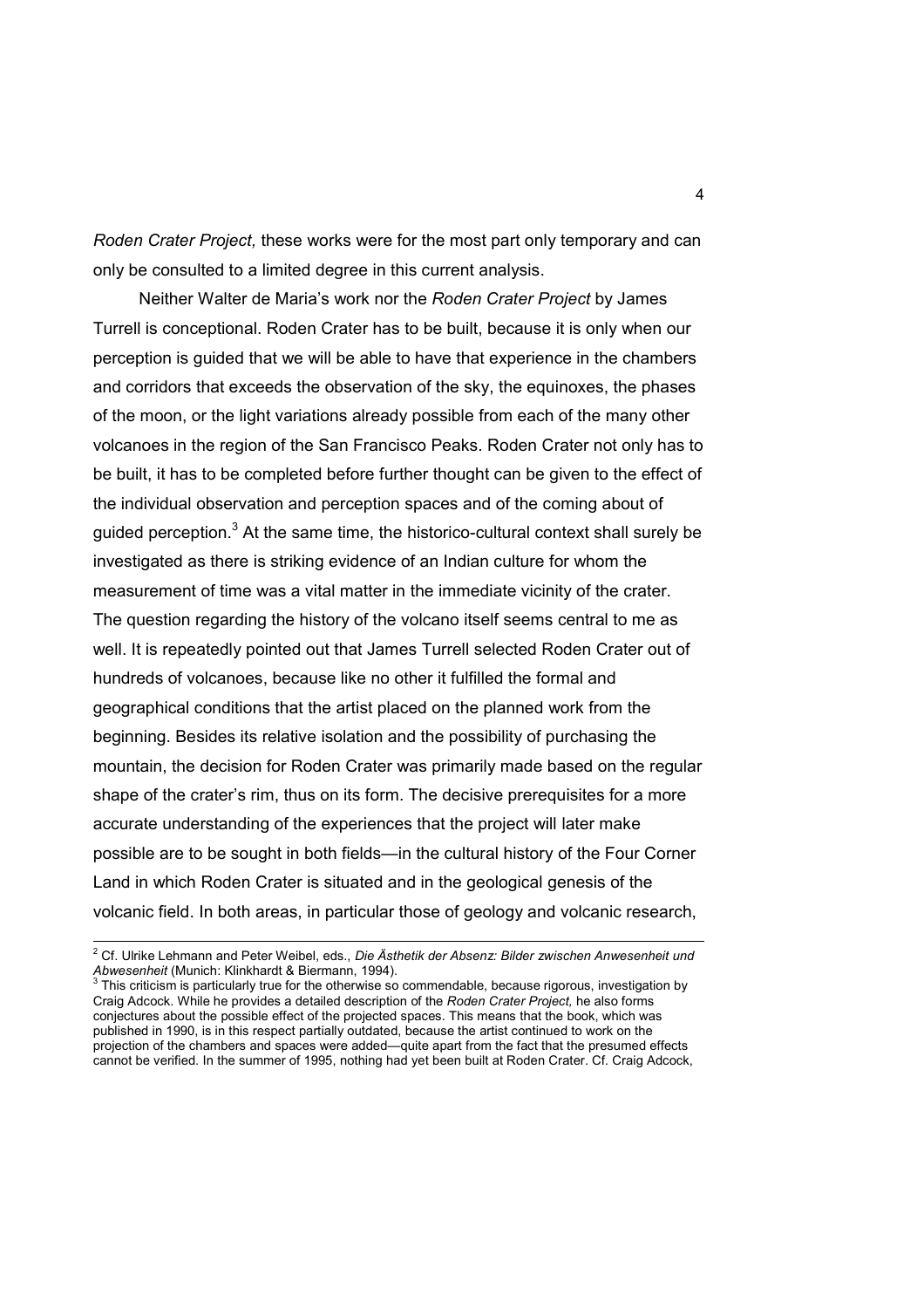I relied on the firm support of the colleagues I have identified here. Research on the cosmology of the Pueblos has also increased enormously in scope in recent years and has become hardly fathomable, especially for an outsider.

## **The Volcano**

 $\overline{a}$ 

Arizona's extraordinarily diverse landscape relief with its deserts and prairies in the south and southwest, the so-called Transition Zone, which is formed by the mountain range between the Black Mountains and White Mountain and the Colorado Plateau to the north, is the result of a geological development that shaped the entire North American continent. After its separation from the European continent, which coincided with a northward movement, during the mid-Tertiary Period the surface of this massive island changed due to continuous activity in the earth's core. Tension in the earth's crust led to the formation of deep rifts, faults, and clefts; extreme volcanic activity influenced the climate and changed the landscape. At the same time, earthquakes shook the continent, equalizing unstable mountain ranges and accelerating erosion.

 The state's profile, rising from the south to the north and characterized by extreme deflection, was primarily formed by the eruption of innumerable volcanoes. This volcanic activity was concentrated on three fields: in the southwestern region of Arizona around the Kofa Mountains, the zone around White Mountain to the east, and the vast region around the San Francisco Peaks. These stratovolcanoes north of Flagstaff are the oldest in the field. Their eruption approximately twenty-eight million years ago and all subsequent eruptions formed the massif into one of the highest mountain ranges in the region.<sup>4</sup>

*James Turrell: The Art of Light and Space* (Berkeley, Los Angeles, and Oxford: University of California Press, 1990), pp. 154ff.

<sup>4</sup> Geologists consider Arizona's volcanic fields to be the most diverse in the world. Nowhere else have volcanoes been so continuously active over the comprehensible period of time of c. thirty million years. This has resulted in the emergence of a laboratory situation that is ideal for further studies, which will also allow making more precise prognoses about future eruptions. Cf. Michael F. Sheridan, "Volcanic Landforms," in Terah L. Smiley, J. Dale Nations, Troy L. Pew, and John P. Schafer, eds., *Landscapes of*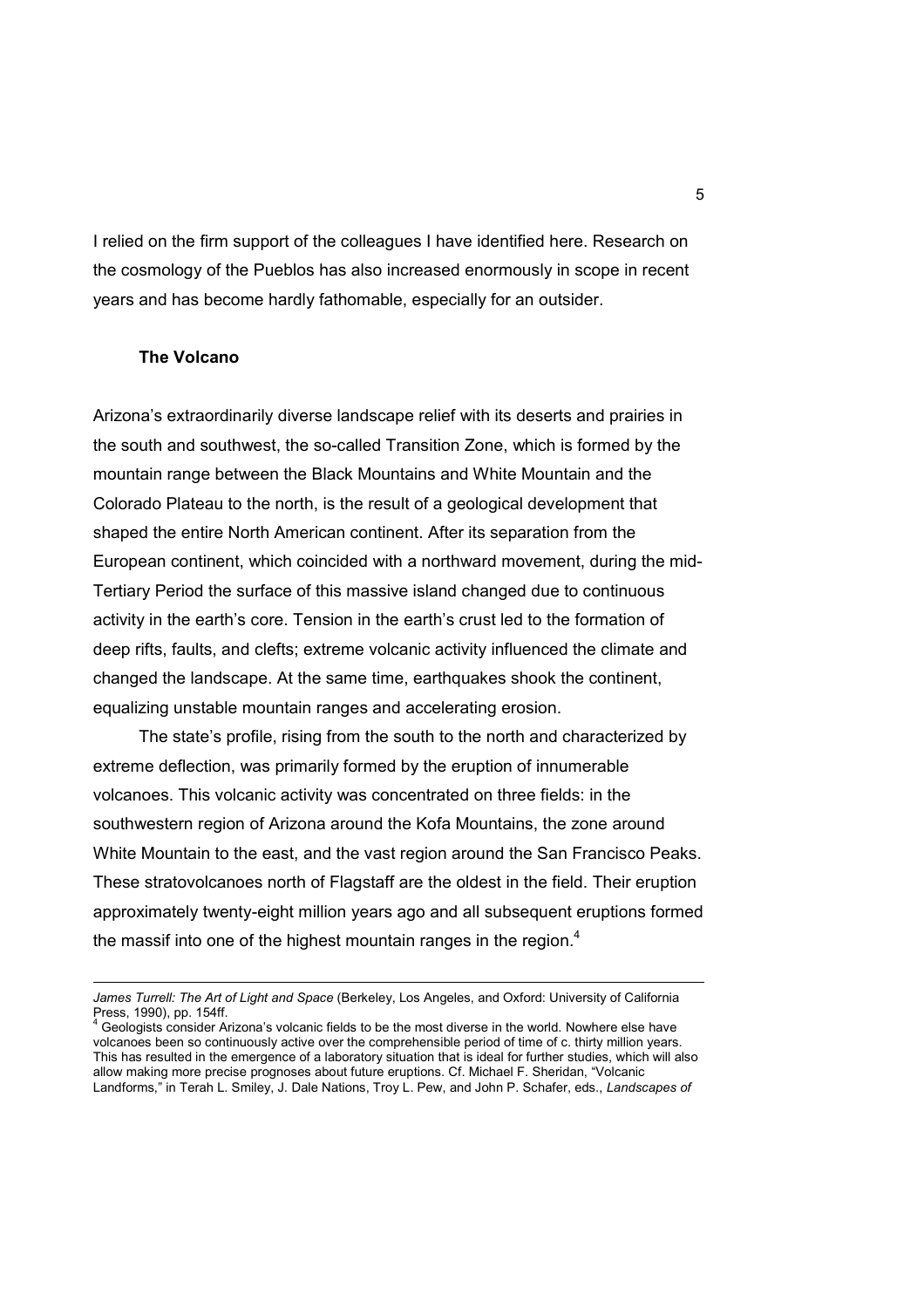For a long time this volcano was also the only one on the vast plateau in northwestern Arizona, which at the time already consisted of 250-million-year-old Kaibab sandstone. Brought on by the movement of the North American Plate, which collided with a magma field located just under the earth's surface in the region of what is today the Mogollon Rim, the first volcanic eruptions occurred southwest of the San Francisco Peaks, resulting in extensive changes in the geographic texture. In three consecutive phases, this commencing volcanism in the early Tertiary Period generated the unique landscape around the San Francisco Peaks. Concurrent with the northeastward movement of the North American Plate, the volcanic activity moved from the area around what is today Williams via the former center of the peak into the area east and northeast of Elden Mountain. In this intermediate phase, which occurred approximately four million years ago, San Francisco Peak again became active itself, releasing lava and ash, becoming broader and higher, and forming several secondary craters. Its last eruption more than 400,000 years ago presumably caused its implosion to become an extensive, empty magma chamber.

 The vast volcanic field east and northeast of the San Francisco Peaks originated during the third phase of these eruptions. Volcanic activity began here approximately 2.4 million years ago, concurrent with the eruptions of an old stratovolcano, and continued until 1064 AD. The last eruption created Sunset Crater after the earth's crust cracked open, a wide river of lava had flowed in the direction of the Little Colorado River, and considerable amounts of volcanic ash and cinders descended on the entire area. $5$  This last phase is divided into four periods, which are named after the types of basalt they are typically composed of: the Woodhouse Period (2.4 million–500,000 years), the Tappan Period (600,000–

 $\overline{a}$ 

*Arizona. The Geological Story* (Lanham: University Press of America, 1984), pp. 79–109, in particular p.

<sup>79.</sup>  5 For this context cf. Dorothy A. House, "Roden Crater," special issue, *Plateau, Magazine of the Museum of Northern Arizona* 59, no. 3 (1988), pp. 8ff.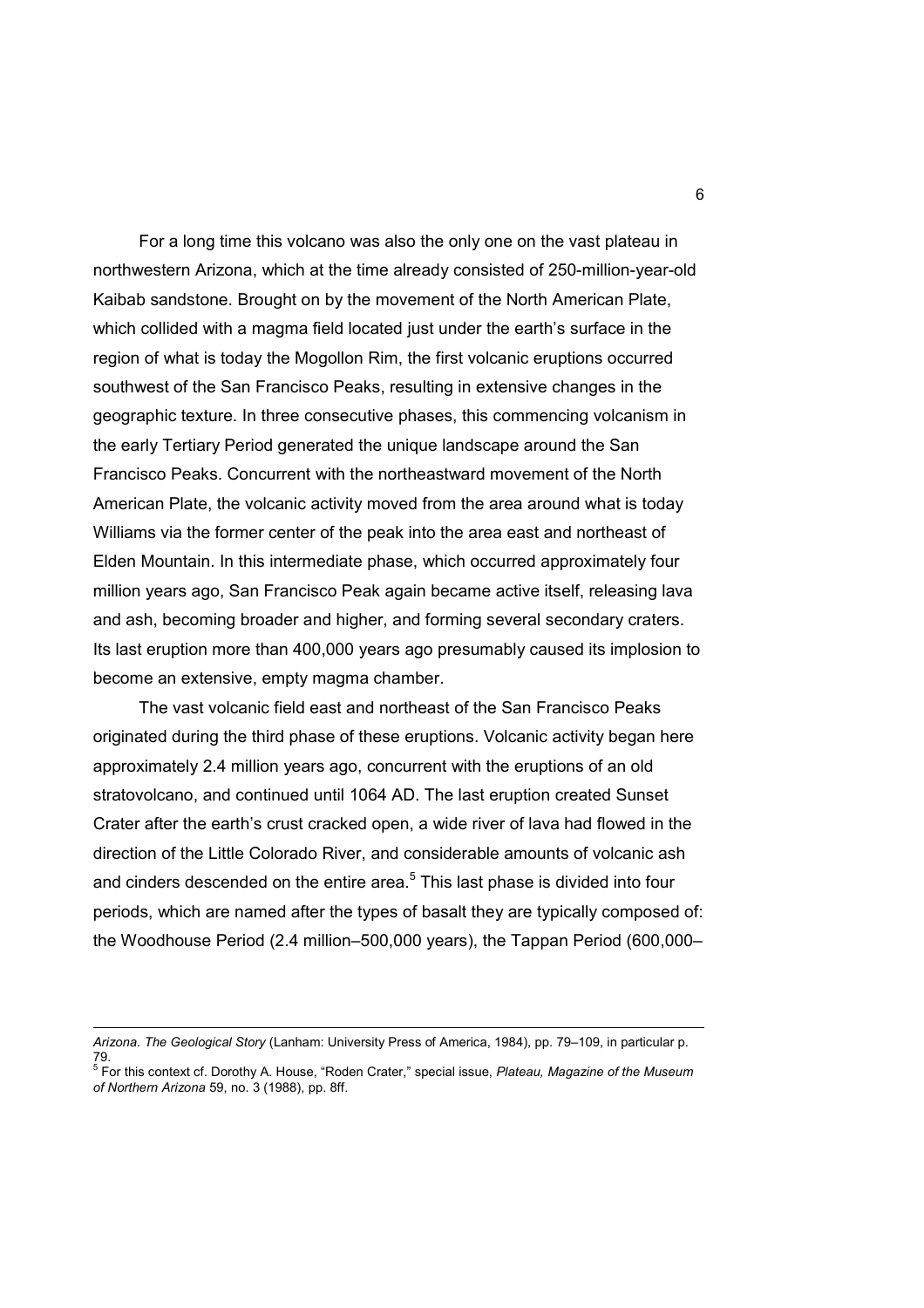175,000 years), the Merriam period (100,000–50,000 years), and the Sunset Period (1064–1250 AD).<sup>6</sup>

 Due to its form, but also because of the composition of the expelled cinders and the severe erosion, Roden Crater must have originated in the Tappan Period. The crater is situated at the eastern edge of the San Francisco volcanic field, northeast of the much younger Sunder Crater. This topographical relation shows that the volcanism did not necessarily take place from west to east, but that various faults within one area allowed magma to be pushed upwards at different locations. Roden Crater is approximately 500,000 years old and thus originated in a period during which the San Francisco Peaks were still active. The crater's terraced silhouette stems from two eruptions that probably occurred at short intervals. In an initial phase, the volcano threw out cinders and ash and released molten lava, which solidified on the eastern flank into a sharp-edged shield composed of black basalt, while on the southwestern side of the volcano, an evenly formed embankment was created made of black cinders and sand. A later eruption, which sent coarse-grained red cinders to the surface, formed the central cone, which is enclosed by an older cone composed of black rock. The so-called fumarole stems either from a simultaneous or subsequent lava flow on the northeast flank. Today, the main cylinder with the relatively shallow crater floor rises approximately 150 meters above the plateau south of the Little Colorado River. Like most other volcanoes, in particular older ones, Roden Crater was originally much taller. Over the millennia, extreme fluctuations in temperature and harsh west winds wore away the coarse, pyroclastic basalt material meter by meter so that today, Roden Crater appears to be relatively low on its broad base. This base, which lies around the main cylinder like a dyke, in particular in the southwest, is the result of older volcanic activity. The embankment is evenly shaped—in contrast to the eastern boundary, where around Eagle Rock black

e<br><sup>6</sup> Cf. Edward W. Wolf, "The Volcanic Landscape of the San Francisco Volcanic Field," in Smiley et al. 1984 (see note 4), pp. 111–136; with reference to dating cf. pp. 119f.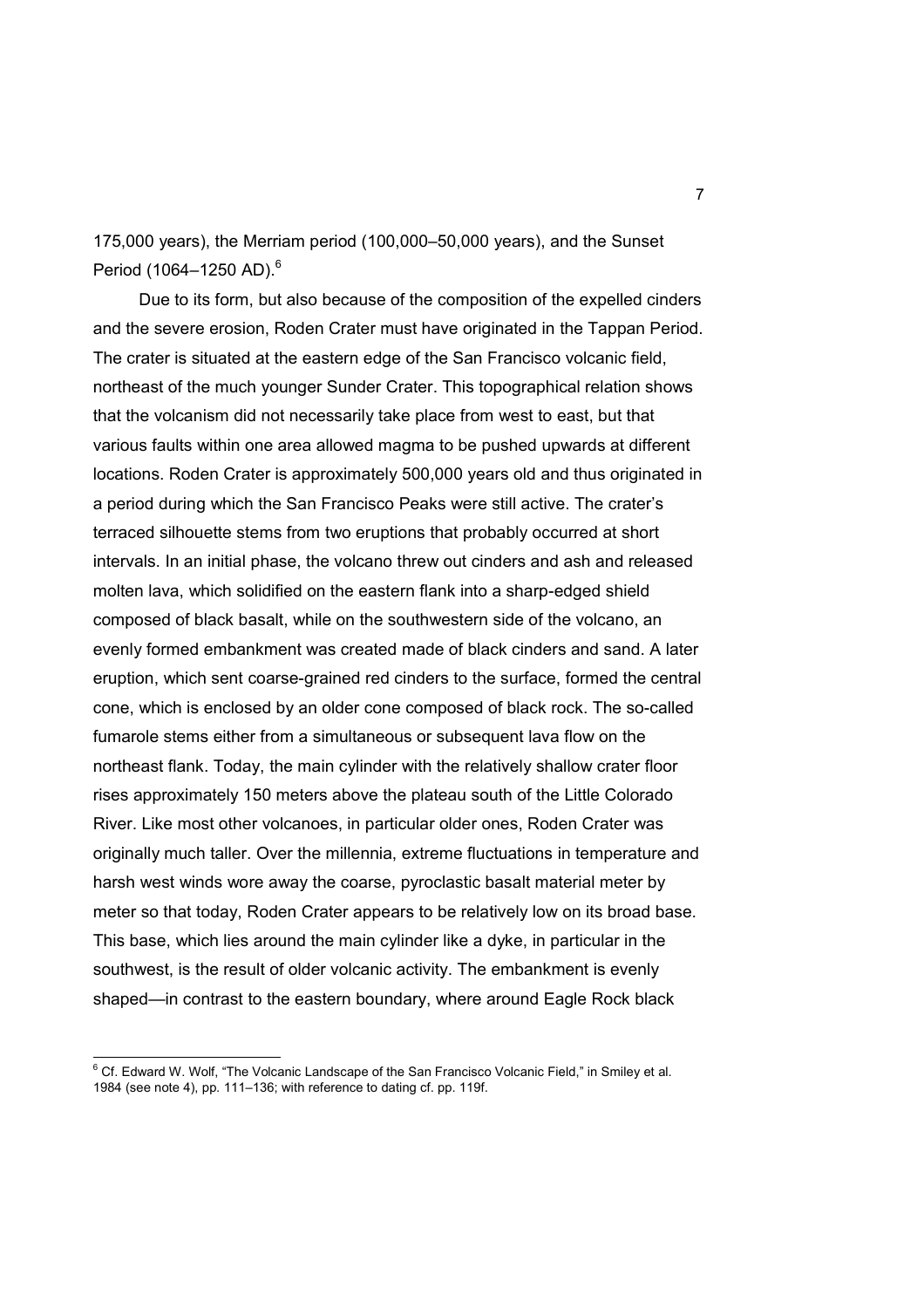lava fissures characterize the silhouette.<sup>7</sup> A fumarole made up of several socalled vents, which emerged at intervals, borders the main crater to the north. Lava flowed out of one of these secondary openings down to the Little Colorado River. This fumarole rises to approximately the height of the southwestern embankment, together with which it forms the base. From a certain distance, above all from the east, the viewer has the impression of looking at a leveleddown terraced pyramid.<sup>8</sup> The impression changes as one moves closer or changes one's perspective. Compared with other volcanoes in this region, Roden Crater has a characteristic form which despite its relatively low height distinguishes it from all the others. During his search in 1974 for a suitable volcano for his project, Turrell had specific ideas of how the perception spaces would have to be installed in the volcano, how big the crater opening would have to be, how high the rim of the crater should be in relation to the crater floor, and how far the site of the observatory would have to be from any settlements in the area. The artist's decision in favor of Roden Crater was also based on its unusual form. The crater opening forms a slightly oval, flat basin with a resulting orientation to the east/northeast-west/southwest; the rim of the crater drops away gently to the east.<sup>9</sup> The regular boundary of this crater basin is already suitable for showing the phenomenon of the celestial sphere.

 One no doubt could have found other craters with these characteristics (regular crater opening, crater rim at one level, low total height) in Arizona, Colorado or New Mexico. Roden Crater obtains its unique form through the even deposit in the southwest and the slightly staggered fumarole in the northeast.

 $^7$  This is why for the most part, Turrell and the photographers who worked for the Skystone Foundation took pictures of Roden Crater from the southwest or the west. The few photographs taken from the east mainly show the crater contre-jour and in this way cast a shadow on the sharp-edged crater rim. Most of the pictures that have been published show the crater under conditions of alternating light as a regularly

formed—in certain perspectives almost symmetrical—sculpture in the landscape.<br><sup>8</sup> Most of the ash cones in this region are symmetrical and give the crater rim a round or slightly oval shape. This can be traced back to the energy with which volcanic ash and cinders were hurled vertically upward and, depending on their size, subsided on the crater rim or the adjoining plateau. Asymmetries resulted when strong winds blew from a certain direction during the eruption phase. The virtually constant thirty-degree angle of inclination can be explained by the weight and size of the falling cinders.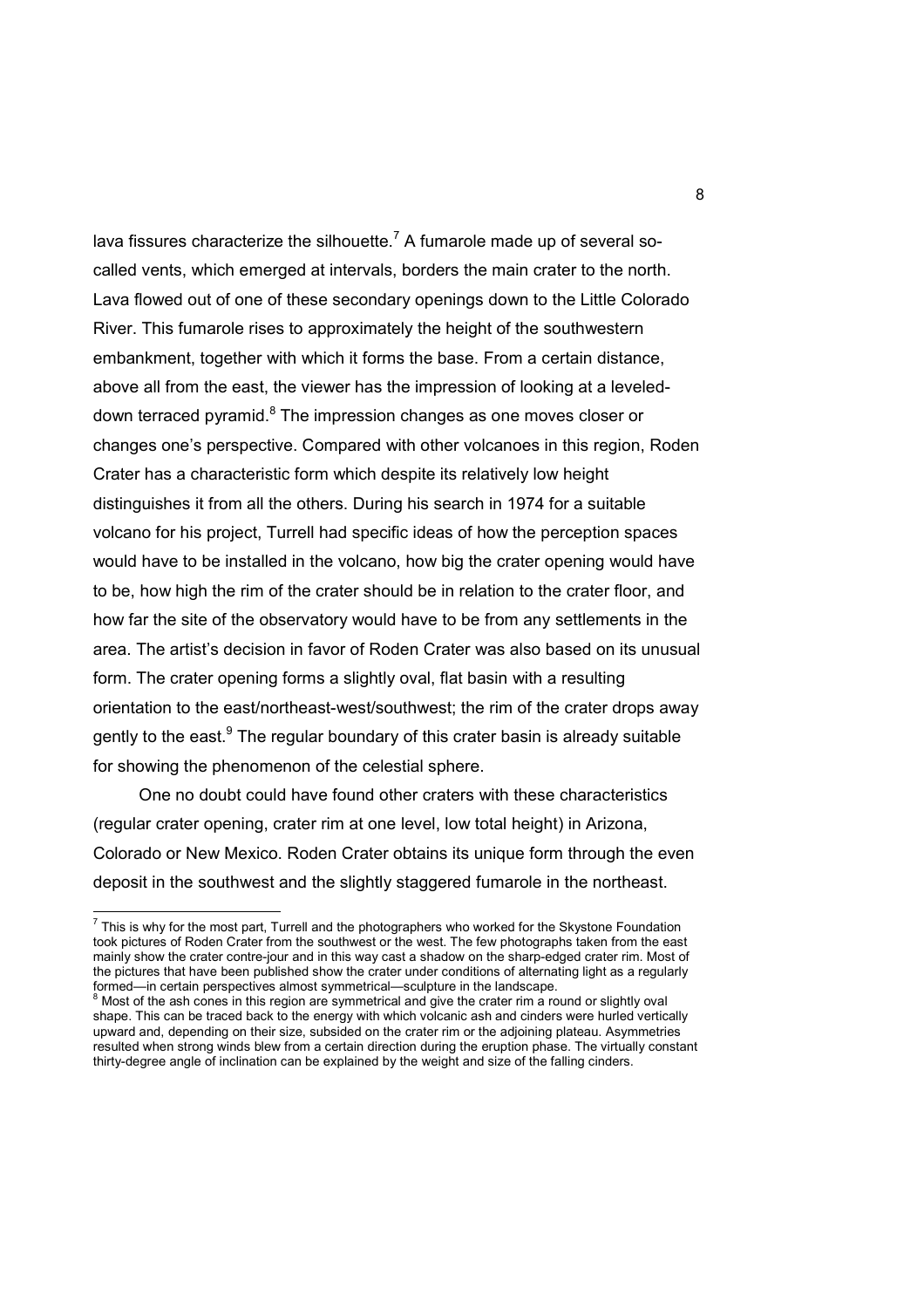These plastic shapes give the crater an unmistakable profile: Viewed from a distance from the terrace west of the volcano or from the Painted Desert in the east, Roden Crater appears to be a regularly arranged terraced pyramid. Although the crater's main cylinder drops away to the south at an angle of thirty degrees, the distance of the lower deposits to the crater's axis is about the same because there is a greater difference between the run of the crater hill there and the southern embankment than is the case with the corresponding formation in the north. The crater's overall balanced form is to a large extent the result of this exceptional feature. In addition, the rounded, evenly distributed base zone aligns the crater along an east/northeast-west/southwest axis, an alignment that is clearly discernible not only from above, but also from elevated vantage points such as Merriam Crater and certain parts of the Roden Spring Field. From a geological point of view, this orientation is of great significance as it indicates the very direction in which the North American Plate moves four centimeters annually, namely west-southwest.

 Despite this special form, which Turrell will also use for his four perception centers, Roden Crater is only one among many volcanoes. This will surprise many of those familiar with Turrell's work from what have in the meantime become countless publications, which include fascinating aerial photographs showing the crater for the most part in isolation and often in oblique light, which emphasizes the enormous plasticity of this volcanic deposit, or from an extremely low perspective just above the round buckwheat shrubs. Although it is located at the periphery, the crater on the northeastern foothills of the San Francisco volcanic field is directly connected with the field. All paths lead past various other volcanoes before one reaches Roden Crater. This will also be the case in the future, as approaching it from the north remains difficult due to the natural boundary created by the Little Colorado River Canyon. Thus the geological context described above can be experienced directly. Roden Crater is part of a

<sup>&</sup>lt;sup>9</sup> In two separate operations, one in 1981 and the other in 1983, the crater rim was leveled to a height of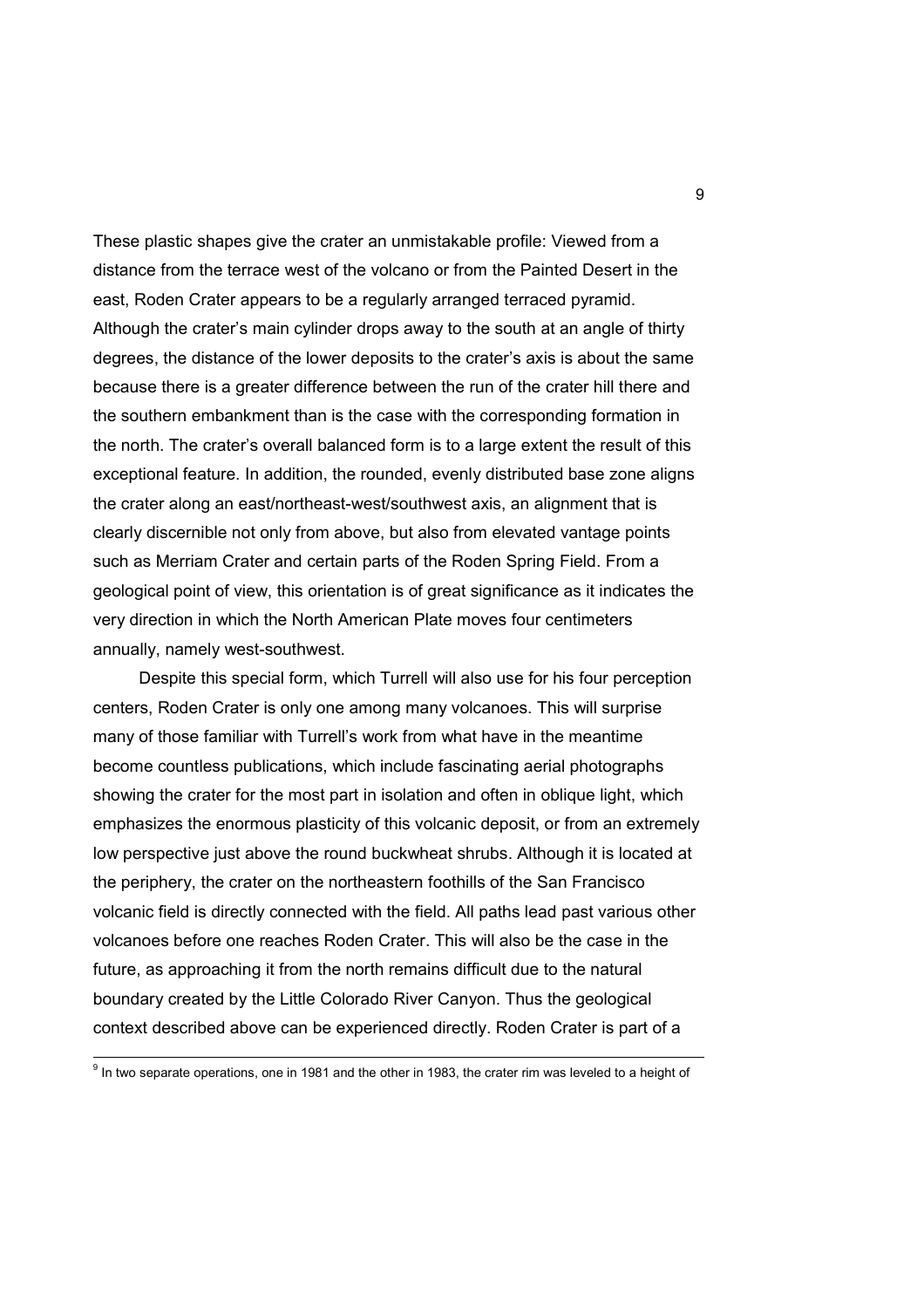comprehensive, extremely complex volcanic region, the genesis of which goes back to the Tertiary Period, which in recent years has been exhaustively researched.<sup>10</sup>

 Most researchers assume that the volcanic activity in this region is not over, citing the eruption of Sunset Crater less than one thousand years ago. Measured against the geological time that has passed since the first eruptions of San Francisco Peak twenty-eight million years ago, this period is extremely short. The volcanic field northeast of Flagstaff may be inactive; however, the movement of the earth's crust above a stationary hot spot could reactivate it. Nevertheless, what is reassuring is that potential eruptions would be preceded by earthquakes, which applies for the St. Andreas Fault on the west coast or which was recently the case in Alpine, Texas, near Marfa, where an earthquake occurred with a magnitude of 5.6 on the Richter scale.<sup>11</sup> "The last eruption on the Plateau, that of Sunset Crater, occurred a little more than 900 years ago. In all likelihood, there will be other eruptions; the region is by no means 'dead' volcanically."<sup>12</sup>

 To date there have been no volcanic eruptions in the Four Corners area between Utah, Colorado, New Mexico, and Arizona, but there have been numerous earthquakes. "The Grand Canyon area again appeared to be the most seismically active region in the State. Of the 74 earthquakes located within Arizona in 1992, 68 occurred in the South Rim area of Grand Canyon."<sup>13</sup> On March 14, 1992, the most powerful earth tremor reached a magnitude of 4.1 on the Richter scale, as did further tremors on the southern edge of the canyon. The region northeast of Flagstaff continues to be active as well. With a magnitude in the range of 2.0, the generally minor earthquakes measured there occur at

<sup>5,440</sup> feet. Today it is nearly the same height all around.

<sup>10</sup> On the status of research on volcanism on the North American continent cf. Charles A. Wood and Juergen Kienle, eds., *Volcanoes of North America: United States and Canada* (New York: Cambridge University Press, 1990).

<sup>11</sup> Report by the Associated Press on April 14, 1995, on the front page of the *Arizona Daily Sun*. <sup>12</sup> Halka Chronic, *Pages of Stone: Geology of Western National Parks and Monuments, Grand Canyon and the Plateau* (Seattle: The Mountaineers, 1988), p. 27. Also refer to Edward W. Wolf, "The Volcanic Landscape of the San Francisco Volcanic Field," in Smiley et al. 1984 (see note 4), p. 133.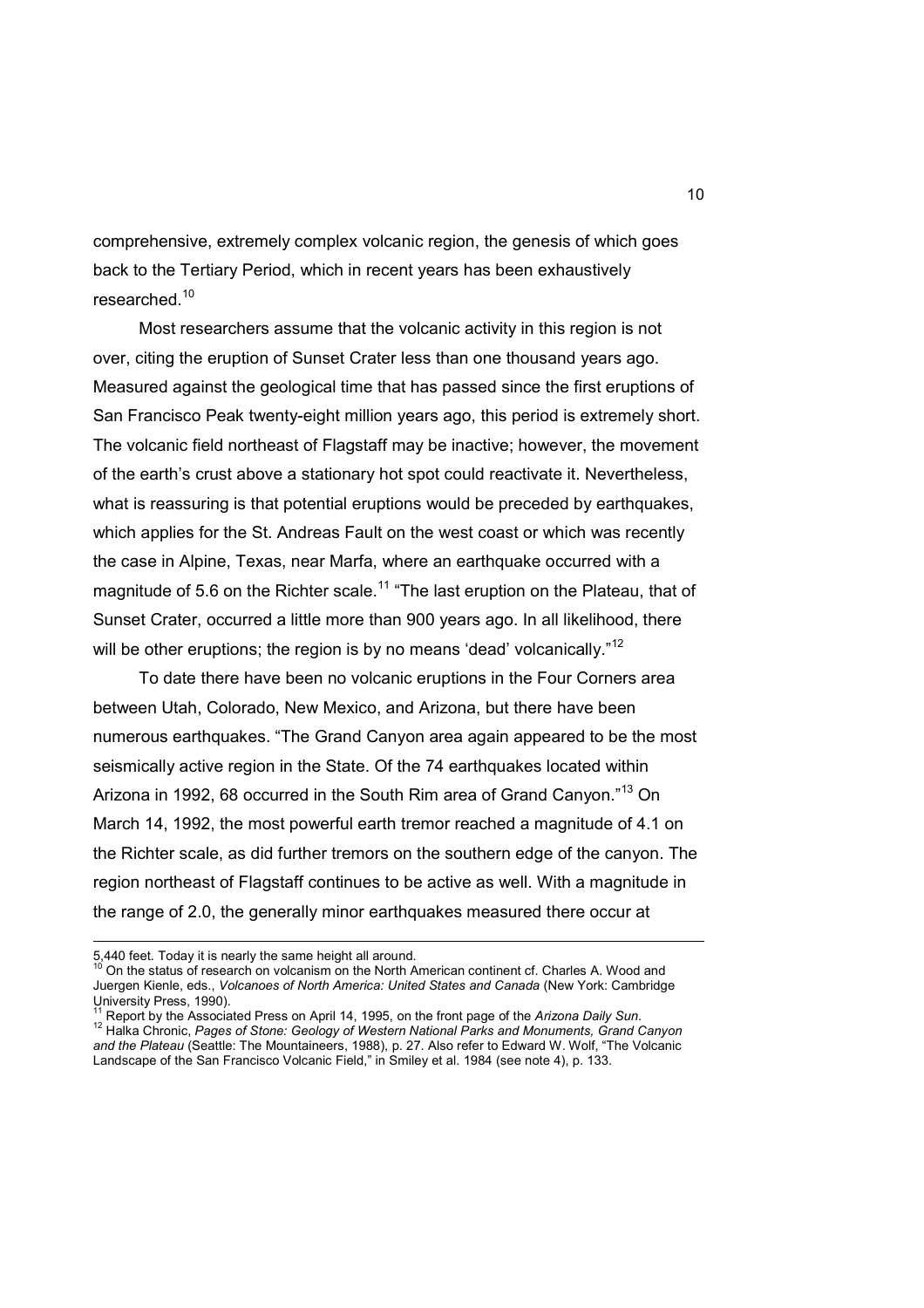shallow depths, as did the tremor on March 19, 1992, at Sunset Crater. Roden Crater is located only several kilometers away. One cannot, however, draw conclusions about the location and date of future volcanic eruptions from these earthquake clusters. The available data is still too incomplete to do so—a systematic and coordinated seismography for the Colorado Plateau has only existed for a good twenty years.<sup>14</sup> In contrast, the geological investigation of the plateau began much earlier and has in the meantime produced profoundly precise knowledge about the subterranean tectonics and about the forces that alter them. The forces currently at work, which are caused by the moving layers and bring about the earthquakes cited above, are primarily produced by a the expansion of the Colorado Plateau to the northeast. The expansion is able to occur evenly because the plateau consists of a coherent and relatively cool block that is borne by the warmer layers of adjacent regions such as the southern Rocky Mountains to the east and the mountains of the High Plateau and Wasatch Ranch to the east and the north. This geological balance could, however, change in thousands of years. Precisely because there is a considerable difference between the center of the Colorado Plateau and the adjacent regions extending to the basin and the ranch territory with regard to the degree of heat and the tectonics, stronger earthquakes and possibly volcanic eruptions could occur above all at the rims of the plateau.<sup>15</sup> The entire volcanic field of the San Francisco Peaks northeast of Flagstaff lies in this critical Transition Zone. Its location within the field makes Roden Crater the closest one to the cooling center of the plateau.

 The geological conditions of the region surrounding Roden Crater and the estimation of possible developments result in an initial range of parameters within which each artistic project in one of the craters located in the San Francisco

 $\overline{\phantom{a}}$ 

<sup>13</sup> Doug Bausch and Suzanne Morrison, "Summary of Earthquake Activity in Arizona for 1992," *Arizona Geology* 23, no. 2 (1993), p. 2.<br><sup>14</sup> Ivan G. Wong and James R. Humphrey, "Contemporary Seismicity, Faulting, and the State of Stress in

the Colorado Plateau," *Geological Society of America Bulletin* 101, no. 9 (1989), pp. 1127–1146.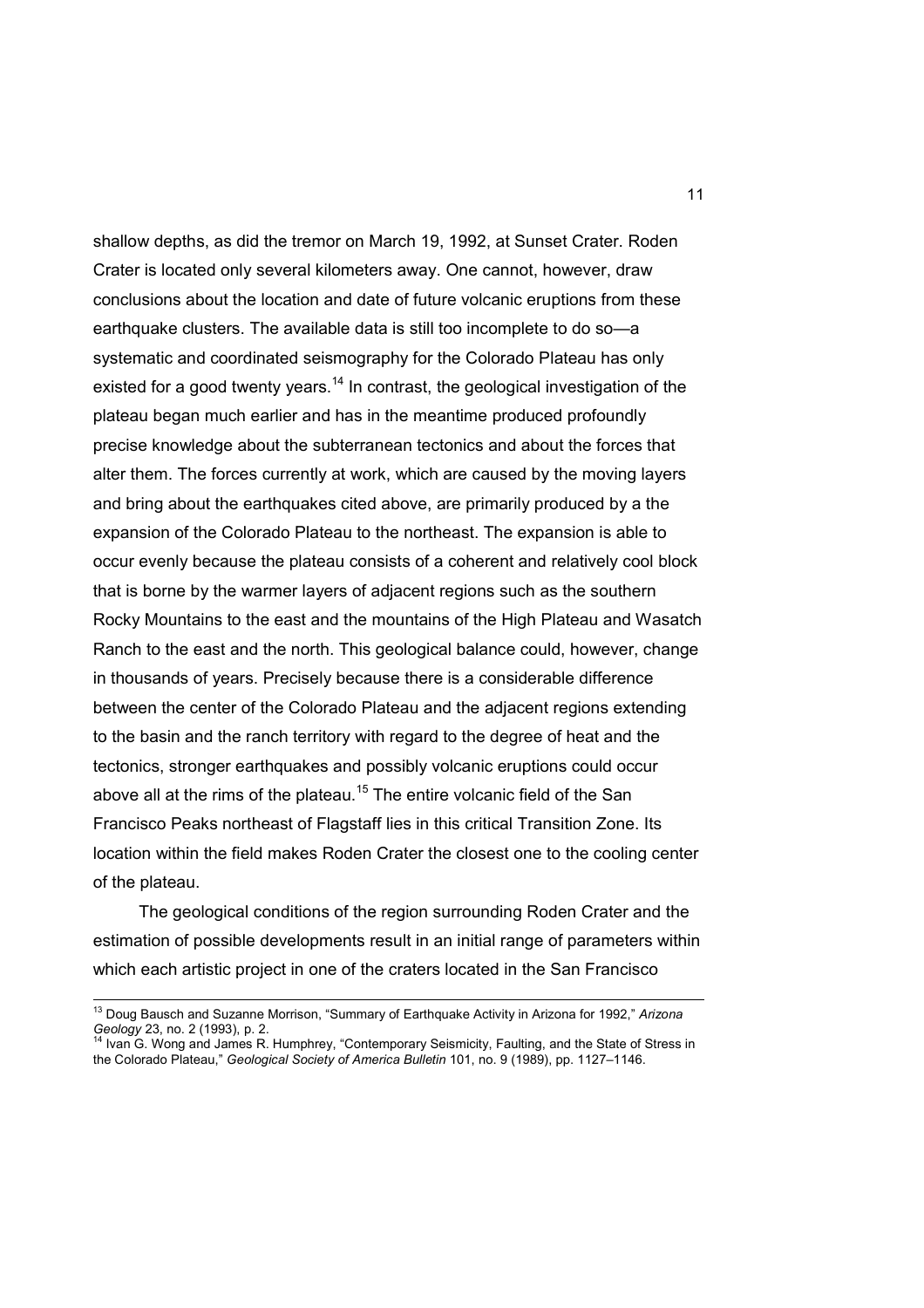volcanic field moves. The artist has to accept some of these general conditions and can work with others. In projects such as Mendota Hotel or Capp Street, Turrell explored the acceptance of the conditions prescribed by the site or the existing architecture and found surprising solutions. The typology of the perception spaces planned for the *Roden Crater Project* reveals that there are some among them that can only be realized under the unique conditions of this site, but that there are others that serve to perceive the light and are thus not bound to the site. In this phase it is difficult to establish to what extent the works stemming from various contexts will go together with the site-specific spaces or even complement them. For the moment, only the concept for this site shall be discussed. At least one can derive four parameters for the work from the geology of the site: the context, time, form, and materiality of the *Roden Crater Project*.

#### **The Time**

 $\overline{\phantom{a}}$ 

Roden Crater is part of an extensive volcanic field northeast and east of the San Francisco Peaks. Visits to the crater will also lead through this field in the future, past other volcanoes, lava fields, and basalt blocks. On the drive to Roden Crater, one can immediately recognize the unique features of the geological relief as the outcome of prehistoric volcanism: the regular cones of the volcanic hills and the partially open crater rims clearly indicate that these were once volcanoes.<sup>16</sup> The road leading to the crater allows two views: on the one hand a view into the earth's layers. We know that erupting volcanoes have altered the surface of the earth and that the ash they have hurled out has blocked the sun and occasionally changed the earth's climate. More recent eruptions such as the well-documented eruption of Particutin in Mexico between 1943 and 1954 are as

<sup>&</sup>lt;sup>15</sup> Cf. P. Morgan and C. A. Swanberg, "On the Cenozoic Uplift and Tectonic Stability of Colorado Plateau," *Journal of Geodynamics* 3 (1985), pp. 39–63. <sup>16</sup> Construction of a visitor center is planned at the entrance to Roden Crater twelve kilometers to the

south on the road to Leupp. It will also include an introduction into the geological conditions. The Museum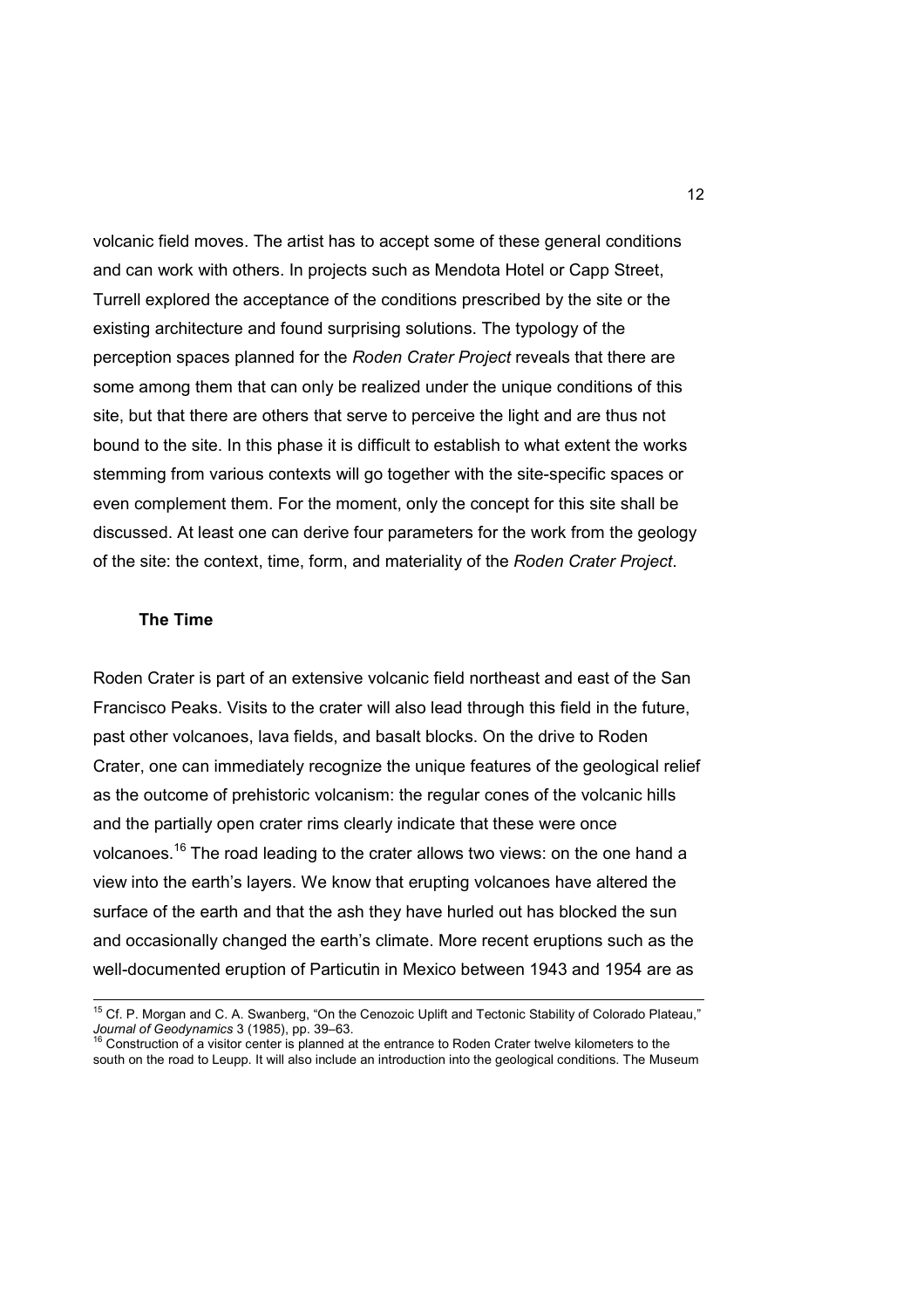much a part of our cultural experience as the most infamous volcanic eruptions in history. A landscape characterized by dormant volcanoes, such as the landscape surrounding the San Francisco Peaks, reminds us of a time before our time in which entire stretches of land were recreated. Because as in the past, volcanoes still have a connection with the magma zone in the Earth's interior, they relativize and bridge the otherwise unimaginable period of time of 150 million years and remind us of a time when Pangaea broke up into the continents. In this kind of landscape, the past becomes visible in the present. The second view that results from the geological context of the San Francisco Peaks is related to the peripheral location of Roden Crater, which lies on the northeast boundary of the volcanic field, only several miles from the Little Colorado River. The Painted Desert begins east of this canyon. Whereas the other volcanoes rise out of a hilly landscape characterized by volcanic activity, Roden Crater is located on a mesa in a shallow valley on a level with the adjacent desert, which at this point extends out into the volcanic region as a desert prairie. The base zone of the crater links, so to speak, the hostile desert with the distinctly volcanic pastureland. It becomes obvious when approaching Roden Crater from the south that geologically speaking, it is isolated, its location allowing an unobstructed panorama of Colorado Plateau. In order to experience the phenomenon of the celestial sphere, which visitors can already do from the floor of the crater's opening, it was also important that there were no adjacent mountains protruding above the evenly ground-down rim of the crater. Both from a geological as well as from a geographical point of view, Roden Crater is a suitable observation site.

 The parameter of time is a category that is central for the *Roden Crater Project* as an observatory. Whenever astronomic occurrences become visible, the factors of time and space are the coordinates that are decisive for determining these occurrences. The project is not conducting an investigation of the orbits of the moon and the stars at present. However, the crater, which has its

 $\overline{a}$ 

of Northern Arizona in Flagstaff already contains a straightforward presentation on the geology around the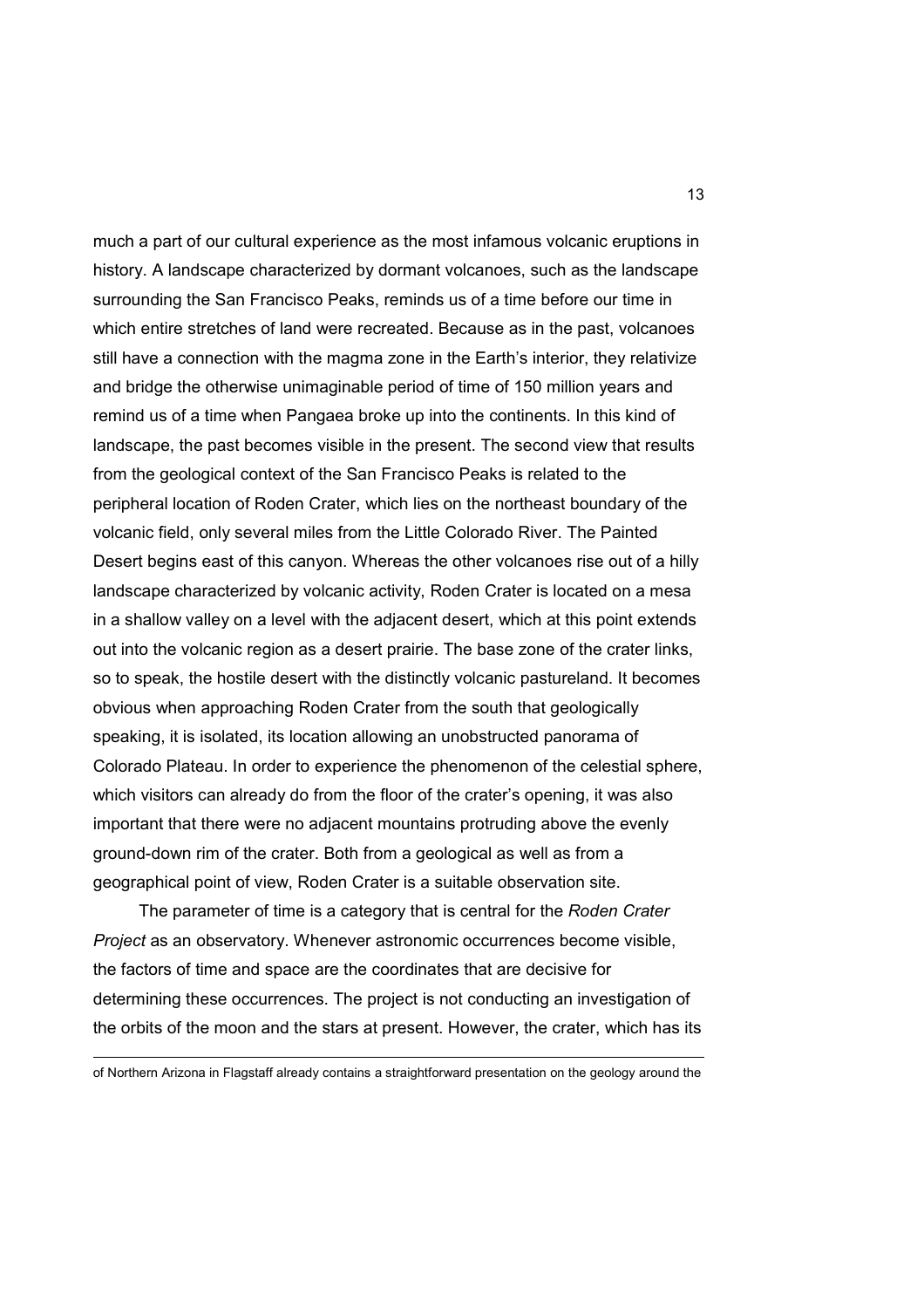own history within the context of the volcanic field, already exists between geological and cosmic time. When visitors, lying on their backs on the floor of the crater opening, observe the celestial sphere, this connection can be experienced both physically as well as cognitive-psychologically: they lie directly above the closed cylinder of the volcano, through which millions of years ago cinders and ash were thrust from the Earth's interior to the surface, and after sundown see the path of the stars above. $17$ 

 The geological time experience, which will later also become important for other perception spaces in the crater, results from the view. During the drive to the crater, visitors encounter a distinctly volcanic landscape; large cinder cones and countless secondary craters, lava fields, and basalt cliffs determine the geological relief of this region. Even for the layperson, the landscape clearly conveys the impression of having originated millions of years ago due to eruptions from the deeper layers inside Earth. This geological time experience is also supported by a further observation. All over the world, but in particular in regions with severe fluctuations in temperature and extreme climatic changes, erosion is changing the earth's surface. Due to the great differences in altitude, Arizona has various climate zones that differ not only horizontally, but vertically as well. Between Flagstaff and the Little Colorado River, over a distance of hardly more than a hundred kilometers, the climatic conditions change from a highland climate with minimum temperatures of well below zero in the winter to what is first an extreme, then moderate semiarid climate, finally becoming a desert climate, although in the canyon of the Little Colorado River the temperatures can also drop below freezing in the winter.<sup>18</sup> Precipitation also varies throughout the region. While more than seven hundred millimeters of rain may fall annually in the

San Francisco Peaks.

 $17$  As is the case for other of Turrell's perception spaces, certain dates and times of day will be recommended for visiting the cosmologically oriented spaces of the *Roden Crater Project*. It is stipulated that one visit *Sky Windows Meeting* und *Blue Blood* in the hours immediately prior to and after sundown. Meteor Crater, a crater that was caused by the impact of a meteor 50,000 years ago, is located at the eastern edge of this area. The geological formations there are to a large extent similar to those on the moon, which is why it served as a training ground for the Apollo astronauts.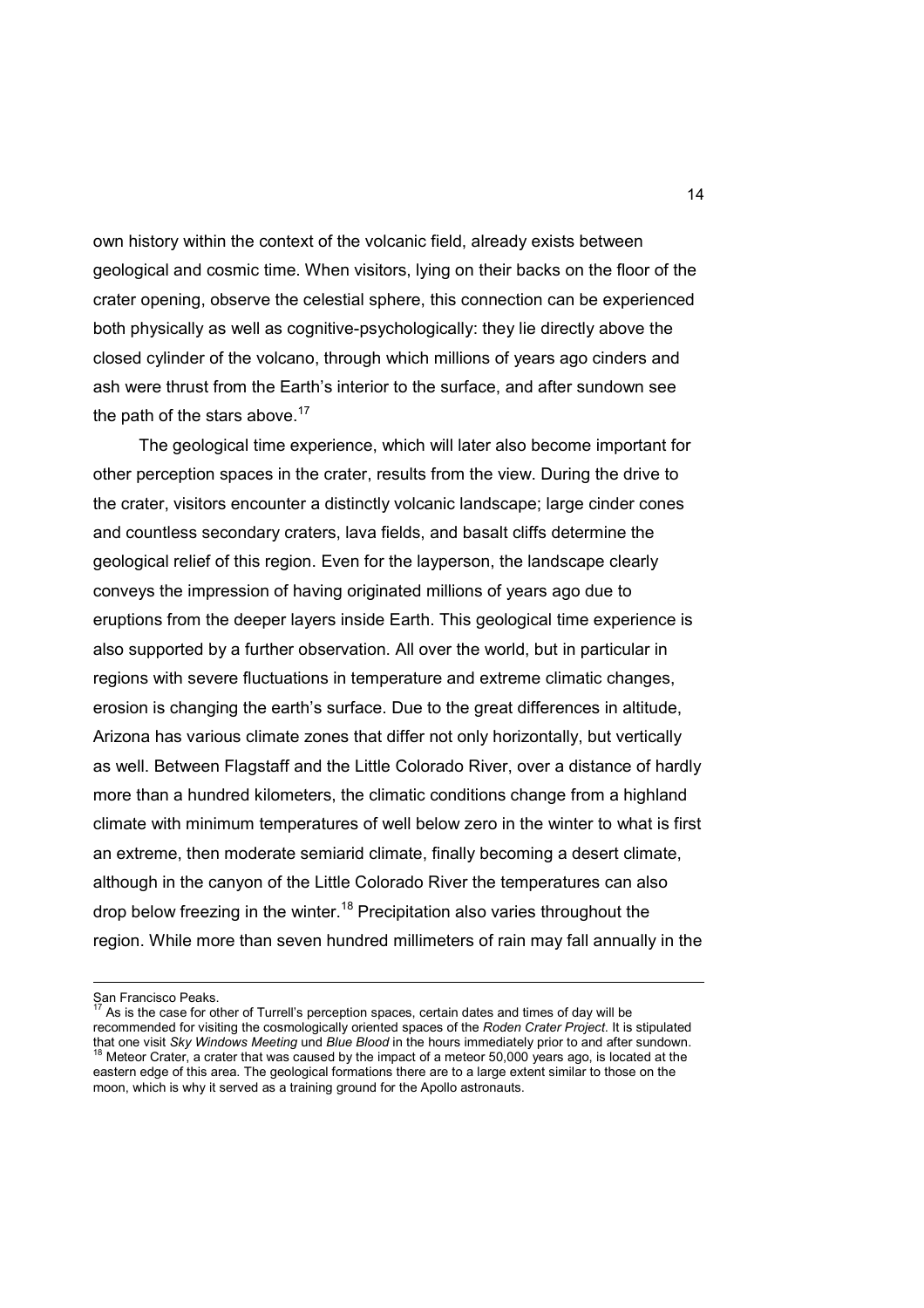woods of San Francisco Peaks, in the prairie and desert zones there may not even be seventy millimeters of rainfall. Heavy rain often falls on the region in the summer months, which causes serious damage: because the volcanoes support only sparse vegetation, the rain flowing down the slopes washes the ash and fine-grained cinders into the valley, cutting deep channels.<sup>19</sup> It is easy to understand that many of the volcanoes in the region were originally very much taller. Roden Crater's sturdy form cannot completely be attributed to erosion caused by heavy rainfall. Besides water, wind erosion has also altered the volcanoes' profiles. In the spring months, severe storms may carry the loose granules on the slopes of the volcanoes into deeper-lying zones. Fluctuations in temperature, heavy rainfall, and the strong west winds have a determining influence on the geomorphological processes in the region east of the San Francisco Peaks and have led to the visible erosion everywhere of the cinder cones in particular. This is an immutable process. Tectonic displacement, that is shifting caused by earthquakes and volcanic activity, and the effects of climatic parameters therefore enable geological time to become visible. Some basic knowledge of geology is helpful for imagining how volcanism formed this landscape millions of years ago; the impact of erosion is directly experienceable during the drive to Roden Crater. With an idea of a time that is linked to these processes and which extends a long way back in the history of our Earth and therefore relative, we approach a work in which light, space, but above all time are investigated, and presented and illustrated to the viewer.

# **The Form**

 $\overline{\phantom{a}}$ 

Roden Crater's form results from its geographic position, which is exactly 32° 25' 41" north und 111° 15' 25" west. All of the geological landforms in this region are of volcanic origin; all of the mountains here are volcanoes. With the exception of

<sup>&</sup>lt;sup>19</sup> Cf. Terah L. Smiley "Climatic Change during Landform Development," in Smiley et al. 1984 (see note 4),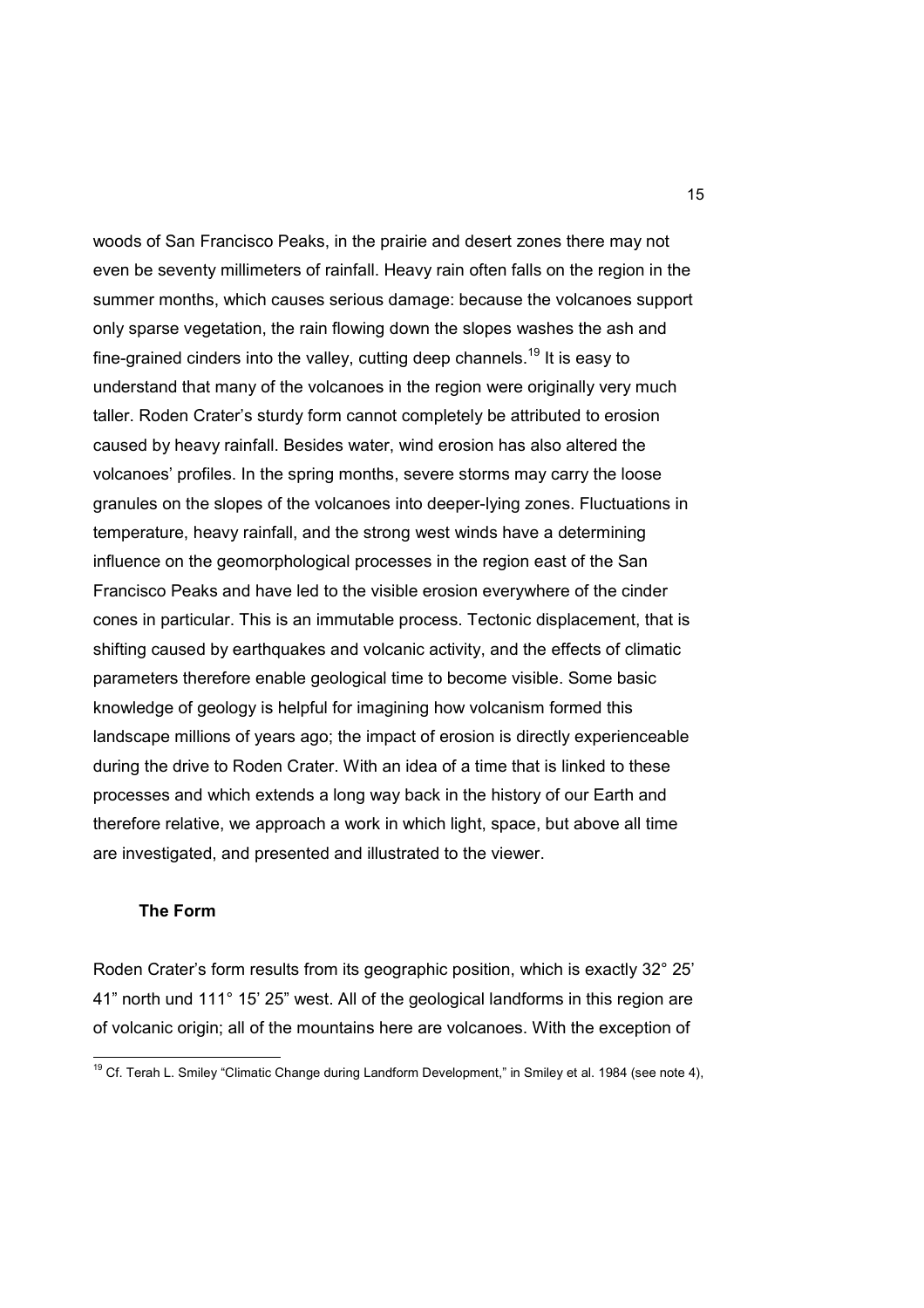the older of the San Francisco Peaks volcanoes, Sunset Crater, Merriam Crater, S. P. Crater, Black Bottom Crater, and all of the other craters are so-called pyroclastic cones. "Turrell's Roden Crater belongs to the Tappan Age group of cinder cones. It probably is 500.000 years old, erupting while the San Francisco Peaks were being formed. Like other craters of comparable age, Roden shows the effects of erosion. From a distance, it presents a low, weathered profile to the observer." <sup>20</sup> Part of the described form of Roden Crater on the periphery of the San Francisco volcanic field is its orientation. Because of the fumarole situated to the northeast and the southwestern deposit, the crater is oriented 61° north and thus on an axis along which the sun rises in the northeast during the summer solstice on June 21, and sets in the west/southwest during the winter solstice on December 21. This imaginary axis runs over the deepest point of the crater floor—the original cylinder opening. This orientation will be of considerable importance for the conception of the observation spaces.

 These coordinates describe and at the same time fix the position of Roden Crater. The data are set and laid down. At the same time, however, the crater is in motion. As part of the North American Plate it moves four centimeters northeastward per year. This is the speed geologists have based their calculations on up to now. However, more recent investigations have shown that this kind of shifting is generally impeded by local, rotating movement. For this reason, under certain circumstances the northwestward movement of the crater is not maintained. This leads to first uncertainties with respect to the astronomically oriented spaces and tunnels of the *Roden Crater Project:* While the orbit of the moon or the North Star can be calculated with great precision for years to come, one cannot determine the exact position of the place from which observations shall be made in the future. This uncertainty results from the crater's horizontal movement. It may also possibly move in a vertical direction. At the moment, large amounts of the annual rainfall are caught by the crater's basin, from where it runs

pp. 55–77, in particular pp. 60f.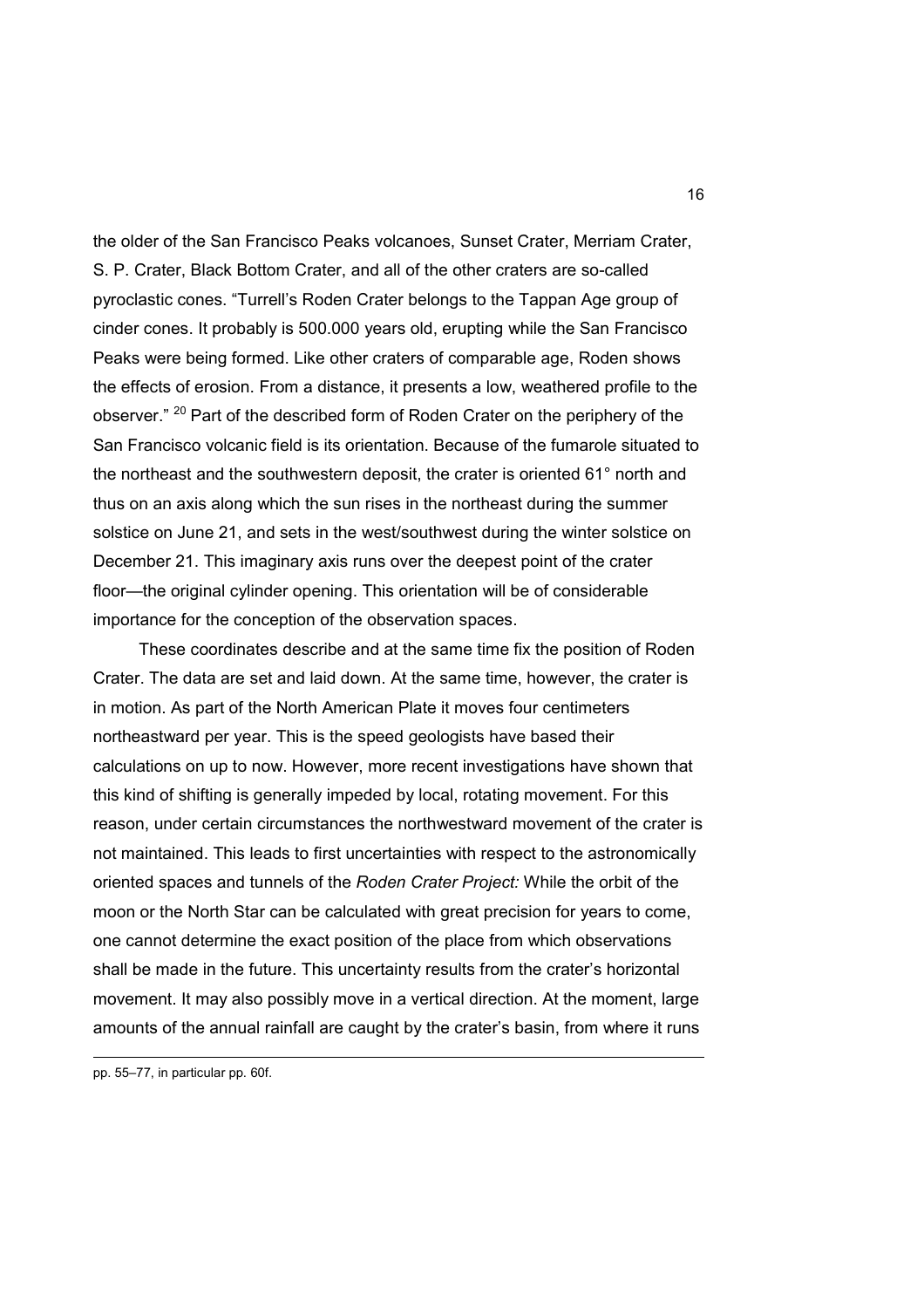off underground. Augmented by the below-freezing temperatures in the winter, erosion is occurring not only on the crater's surface, but also in its interior. It is caving in; in some places, masses with varying consistencies are shifting against each other. When the project has been completed, the water will be collected in a large tank in the center of the crater's basin and led via channels into individual chambers. At the same time, the crater will be drained—with hardly calculable consequences for the vegetation, above all for the stability of the crater itself. Finally, there is still the risk of renewed activity in the volcanic field, a risk geologists point to again and again. The region east of the San Francisco Peaks appears to be at particular risk. Thus an investigation of the geological conditions of the crater addressing itself to Turrell's planned work produced a first result: As a volcano, Roden Crater is an ideal site for the complex project. However, its suitability from an astronomical point of view is highly uncertain, because it is much more at risk. $21$ 

#### **The Anasazi**

Compared with the geology of the site, the anthropological context is much younger—for the area of the Colorado Plateau, it extends back only to the beginning of our calendar; however, from that point onward it is virtually unbroken. What is decisive for our context is the question of the relation of the project and parts of the work to the anthropological history of the crater. Can proof of an individual history even be established for Roden Crater? Has its exposed peripheral position led in the past to regarding it as a special, as a prominent mountain? And if so, can certain aspects be derived from this for the

 $\overline{a}$ 

 $20$  House 1988 (see note 5), p. 11.

<sup>&</sup>lt;sup>21</sup> Another reason Roden Crater is a suitable location for the planned observation of the stars is the low occurrence of light scattering. The area around the crater is only sparsely populated within a radius of c. 70 kilometers. The next larger town is Flagstaff, which has strict regulations with regard to the distribution and intensity of light generated by both private and public lighting facilities. These regulations were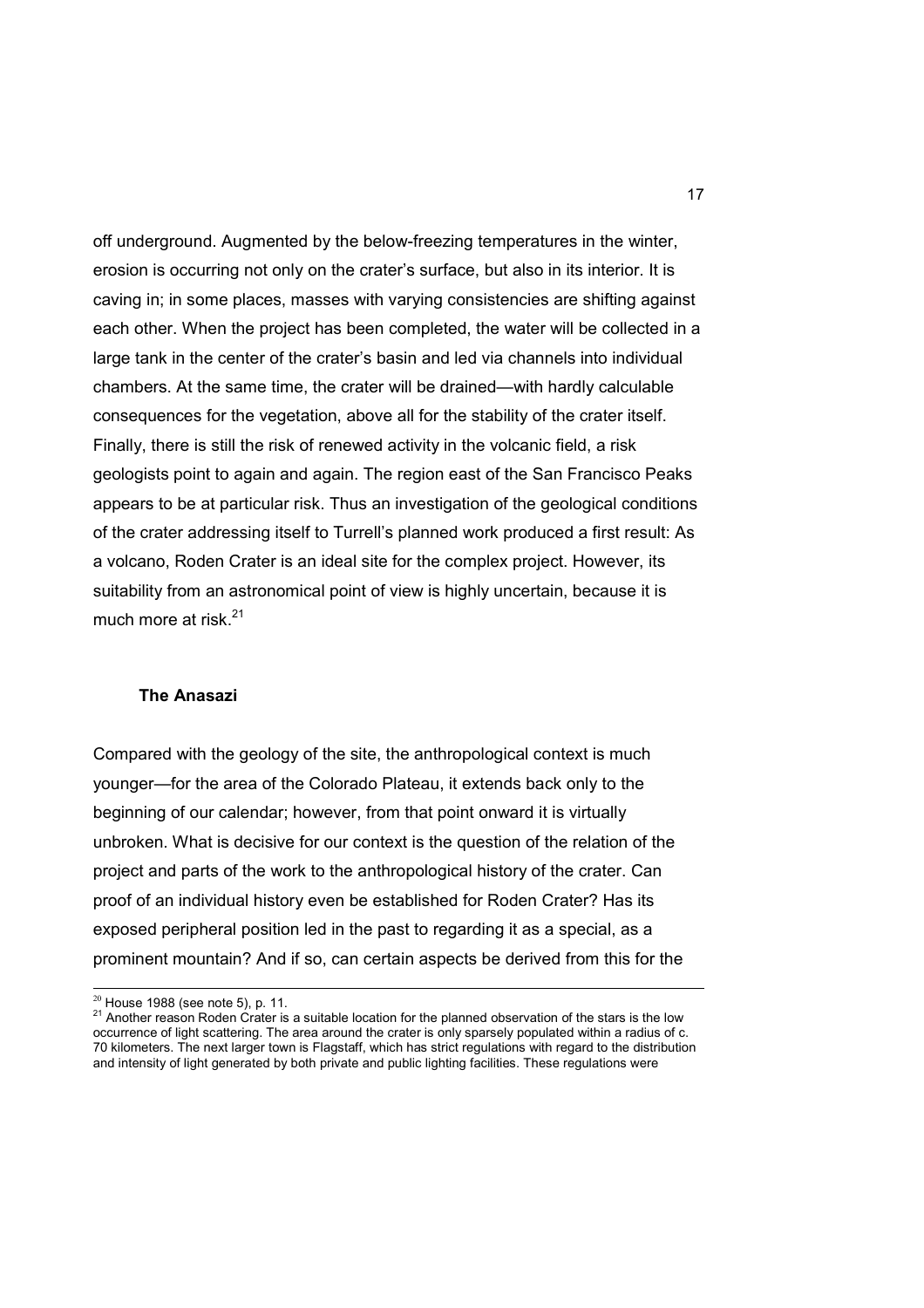experiences that James Turrell wants to make possible in this crater? The answer is simple: at no time was Roden Crater of any significance. In the past, it was only Sunset Crater that stood out in this volcanic field following its eruption in 1064— Hopi legends have grown up around this mountain that once spewed fire.<sup>22</sup> With the exception of the snow-covered San Francisco Peaks, all of the others were part of a landscape that had to be made fertile enough to allow a limited number of families to live from the land. Because of the scant rainfall, this was not an easy task, which is also why the region was populated later than other parts of Arizona. The southwest, but the northeast as well—the so-called Four Corners area—were discovered very much earlier by the tribes migrating southward from Asia via the Bering Strait.<sup>23</sup>

 Since the first century of our calendar, the Anasazi, a seminomadic people of hunters and gatherers, began settling on the Colorado Plateau. They did not permanently settle until about 500 AD after they had learned to cultivate grain and keep domestic animals. It was during this period that the Anasazi, whom the modern Navajo regard as their ancestors, built round pit houses approximately seven meters in diameter with an opening in the roof that served as an entryway and a smoke outlet. There was a sand-filled pit, a so-called *sipapu,* next to the fireplace that represented the symbolic entrance to the underworld. These Anasazi pit houses already exhibited the same structure as the *kivas* still being built by Pueblo Indians today: round, windowless, partially subterranean spaces with an opening in the roof. The height of the Anasazi culture, the so-called Pueblo Period, begins in 1100. It was during this period that the Indians left their pit houses and moved into settlements consisting of multistoried adobe houses, which were more conducive to communication and communality. In order to better protect themselves from attacks, some communities retreated into cliff

pushed through years ago by the Lowell Observatory, which is located on a hill immediately overlooking Flagstaff. <sup>22</sup> Ekkehart Malotki and Michael Lomatuway'ma, *Earth Fire. A Hopi Legend of the Sunset Crater Eruption*

<sup>(</sup>Flagstaff: Northland Press, 1987).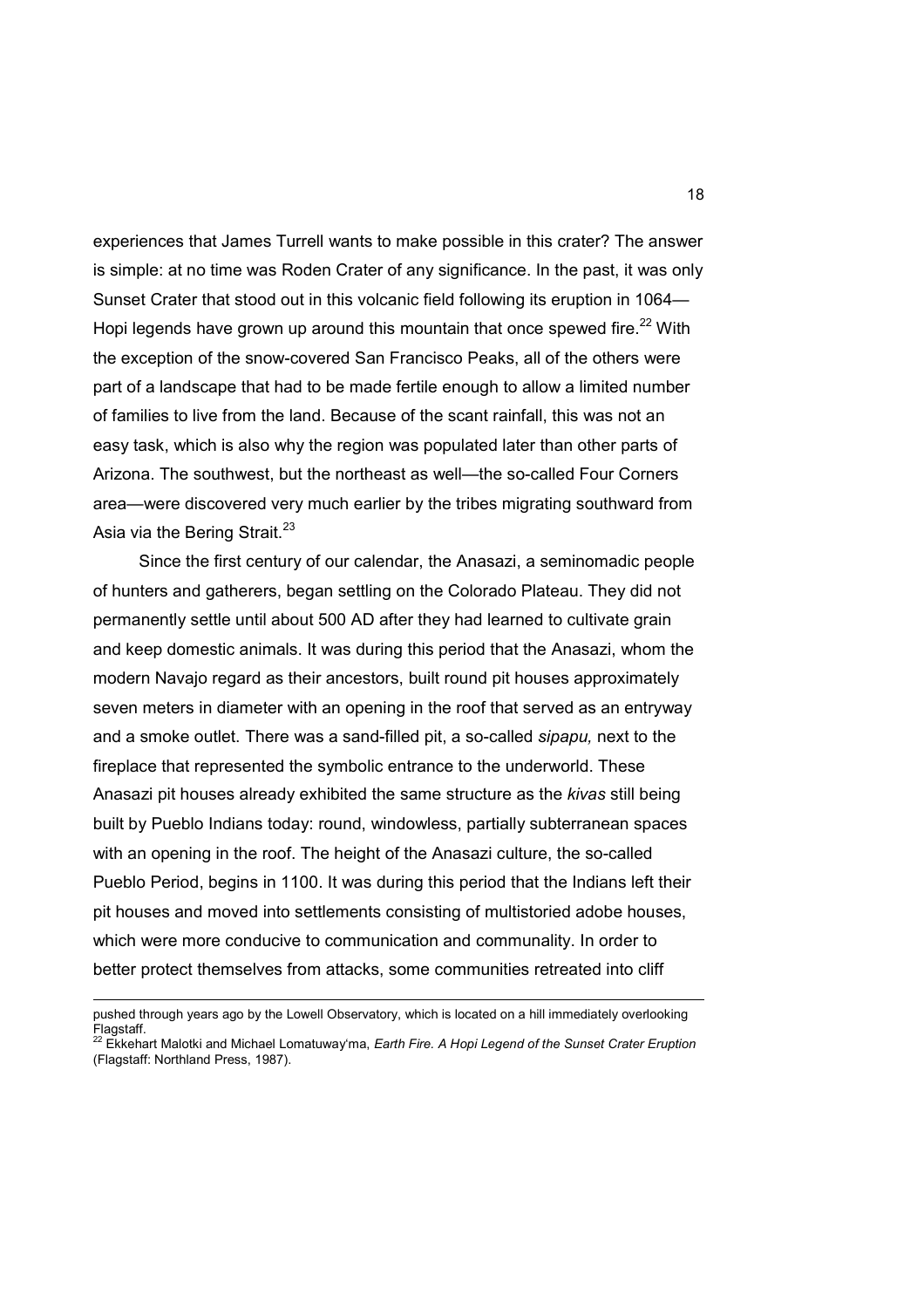dwellings, the ruins of which can still be closely studied today in the Canyon de Chelly.<sup>24</sup>

 The rapid development of skills—the production of elaborately painted vessels, jewelry, and weapons—was accompanied by the increased exchange of these articles with other tribes in neighboring areas. At the Little Colorado River to the east, the land of the Kayenta Anasazi and the Windlow Anasazi bordered that of the Sinagua Indians. Roden Crater is located in this frontier area on what was once Sinagua land. There is evidence that human life existed here beginning in about 650 AD. An accumulation of uncut basalt blocks of approximately the same size around the ground plan of huts, clay discs and arrowheads found at the crater, and lines of stones marking the boundaries of fields in the areas surrounding the volcano prove that Roden Crater as well as the remainder of the volcanic field was inhabited by farmers and hunters early on. What is open to question is whether the families also settled on the crater or whether they occupied areas on the periphery or elsewhere on the plateau. In this case the foundations that were found and the huts on the mountain reconstructed based on these foundations are probably field huts that served as storage chambers for seed or as emergency shelter.<sup>25</sup>

 The region east of the San Francisco Peaks was only later populated by families from Arizona's southeast. They followed the course of the Little Colorado River and began working the barren ground at the foot of the soaring mountain. The Sinagua benefited from vigorous trade with the Anasazi in the east and the Hohokam in the south, and soon developed their own culture. They laid out terraces to collect rainwater runoff and to use for sowing grain, they built attached pit houses, they had assembly spaces in which the tribe members, who lived scattered over a wide area, would meet, and they designed and built large oval

 $\overline{\phantom{a}}$ 

<sup>&</sup>lt;sup>23</sup> Jay J. Wagoner, *Early Arizona: Prehistory to Civil War* (Tucson: University of Arizona Press, 1975), pp. 11ff.<br><sup>24</sup> Campbell Grant, *Canyon de Chelly: Its People and Rock Art* (Tucson: University of Arizona Press,

<sup>1978).&</sup>lt;br><sup>25</sup> House 1988 (see note 5), pp. 15f.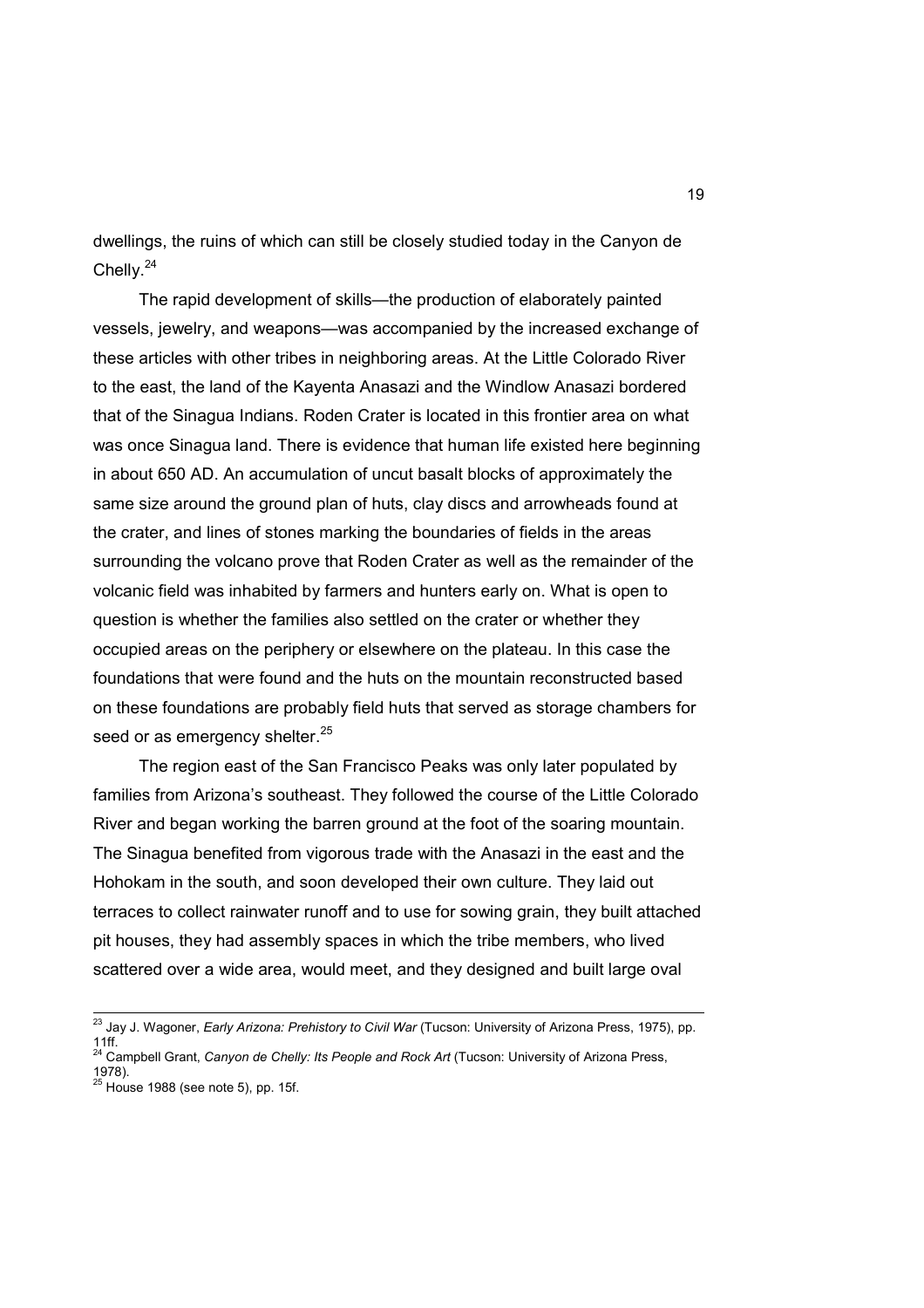playing fields for ceremonial competitions.<sup>26</sup> This development was furthered by a gradually warming climate that (initially) became drier. However, beginning around 1050 annual precipitation rose significantly, and the yields from the cultivation of grain, maize, and beans increased. This prospering culture, which was based as much on the careful observation of natural processes as well as on the rigorous exchange with other tribes, was severely hit by the unexpected eruption of Sunset Crater in 1064. After the first and the subsequent, in part violent, eruptions, which scattered tons of volcanic ash over an area extending more than a thousand square kilometers, any kind of agriculture became temporarily impossible.<sup>27</sup> Although these volcanic eruptions must have seriously unsettled the Sinagua, they nevertheless remained in the area east and south of the San Francisco Peaks. The tribe even continued to grow and organized itself into larger coherent units. The Sinagua built pueblos inhabited by up to a hundred families. Village elders controlled the needs and interests of the tribe members from so-called chief villages. These villages were often located at river crossings along old trade routes or on hills, from where the villagers had an unobstructed view out over the surrounding land. Later, like forts these chief villages were built on hardly accessible mountain ridges or volcanic craters; however, there is no evidence of any fighting over these forts. "Some have suggested that rather than being used for defense or warfare-related functions, the forts served as communal storehouses for food and other commodites, the residences of elite families or individuals, or as astronomical observations."<sup>28</sup>

*Annual Bulletin of the School of American Research* (1987), pp. 13–19. <sup>27</sup> This is a relatively young theory. For a long time research assumed that volcanic ash containing nitrate fertilizes the soil. This requires, however, the decomposition of the ash and its combination with the natural soil. This is a gradual erosion process that as a rule does not lead to an improved yield for many decades. For this reason, today it is generally assumed that the Sinagua laid out new fields on the perimeter of the ash-covered region. Cf. Peter J. Pilles, "The Sinagua: Ancient People of the Flagstaff Region," *Exploration, Annual Bulletin of the School of American Research* (1987), pp. 2–11.<br><sup>28</sup> Ibid., p. 9. A fort of this kind has been preserved in the Wuptaki District. Archeologists see a fort in the

 $\overline{a}$  $^{26}$  One such ball court has been preserved in Wuptaki Monument in the immediate vicinity of Roden Crater. Cf. Bruce A. Anderson, "Wupatki National Monument: Exploring the Prehistory," *Exploration,* 

so-called citadel located on a small volcanic hill. It dates from the Elden Phase (1150–1220). It was not until later that entire villages were built on strategically favorable mountain ridges, such as the Pueblo Tuzigoot on the Verde River in which c. 400 Sinagua lived around 1300. They had left the area east of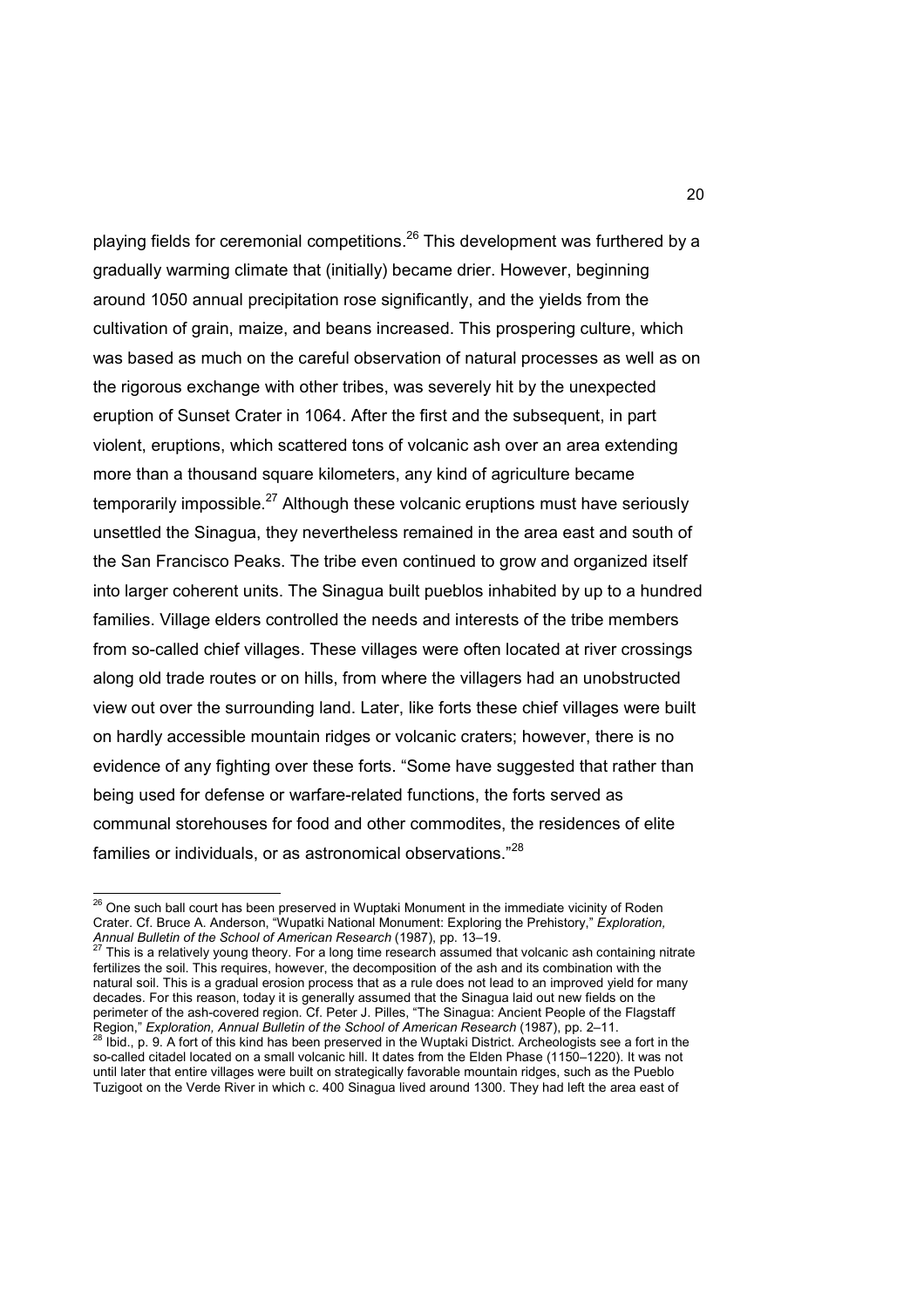Around 1300—in several areas even earlier—the Sinagua began retreating from the area east of the San Francisco Peaks. This exodus from the immediate vicinity of Roden Crater can be explained on the one hand by the recurrent eruption of Sunset Crater, which darkened the sun and made the earth infertile and life unsafe. The decisive factor, however, was the decreasing amount of rainfall. The climate continued to become warmer, and concurrent with it, beginning in around 1220 the annual volume of precipitation began dropping, causing extreme fluctuations in temperature to prevail in the Wupatki village and the adjacent fields. In around 1225 the Sinagua left Wupatki and retreated into Walnut Canyon, only several kilometers southward, to settle there on the protected northern slopes.<sup>29</sup> A sustained drought at the end of the thirteenth century and a certain overpopulation prompted the approximately three hundred families to leave there for the Verde Valley. These southern Sinagua lived in the vast, fertile valley near Montezuma Castle and the mountain village of Tuzigoot until about 1450. For reasons that have still not been researched into, the Sinagua tribe then migrated away, became scattered, and from that point onward all traces of them were lost. Thus a culture ceased to exist that had brought forth magnificent architecture, unique craftwork, but above all skills that allowed a people to survive in this extreme climate in harmony with nature and its strict laws.

 The Sinagua culture is part of the general framework of the *Roden Crater Project* and is therefore of primary importance for understanding its conception. An artist's observatory, which will be built in the immediate vicinity of the Sinagua community of Wupatki, cannot be adequately perceived and understood without this historical context. Turrell's inquiry into the Sinagua culture results in three interpretational grids for his project: for the connotation of the volcano's crater, for the relationship between time and space—thus for the astronomical context—and

 $\overline{a}$ 

Flagstaff three generations prior to that and established a new settlement at this curve in the Verde River (Tuzigoot = crooked water).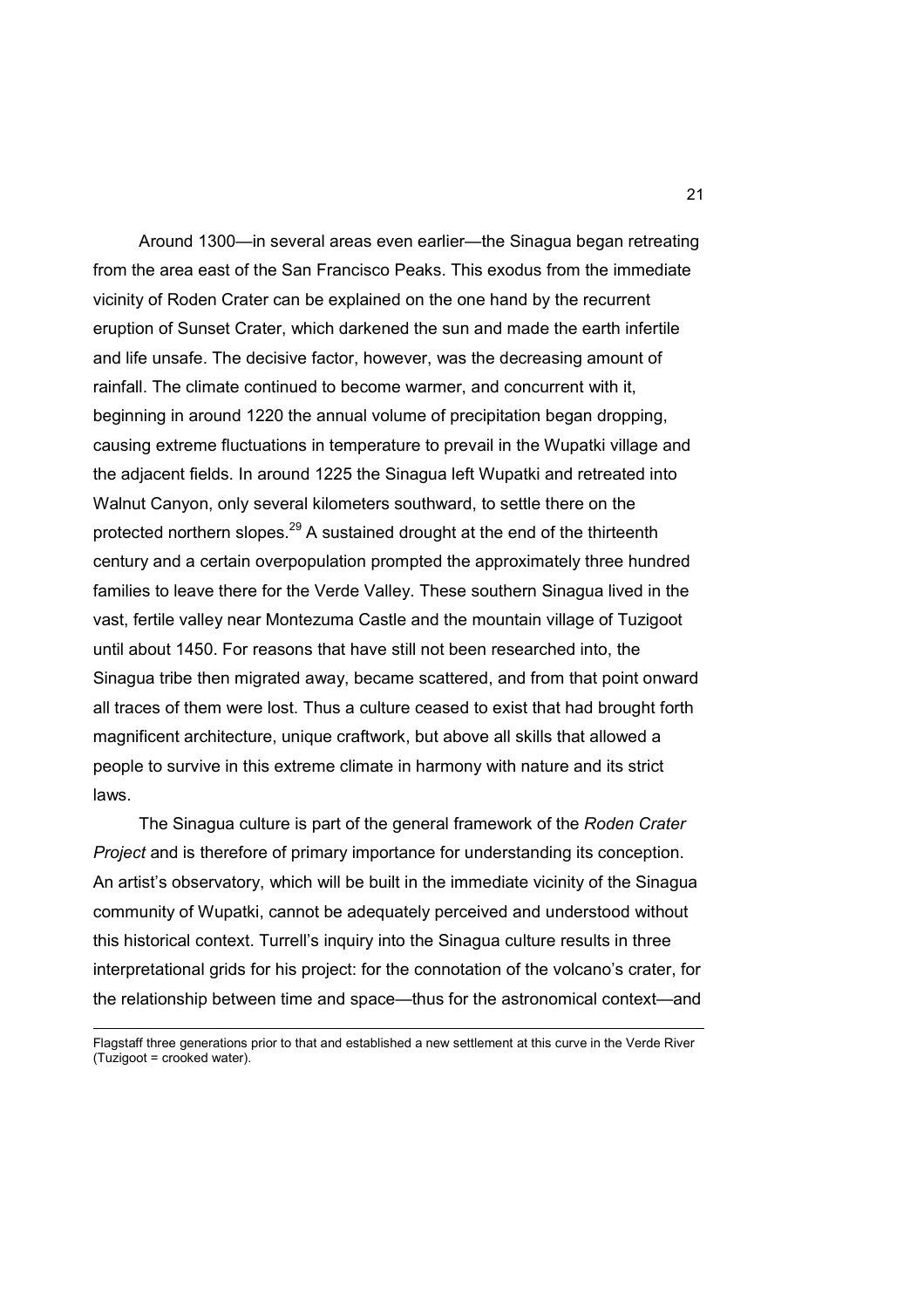for the function of the large *kivas.* Little is known about the religious ideas, about the rites and celebrations of the Sinagua people. But one thing can be said with certainty: for the Sinagua, the gods did not live in the volcanic mountains. With the exception of the often cloud-covered San Francisco Peaks, which the Pueblo Indians honored as the seat of the rain gods, the cinder cones east of Flagstaff were part of a landscape that could be inhabited and cultivated. Economic and ecological necessities determined the relationship the Sinagua had with the dormant volcanoes more than the notion of a mountain as a sacred place. They collected water in the funnel-shaped volcano openings and worked the earth in the same way they farmed all the other suitable land in the barren desert plain west of the Little Colorado River. In the religious beliefs of the Sinagua, Roden Crater was as far away from being a sacred mountain as any other volcano despite its dangerous connection to the inside of the earth.

 It was not until the modern era that mountains, which tower up into the sky, became special places, the home of the *Kachina* and the center of the supreme natural forces. The sacred mountains of the Navajo, Hopi or Apache were located on the edge of the regions they inhabited and represented the four points of the compass: White Mountain in the east, Mount Taylor in the south, San Francisco Peak in the west, and Hesperus Peak in the north. In addition, there are numerous mountains on the Black Mesa and at the San Juan River that are sacred according to the beliefs handed down by the Indians and which can only be visited in connection with certain rites and with a medicine man present.

 What is interesting for the connection with James Turrell's work is the concept that the four large mountains not only indicate the four points of the compass, but that at the same time they describe the light and the color of the light: the light appears to be white in the east, blue in the south, yellow in the west, and black in the north. Even today, a Navajo gives reasons for the central meaning of the mountains for the life and the survival of his tribe in the same way:

 $\overline{\phantom{a}}$ 

<sup>29</sup> For the discussion on these questions refer to Christian E. Zitadelle, "The Sinagua," *Plateau, Magazine*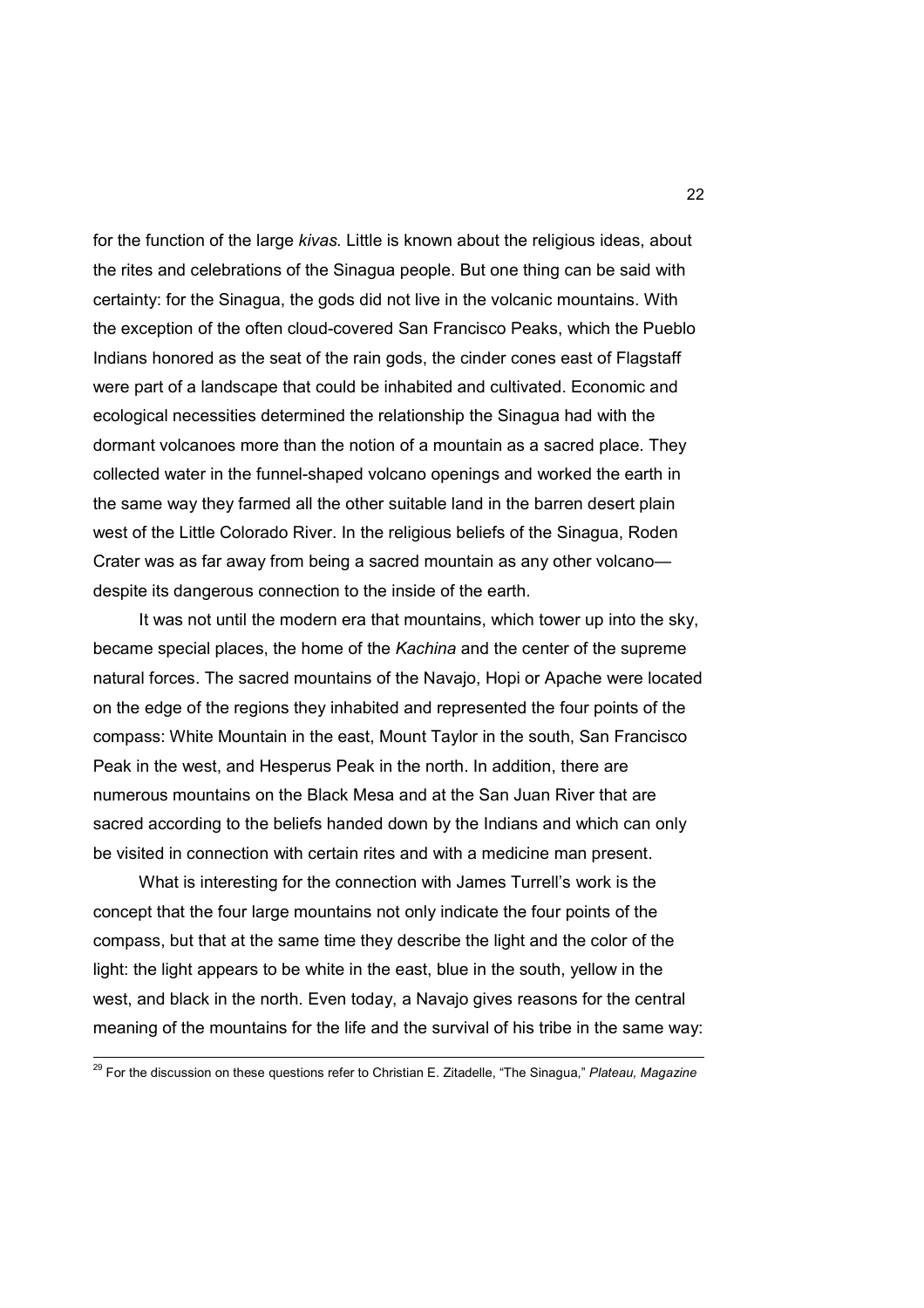"These mountains and the land between them are our only protection. We only exist because of the sacred mountains."<sup>30</sup>

 The San Francisco Peaks may be among the four sacred mountains of the Navajo—an old pilgrimage path south of Black Falls ran through the volcanic field via the Little Colorado River and between Wupatki village and Roden Crater further to the west, and medicine men prayed at the foot of the snow-covered mountains for rain, protection from illness, and victory over the enemy. But the mountains, hills, and cliffs before the great mountain under yellow light lay outside the sacred topography of the Navajo. Sunset Crater is the only one around which legends have grown up, such as the one related by Michael Lomatuway'ma: it is the moving story of a couple who prior to their wedding is sent off on a long journey that leads them to the crater. Upon their arrival, the wind god K'anas puts them to a difficult test in which deceit and revenge. desperation and welfare, doubt and hope alternate before they can return to their tribe, happy and in harmony with the gods. $31$  An older Navajo legend tells of the emergence of a mountain of fire: After First Man created the mountains at the four borders of their territory to protect them from enemies, Fire Man decided that there should also be a volcano to connect the First World to the Underworld. He went out onto the plain, took an arrow from his quiver, and shot it in the direction of the large hill in the west. The arrow landed in the top of the mountain and penetrated it down to the inside of the Earth. Fire and ash spewed out into the air through the hole. When Fire Man had completed his task and the mountain was finished, the Fire People moved into the mountain and the Earth ceased quaking.<sup>32</sup>

 The story comes so close to the actual eruptions of Sunset Crater between 1064 and 1250 that its origin probably goes back to these volcanic eruptions.

*of the Museum of Northern Arizona* 63, no. 1 (1992).

<sup>30</sup> Sam Bingham and Janet Bingham, eds., *Between Sacred Mountains: Navajo Stories and Lessons from the Land* (Tucson: University of Arizona Press, 1982), p. 2. <sup>31</sup> Malotki and Lomatuway'ma 1987 (see note 22), p. 7.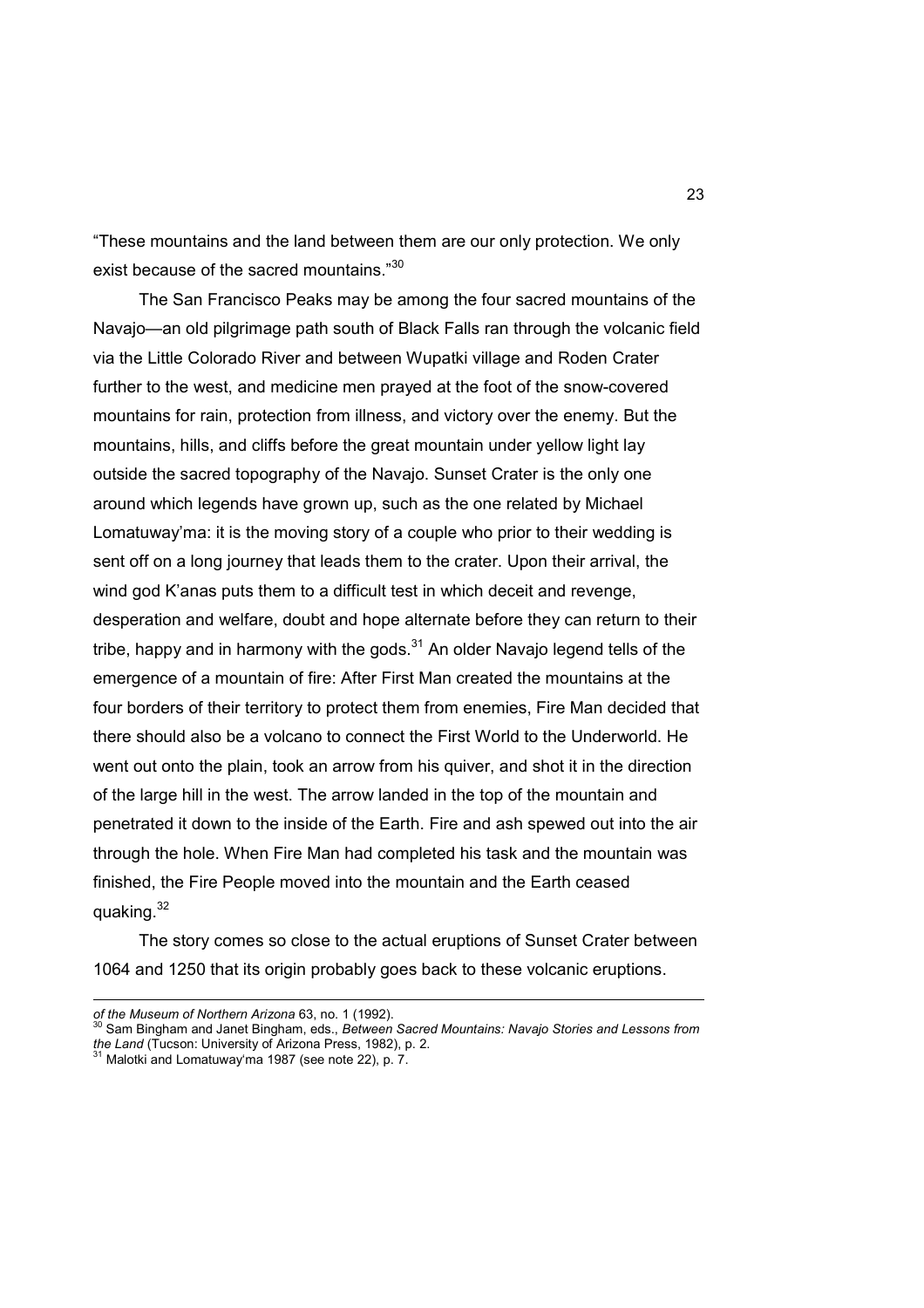Either the Sinagua, who were later integrated into the Navajo people, told of the fire mountain, or the direct ancestors of the Navajo, the Anasazi, observed the eruptions from their territory. On a clear day, the San Francisco Peaks are plainly visible from the Canyon de Chelly area. The eruptions of Sunset Crater were recorded, explained, and thus captured in this old Navajo legend. The dormant volcanoes east of the Peaks, which the Navajo later called Testicle Hills, were free of legends, were not the seat of the gods and thus not scared. This is a considerable advantage for the *Roden Crater Project,* because the question regarding to what extent the sacred mountains of the Indians may be used for other purposes continues to be topical. Between 1969 and 1984, Native Americans, environmental groups, and students of North Arizona University went to court against private owners, Summit Properties, and the United State Forest Service over the extension of the ski runs and the setting up of other recreational facilities on the slopes of the San Francisco Peaks. The dispute was taken as far as the United States Circuit Court, where a decision was made in favor of the proponents of the further commercialization of nature.<sup>33</sup> Apache tribe members, local environmentalists, and the National Council of the Churches of Christ continue to fight against the erection of a third large binocular telescope east of Phoenix on Mount Graham, the international observatory of the University of Arizona.<sup>34</sup> This conflict illustrates how precarious the planning and construction of the Roden Crater Observatory could have become.

 The use of Testicle Hills east of the San Francisco Peaks, however, appears to be settled: on the one side Sunset Crater, which has been declared a National Monument, which has not been climbed since 1985, and from which not even the smallest stone may be removed, and on the other side the unrestricted exploitation of the volcanic crater. Individual crater cones have been being strip-

 $\overline{\phantom{a}}$ 

<sup>32</sup> Franc Johnson Newcomb, ed., *Navajo Folk Tales* (Albuquerque: University of New Mexico Press, 1991), pp. 89–107.

Cf. Diana M. Notarianni, "The San Francisco Peaks Controversy; Application of the Segmentary-Opposition Model to an Intercultural Conflict," (master's thesis, Northern Arizona University, 1985). <sup>34</sup> Cf. *The Arizona Republic,* March 28, 1995, p. B2.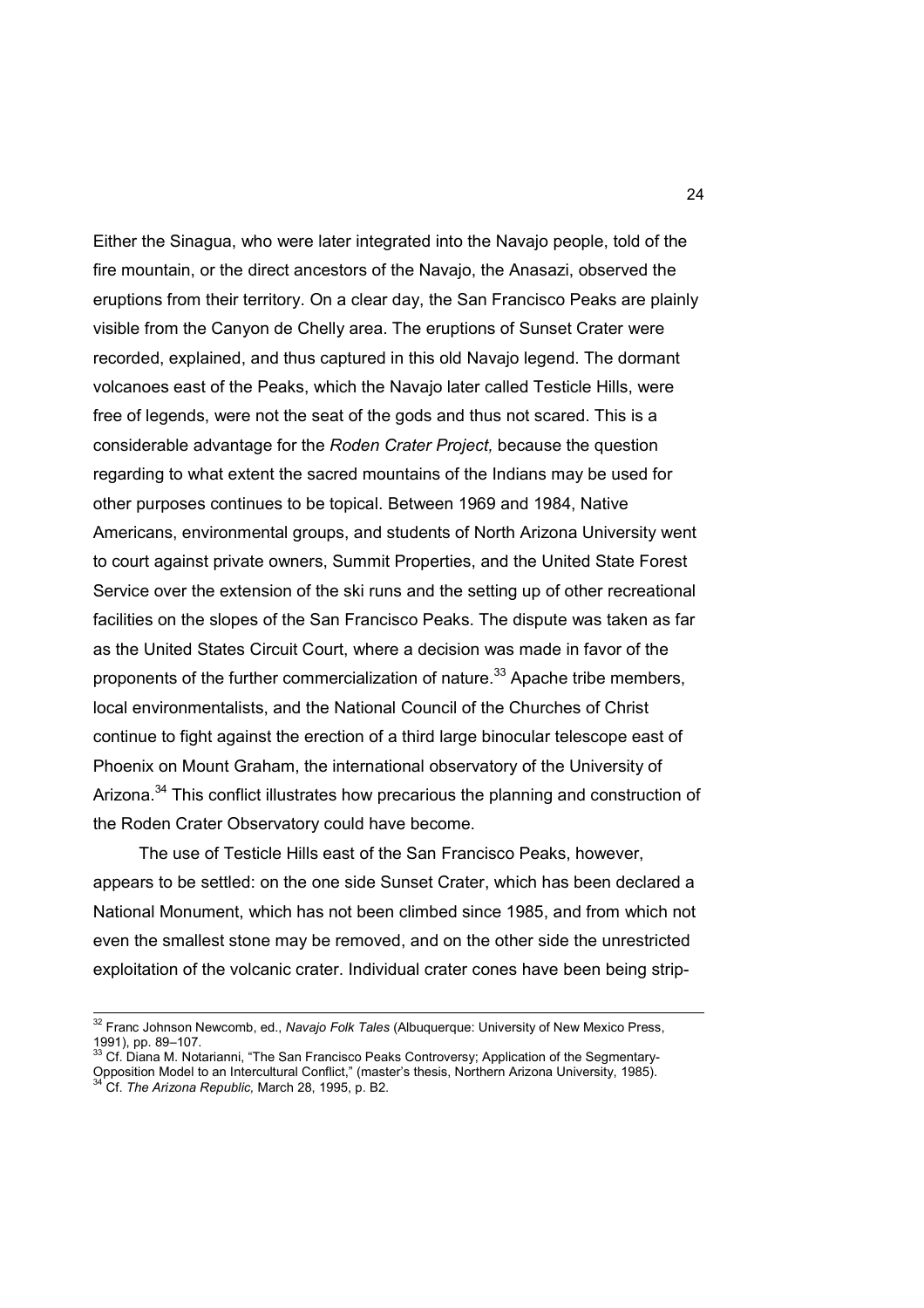mined for decades now—initially to exploit the available ores, and today to use the scoria to manufacture granulate for road construction. This stripping is still going on on a massive scale—some of the cinder cones that have been entered on maps do not even exist any longer, and others are for the most part destroyed. Many of the volcanoes serve as sites for recreational sports. The evenly formed hills are driven over by so-called crater-rated trucks all the way to the crater's edge, digging deep furrows in the sensitive surface and accelerating erosion. Other craters, such as Mirriam Crater, are the preferred take-off stations for paragliders. These recreational athletes use trucks to transport their equipment to the top. James Turrell's *Roden Crater Project* moves somewhere in the space between the rigorous protection and the indifferent exploitation of this geologically unique volcanic field.

 The artist already protects the crater from unauthorized intervention and ensures that the land around the mountain is cultivated in the spirit of the indigenous vegetation. When the project is made publicly accessible, as is the case for the Sunset Crater National Monument, visitors will have to adhere to certain rules that not only aid orientation in the various chambers, but also apply to their movement in and on the crater. A visitor center will introduce visitors to the artistic-astronomical concept of the work and prepare them for the anticipated effect of the perception spaces. They will also be made aware of how they are to behave with respect to the crater and to nature. All of this takes place in the spirit of foresighted environmental protection and in this respect cannot be held against the work. For Roden Crater, the rhetorical question raised by John Russell within this context twenty years ago of whether the often enormous technical and thus financial expenditure for realizing such works stands in a justifiable relation to the mostly small number of visitors able to or who want to even view these works can only be answered in the spirit of this work. $35$  It has to be clear, however, that the constructional intervention will destroy the crater in its mass, in its geological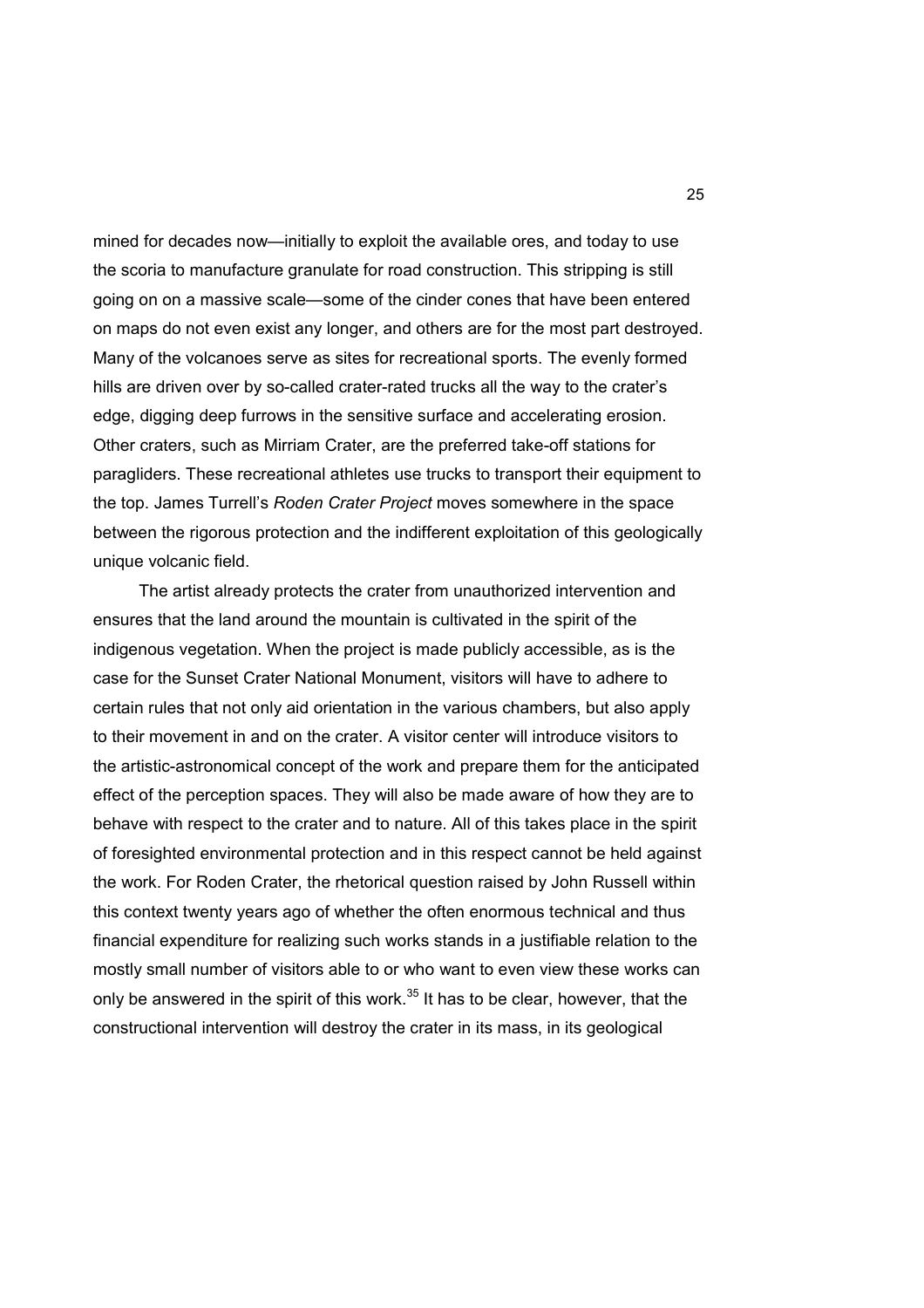composition, and for years to come in its vegetation as well. Against the background of the in part thoughtless exploitation of nature in this region, these measures can only be justified by the work: only at such a site, only from this crater with its evenly ascending flanks, the lower-lying deposits, the almost round crater basin, and the horizontal crater rim, is it possible to observe the stars and explore light in the way envisaged and intended by Turrell.

## **The Sky**

The observation of the sky has a long tradition in the Southwest of the United States. Numerous observatories have been built in Arizona, Nevada, and New Mexico on account of the clean, dry mountain air at high altitudes. One of the oldest, Lowell Observatory—named after the famous astronomer Percival Lowell—is located on Mars Hill in Flagstaff. While modern observatories use complex technology to explore the universe and discover new galaxies, Turrell exclusively investigates phenomena that can be seen with the naked eye. By limiting his observation to, and focusing on, the relation between space and time, he comes very close to the native Sky Watchers in this region. When asked by Julia Brown in 1985 whether he was interested in the functional aspect of the spaces he designs, Turrell replied: "Räume interessieren mich nicht allein in ihrer architektonischen Form, sondern wegen der Gedanken und Erfahrungen, die mit ihnen und in ihnen möglich sind. Und ich liebe Bauten, die ihre Funktion verloren haben, wie die Ruinen der Maya und Ägypter oder Mesa Verde. Die Tatsache, dass an diesen Orten einmal Zeremonien und Rituale stattgefunden haben, macht sie bedeutungsvoll und verleiht ihnen eine Kraft, die physisch erfahrbar

<sup>35</sup> John Russell, "An Earthwork Looks to the Sky," in *James Turrell: The Roden Crater Project,* exh. cat. Museum of Art (Tucson: University of Arizona, 1986), p. 9.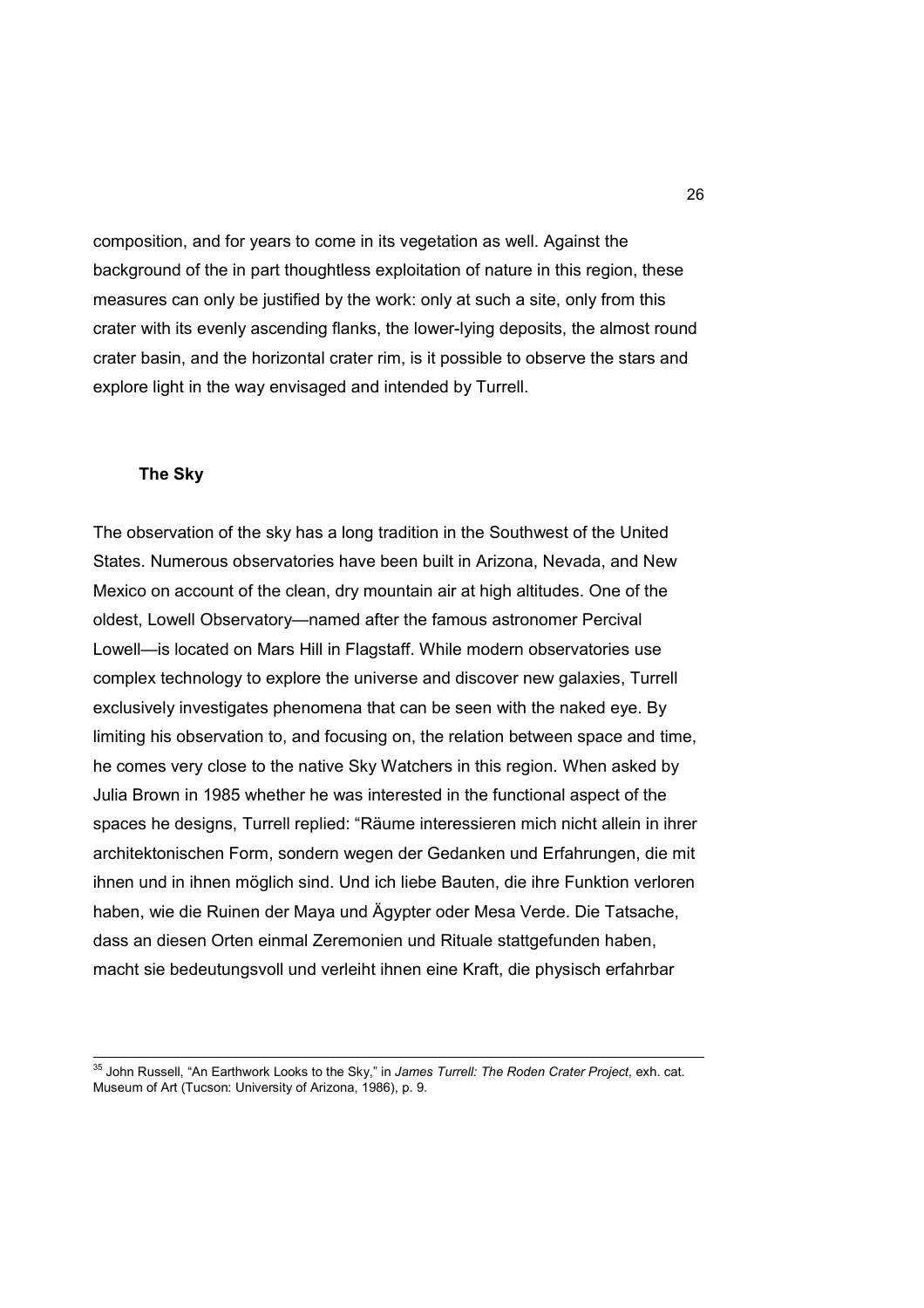ist." $36$  ((Original?)) The Mayan temples, the Egyptian pyramids, or the Sun Palace on Mesa Verde in Colorado were not only ceremonial sites. In their arrangement and dimension, the pyramids of Gizeh, for example, are the architectural expression of Orion. In this constellation, the Ancient Egyptians worshipped Osiris, god of the dead and brother and husband of Isis.<sup>37</sup> The Sun Palace in Mesa Verde had a position and orientation founded in astronomy: from a specific point on the opposite side of the canyon, on December 21 the Sky Watcher priest of the Anasazi saw the setting sun in the exact center of the Cliff Palace and designated this date, the start of the winter solstice, as the beginning of ceremonies and the time for sowing grain.<sup>38</sup>

 The reference to the Mesa Verde Sun Palace and Turrell's plan to illustrate the phenomenon of the celestial sphere from a central kiva on the floor of the crater basin connects the *Roden Crater Project* with prehistoric astronomy in North America's Southwest.<sup>39</sup> The observation of the sun, the moon, and the stars was vital for the Anasazi as well as for the Pueblo Indians: life on this barren land was only possible with the aid of a reliable calendar and precise weather forecasts. The Indians identified their gods with the constellations—their position, course, and ascendant determined the occasion for, and the beginning and course of, their nightly rituals. The Milky Way, for example, represented the omnipotent god of the heavens, who at the same time represented a bridge between the earthly world and the world of the gods and made certain that the forces were balanced. Native American knowledge of the apparent journey of the sun, the phases of the moon, and the course of the stars was collective and existential; above all, however, it was founded in their culture. $^{40}$ 

For the following accounts refer to ibid.

<sup>&</sup>lt;sup>36</sup> Ja*mes Turrell: Occluded Front,* ed. Julia Brown, exh. cat. The Museum of Contemporary Art (Los Angeles: Fellows of Contemporary Art and Lapis Press, 1985), p. 38. <sup>37</sup> Cf. Robert Bauval and Adrian Gilbert, *The Orion Mystery: Unlocking the Secrets of the Pyramids*

<sup>(</sup>London: William Heinemann Ltd, 1994).

<sup>38</sup> Cf. J. McKim Malville and Claudia Putham, *Prehistoric Astronomy in the Southwest* (Boulder: Johnson Books, 1992), pp. 91f.

<sup>&</sup>lt;sup>40</sup> The religious reference is included in this emphasis on the cultural. When a Hopi child was born, it was kept inside in the dark for nineteen days. On the morning of the twentieth day after its birth, its mother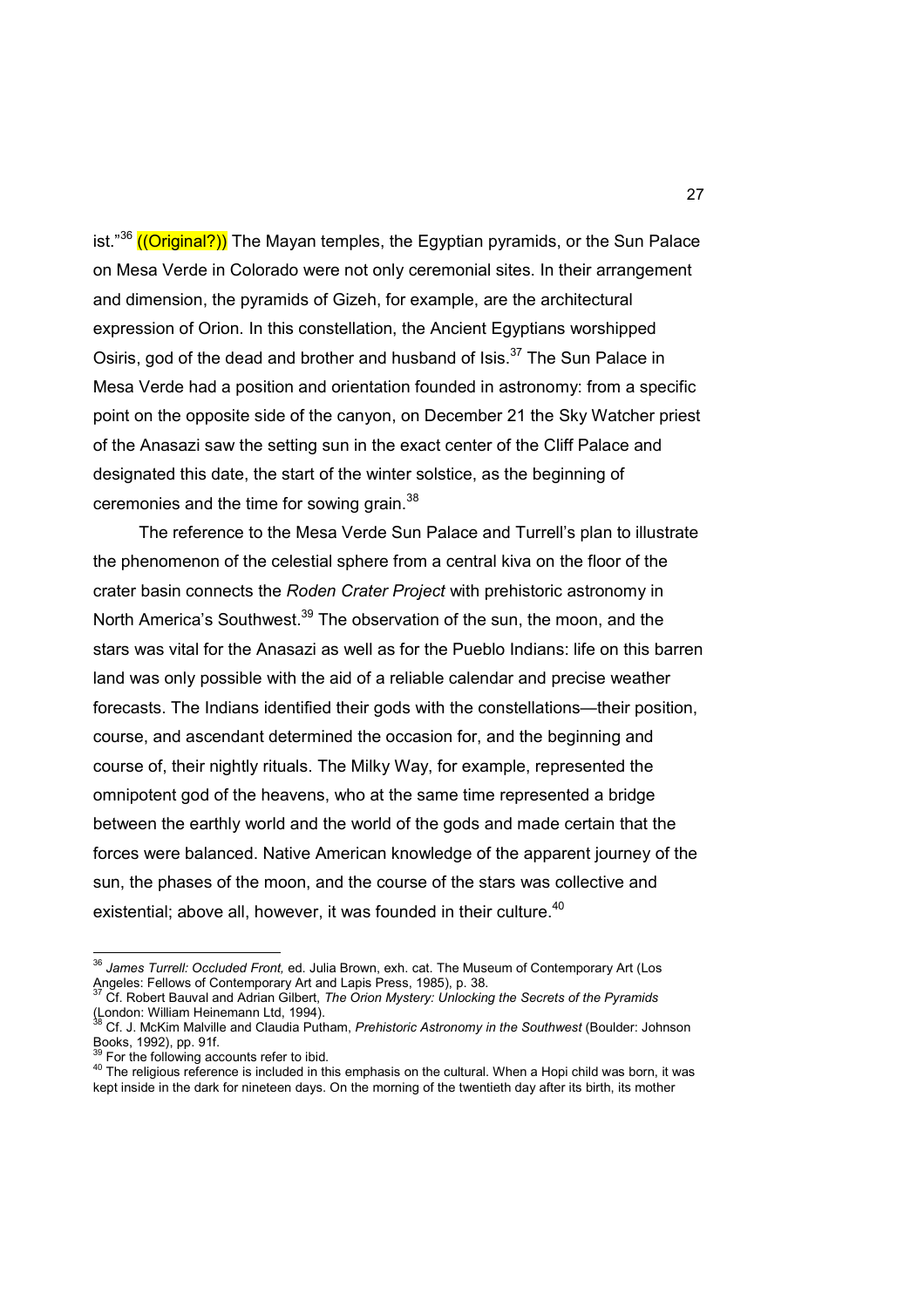The prehistoric Sky Watchers had two methods of recording the actual or apparent motion of the stars. Because the change of the seasons was obviously dependent on the changing altitude of the sun, they were primarily interested in determining and recording the winter and summer solstices. In the case of the winter solstice, this could take place in the following way: from a position in the settlement, a prominent point on the horizon above which the sun rose or set was fixed and named after it had previously reached its deepest point and for several days had hardly changed its position.<sup>41</sup> However, it could also be done at places where the horizon was flat and lacking any prominent points: at the equinoxes or the solstices, a beam of light from the rising or setting sun fell through an opening in the outer wall of a house onto the opposite wall and was recorded. An example for this kind of introspective observation and fixing of the solstice, first discovered in 1977, can be found in Hovenweep Castle National Monument in the southwest of Utah. At the winter and summer solstices, openings made in the outer southwest- or northwest-facing walls of the sun chambers guided a beam of light from the setting sun to a point above individual door openings. The special thing about this optical calendar is being able to count the days before the occurrence of the solstices on the same wall on which they have been recorded. This anticipation of the solstices was particularly important for the preparation of the ceremonies that took place at the winter solstice. By way of nocturnal dances, prayers, and sacrifices, the sun god had to be called out of his winter house. The prediction of the spring equinoxes was particularly important for determining the days on which grain had to be planted. The journey of the sunbeam between the winter solstice and the date on which grain was sown has been recorded in so-

 $\overline{a}$ 

would carry it outside before sunrise. Turned towards the east, when the sun emerged above the horizon, she would hold the child towards the sun and say "Father Sun, this is your child." Cf. Frank Waters, *The Book of the Hopi* (New York: Penguin Books, 1977), p. 48.

<sup>&</sup>lt;sup>41</sup> The Anasazi saw great danger in these pauses in the otherwise so constant upward and downward movement of the sun's altitude. They knew that their grain would only be able to grow when the increasing angle of light coming from the sun in the spring emitted enough warmth. But a constant high altitude of the sun in the summer would endanger their lives. In their winter and summer solstice ceremonies they asked Father Sun to continue his movement. Cf. Michael Zeilik, "The Ethnoastronomy of the Historic Pueblos: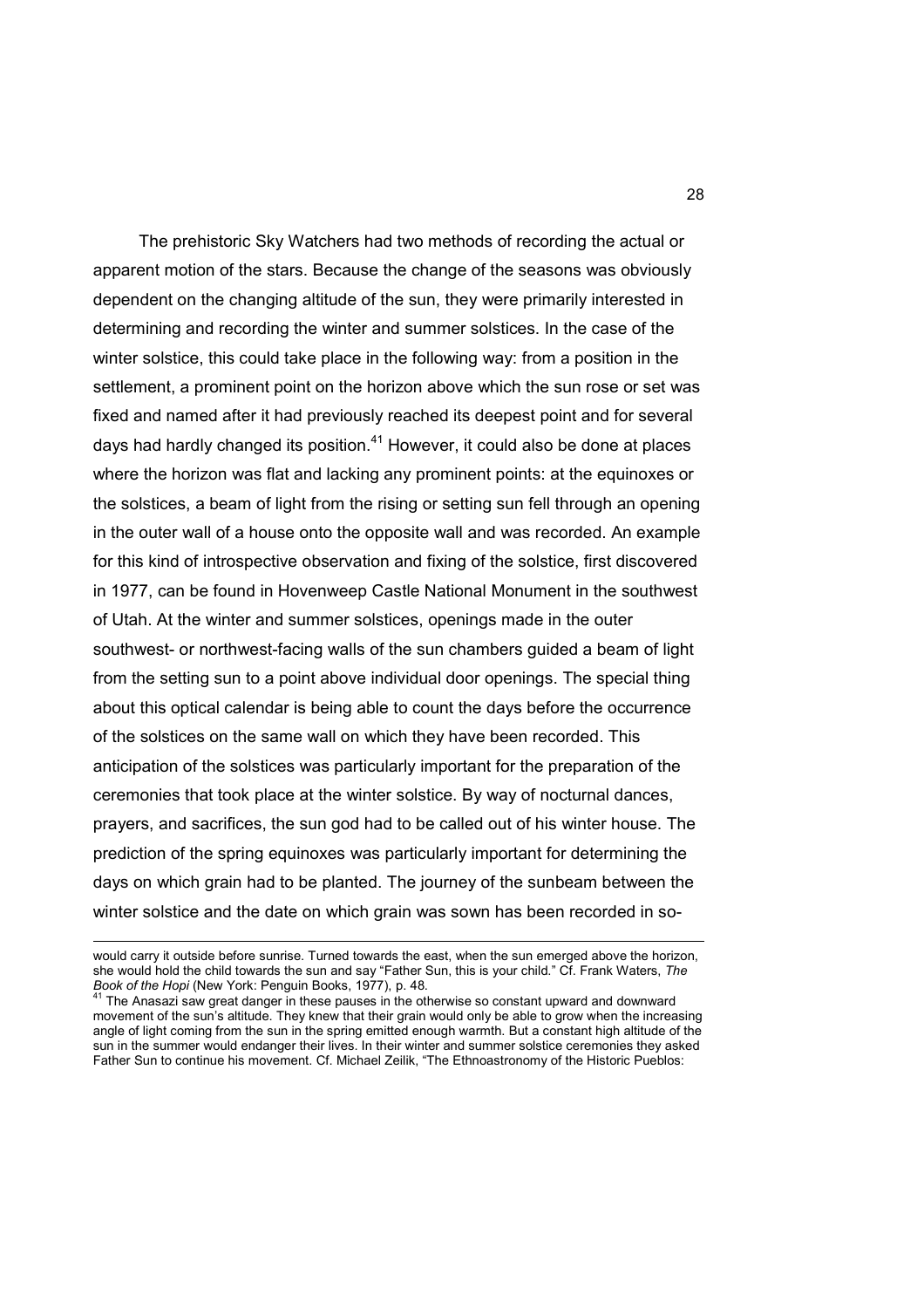called Rock Art drawings. These are pictures that depict the individual lunar phases as well as pictures of stars. It is not always possible to exactly explain the meaning of the signs that have been found. Many of these signs and images have symbolic meaning and make reference to religious beliefs. The Anasazi from the Canyon de Chelly believed that the stars hold up the canopy of heaven. This is why they drew stars on the underside of the overhanging cliffs below which they had built their dwellings.

 The *Roden Crater Project* will demonstrate phenomena that can be observed in the sky during certain times of the day or night, during individual phases of the moon, or during the Earth's orbit around the sun. It will represent them by way of introspective arrangements as well as by directing one's perception towards phenomena outside of the chambers. The phenomenon of precession will be able to be experienced by means of a long corridor with an adjacent chamber. The size, form, and position of this architecture is oriented towards the phenomena being thematicized. The quality of the chambers and tunnels corresponds with the ceremonial centers of the Pueblo Indians, the large kivas, used to observe astronomical events. $42$  These structures with a round foundation were common in all Pueblo cultures. The largest have been preserved east of Roden Crater in the territory of the Chaco Anasazi. The layout and instrumentation of the Casa Rinconada as well as other spaces for observing the sun and the planets show that the Anasazi were not only great master builders, but that they had advanced knowledge about astronomy early on.

 There is a surprising correspondence between the quality of the chambers with their outlets and openings and the communal spaces of the Pueblo Indians, the kivas. In James Turrell's extension of the *Roden Crater Project,* completed in 1995, he conceived a sunken space for the crater basin to be used for the

Calendrical Sun Watching," in *Archaeastronomy. Supplement of the Journal for the History of Astronomy* 8  $(1985)$ , pp. 1–24.

<sup>42</sup> Ray A. Williamson, "Casa Rinconada: A Twelfth Century Anasazi Kiva" in Anthony F. Aveni, *Archaeoastronomy in the New World: American Primitive Astronomy* (New York: Cambridge University Press, 1982), pp. 205–219, here p. 205.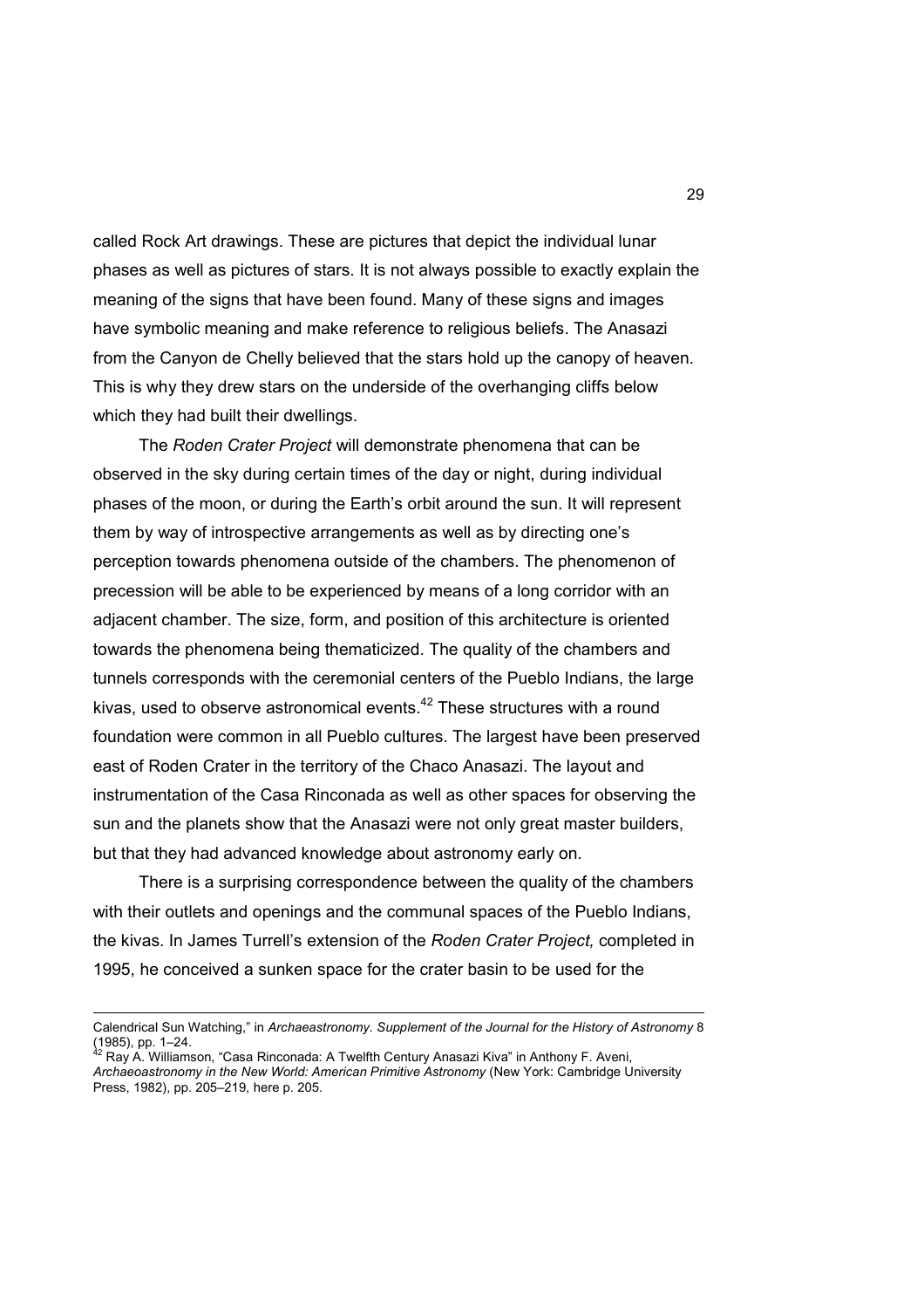representation of various heavenly phenomena. The artist calls this space Tso Kiva. The phenomenon of the celestial sphere will be able to be observed from the upper edge of the hemispherically shaped space; on the floor, the hemisphere vaults over a pool, the surface of which generates different refractions. There will be an opening on the south side of the hemisphere to observe the North Star.

 As in the other chambers of the *Roden Crater Project,* in the kiva one will be concerned with the observation of cosmological phenomena, the experience of optical sensations, and the play of light and shade in their dependency on refractions created by the surface of the water. Besides having called the space a kiva, at first it is only the opening in the hemisphere that might suggest the kivas of the Anasazi. It orients the space by directing the visitor's glance towards the celestial north pole, thus creating a parallel with the earth's axis. This orientation towards one of the cardinal points provokes the comparison of Turrell's Tso Kiva with the large Casa Rinconada kiva in Chaco Canyon, approximately three hundred kilometers east of Roden Crater.

 In all Pueblo cultures of the Southwest, kivas, semiterranean spaces of varying sizes mainly erected on a round foundation, served as a communal space. The male members of one or more tribes assembled there to perform certain rites, to prepare for annual ceremonies, to negotiate tribe-related matters, to exchange experience, and to observe cosmological events. With respect to its location, size, features, and function, the Casa Rinconada is an exception; it is precisely its special qualities that allow comparing it with Turrell's *Roden Crater Project*. The kiva is situated in a central but isolated location within the network of the so-called great houses, which extends over more than twenty kilometers. Casa Rinconada was built on a hill on the south side of the Chaco River only several hundred meters away from the great Pueblo Bonito. This exposed location allows an open view of the settlements on the northern rim of the canyon. With a diameter of about twenty meters, Casa Rinconada is one of the largest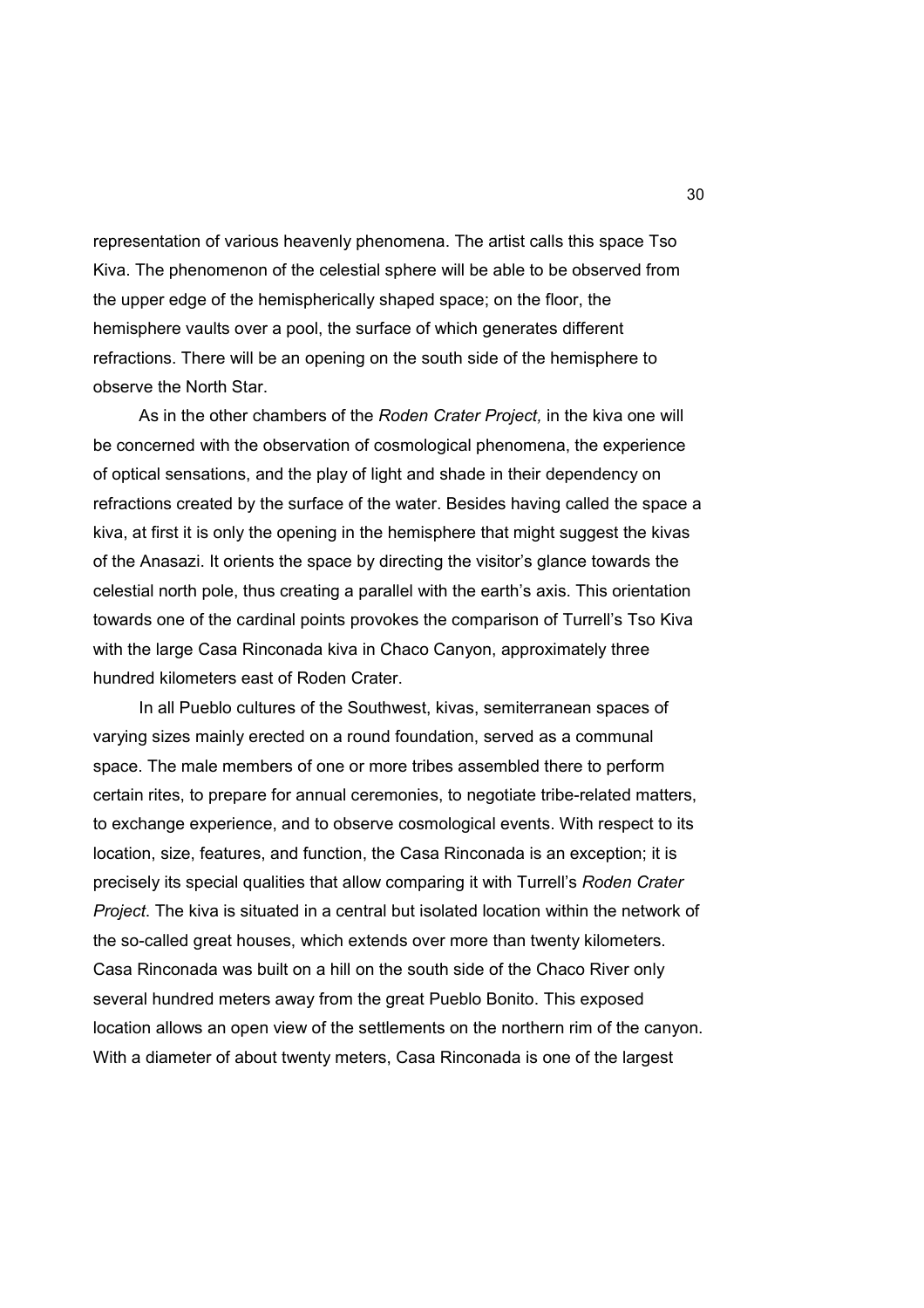kivas. With a radius of twenty-two meters, Roden Crater's hemispherically shaped Tso Kiva will be nearly twice that size. Both kivas have been let into the earth and are connected with the inside of Earth in different ways. Turrell uses water to create the reference to Earth's molten core. The pool lies directly above the crater's former opening. As is the case in other communal spaces as well as in private houses, hollows, caves, and openings have been let into the floor of the Casa Rinconada, which were covered over and danced upon on the occasion of certain ceremonies. These kinds of openings created a link to the underworld. The functions of both spaces, however, vary. Turrell's Tso Kiva is not a communal space—Roden Crater is culturally, not ritually determined—and the Casa Rinconada was not an observatory. This was pointed out in particular by Ray A. Williamson, who described the Casa Rinconada as a building used for performing rituals, the architectural structure of which characterizes the principal importance of astronomy in the religious practices of the Pueblo Indians. The knowledge of a community for whom the observation of the celestial bodies and the establishment of a calendar derived on these observations were vital culminates, so to speak, in this kiva. Furthermore, the evidence of this culture that has been handed down—for this context it is chiefly the structures—confirm that a large number of the ceremonies that took place in these buildings contained astronomical components, that the motion of the sun and the moon was followed and recorded from certain shrines, and that as a structure, the kiva is aligned relative to the four cardinal points. With Casa Rinconada, a prehistoric building has been preserved at nearly the same geographic latitude that contains several of the phenomena that will be demonstrated or able to be experienced in Tso Kiva. Turrell's kiva will also be oriented astronomically, namely via the opening directed towards the celestial north pole in the kiva wall. In other spaces, for instance the Sun and Moon Space, the fumarole sphere, the architecture will be calculated according to the solstices and the orbit cycle of the moon.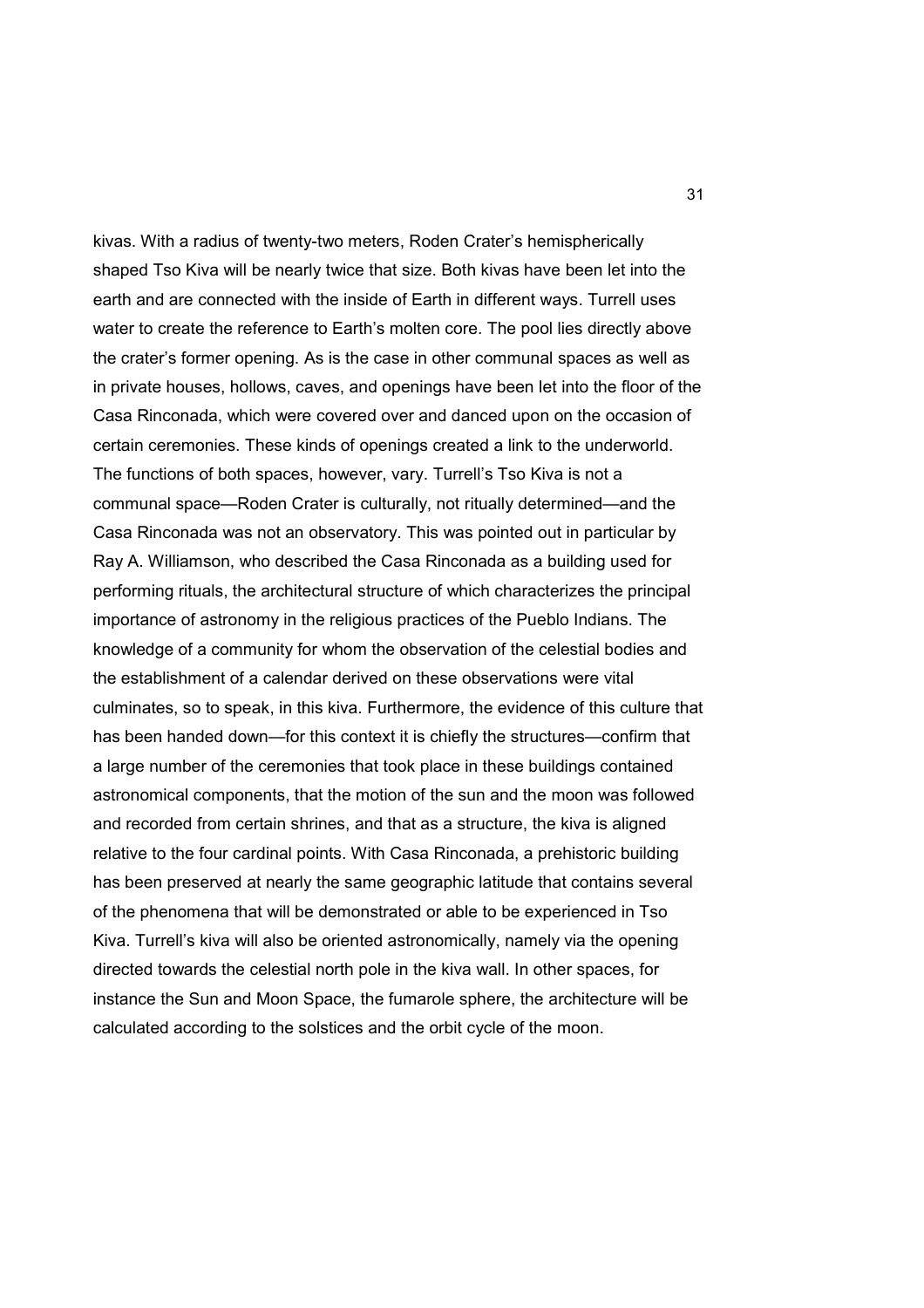Both orientations were widespread in the Pueblo cultures. In their ceremonies, the tribes along the Rio Grande tended to align themselves according to the four cardinal points; in contrast, the Hopi and Zuni correlated many of their rituals with the winter and summer solstices. Common to both projects is the positioning of the observer. With the Anasazi as well as with later Indian tribes it was the priests, among them those with extensive experience in observing the paths of the sun and the moon, who marked the places that were important for the architectural form of the calendar. There is no evidence of stellar or planetary marks for the Casa Rinconada. This kiva was exclusively conceived to allow a very precise description of the lunar phases and to depict the rising sun.

 Beginning clockwise at the entrance aligned with the North Pole, the kiva has twenty-eight niches, which very likely make reference to the 29.5 days of the synodic month.<sup>43</sup> These niches are time markers, so to speak, in the perfectly circular kiva, abstract markings like the 33⅓° segments on our clocks. Calendrical measurements of the orbit of the moon around Earth, which these marks are based on, do not exist in the kiva itself. However, niches 22 and 23 as well as niche E do illustrate the lunar standstill that occurs every 18.61 years.

 Regulated by the gravitational effect of the sun, the moon perturbs with an average deviation of five degrees nine minutes from the ecliptic and reaches its turning point every 9.3 years. When the moon reaches its northern- or southernmost celestial latitude, it repeats its path for several days. This apparent orbital standstill of the moon has also been observed in, and recorded by, other cultures. In Europe, prehistoric places of religious worship have been preserved, the layout of which can be traced back to comparable astronomical phenomena: Stonehenge near Salisbury, England, or the megalithic monuments in Brittany, France, served, among other things, to establish the solstices and thus describe

 $\overline{\phantom{a}}$ 

 $^{43}$  Niche 29 was possibly lost in the course of earlier reconstruction measures. There is an interval for it on the east side of the southern entrance.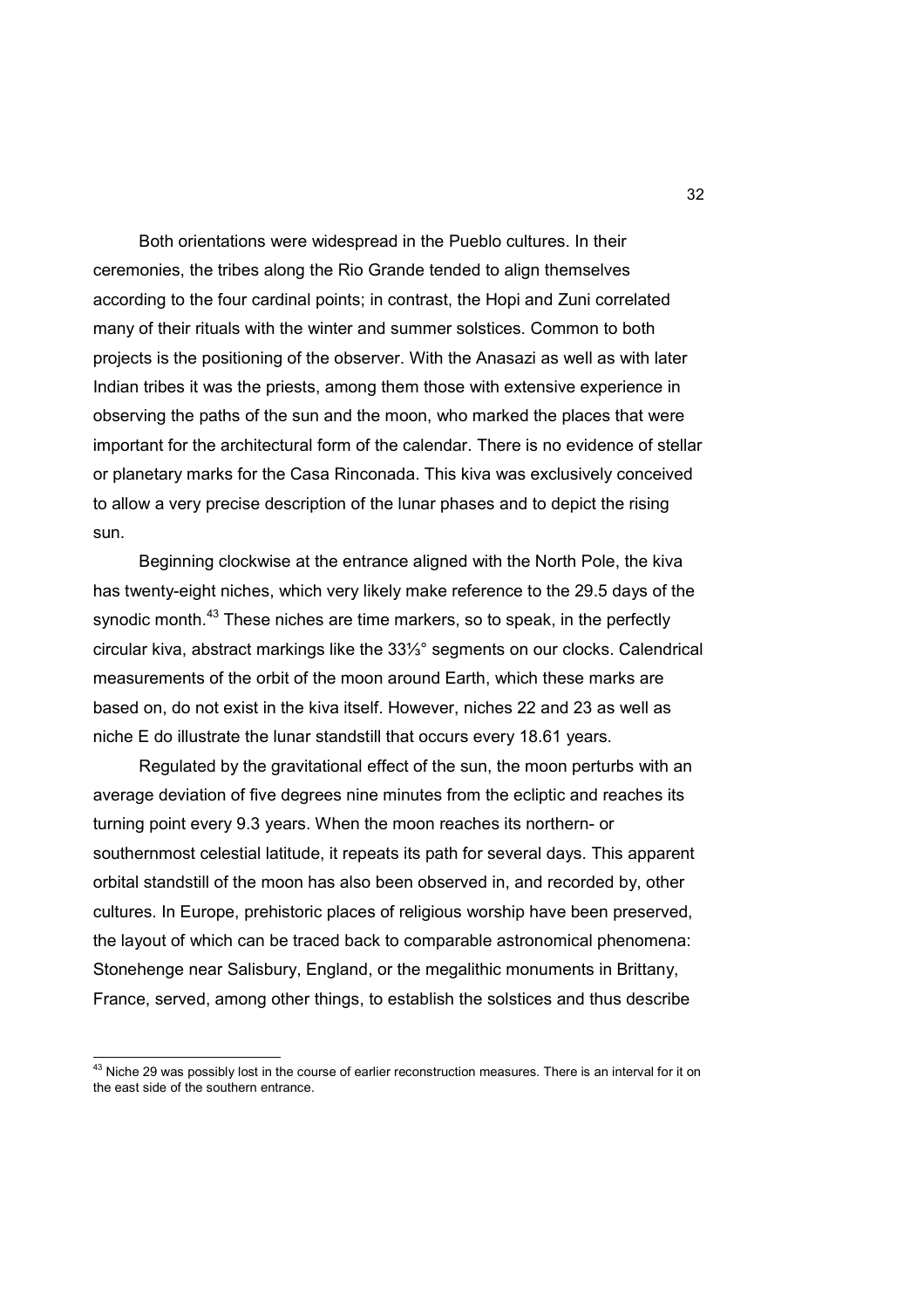the cyclic calendar.<sup>44</sup> Because of their many years of observing the paths of the moon, the Anasazi in Chaco Canyon had very precise knowledge about these phenomena. This is well illustrated by the depiction in the Casa Rinconada of the recurring declination of the moon. Through opening A, every 18.61 years at the summer solstice, the setting moon illuminates niche 23, then niche E, and finally, at the northernmost point of its orbit, niche 22, as does the sun that rises shortly thereafter.

 Besides the indications of certain analogies between representations of astronomical phenomena in the Anasazi kivas and Turrell's observation chambers, it seems to be important to also make an essential comparison of these structures. Casa Rinconada in Chaco Canyon is always regarded in connection with the religious beliefs and ceremonies of the Anasazi, and the communal spaces have been described as architectural metaphors for the universe. In this rotund, the varying expanse of the sky and the complicated motions of the stars were converted into human dimensions and thus captured. At the same time, with the kiva, which represented the celestial order and the regularity of stellar movement, the Indian tribes set something against the dangers and rigors of nature. Covered by a copula and oriented towards the four cardinal points of the cosmos, the kiva was a space that called up the harmony of the earthly world with the infinite expanse of the universe. At the same time, the kiva was a place that connected the present with the past and the future. The roof of the kiva was made from branches from the First Trees, trees that were planted in the underworld to enable the ancestors to climb up into this life. The branches in the weave of the roof represent the Milky Way. Besides the cosmological notion that the sky is depicted in the kiva's hemisphere, the kiva symbolizes the cosmogenetic idea of a space in which a human being journeying from the past into the future can linger in order to live with his tribe. This representation based

 $\overline{\phantom{a}}$ 

<sup>44</sup> Ray P. Norris, "Megalithic Observatories in Britain: Real or Imagined," in C. L. N. Ruggles, ed., *Records in Stone, Papers in Memory of Alexander Thorn* (Cambridge: Cambridge University Press, 1988), pp. 262–276.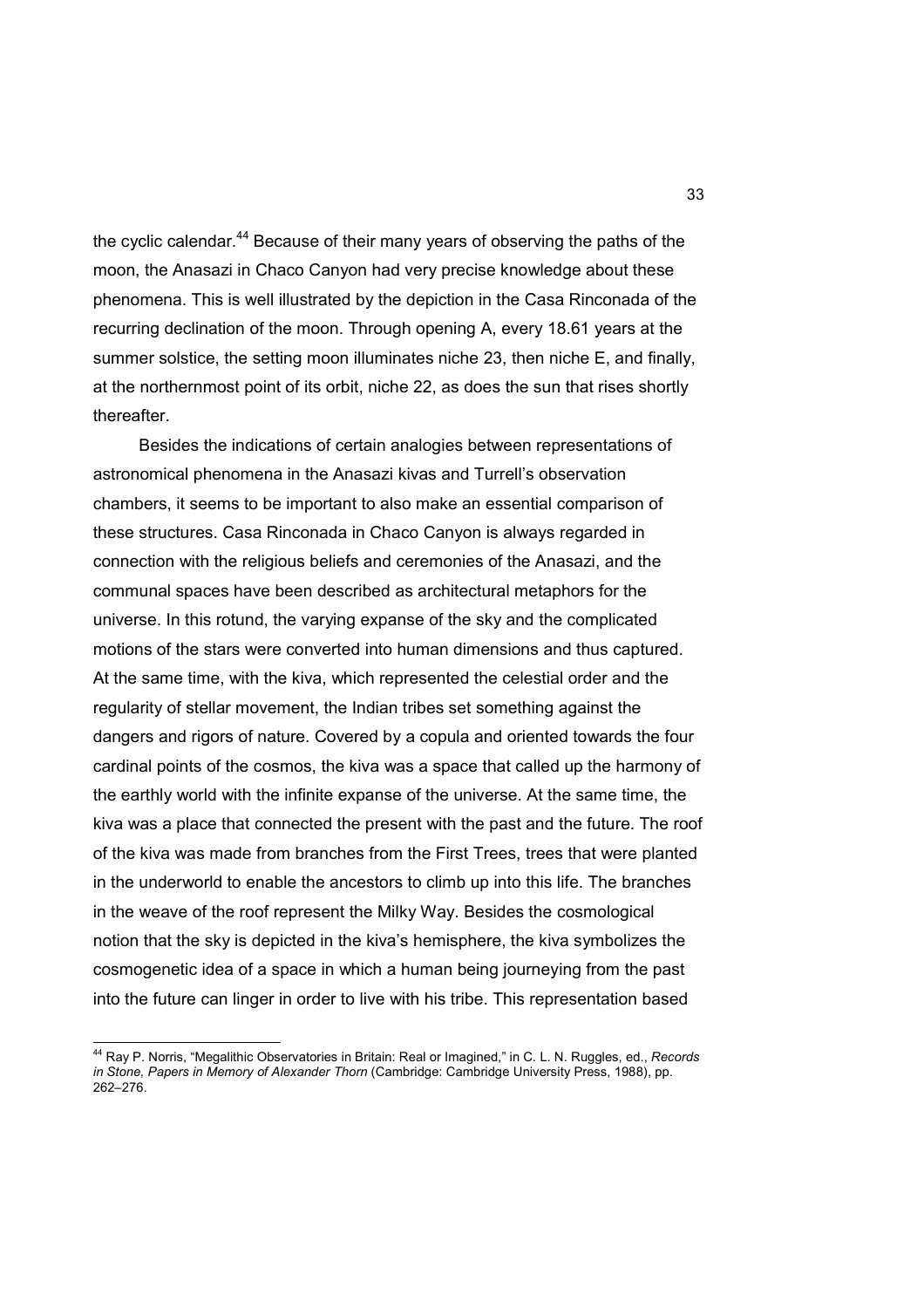on the idea of immortality, which was binding and was accepted by every member of the community, is neither aspired to by the *Roden Crater Project,* nor would it be possible. Roden Crater will allow very different experiences to be had—some of them will result from the observation of astronomical phenomena, others from the confrontation with a guided perception of light. But apart from the fact that the observations of solstices, lunar phases, and the paths of stars with the naked eye is prefigured by the practical science of the Native Indian priests of this region, the *Roden Crater Project* will also establish a community. The experiences are too intense and the planned organization too exclusive for uplifting feelings of having been there not to appear. However, members of this community will remain strangers; they will only rarely and more by coincidence be able to exchange the experiences they had while visiting Roden Crater. The community will, so to speak, be conjunctive.

#### **The Project**

 $\overline{\phantom{a}}$ 

It will be a long time before visitors to the *Roden Crater Project* will be able to exchange the experiences they have had in its astronomical chambers and perception spaces. Because, after repeated changes and extensions, work on it as a project has been completed, it is now possible to discuss the functions of the planned spaces, the likely interaction between them, and the concept as a whole. This has not yet taken place in American research, which is inclined to limit itself more to an anticipating description of the visual experience that will one day be possible in Roden Crater as an artist's observatory. <sup>45</sup> How temporary and ultimately hopeless such an approach is can be shown by way of an example. In

 $^{45}$  We expect James Turrell to describe the project, explaining the effects of the individual chambers in the process. He recently did so in a book published by Baile Oakes after comparing the optical sensations of the *Roden Crater Project* with those experienced during flying. In the tradition of Antoine de Saint Exupéry, these texts are in part very poetic; however, they provide no information whatsoever, e.g., about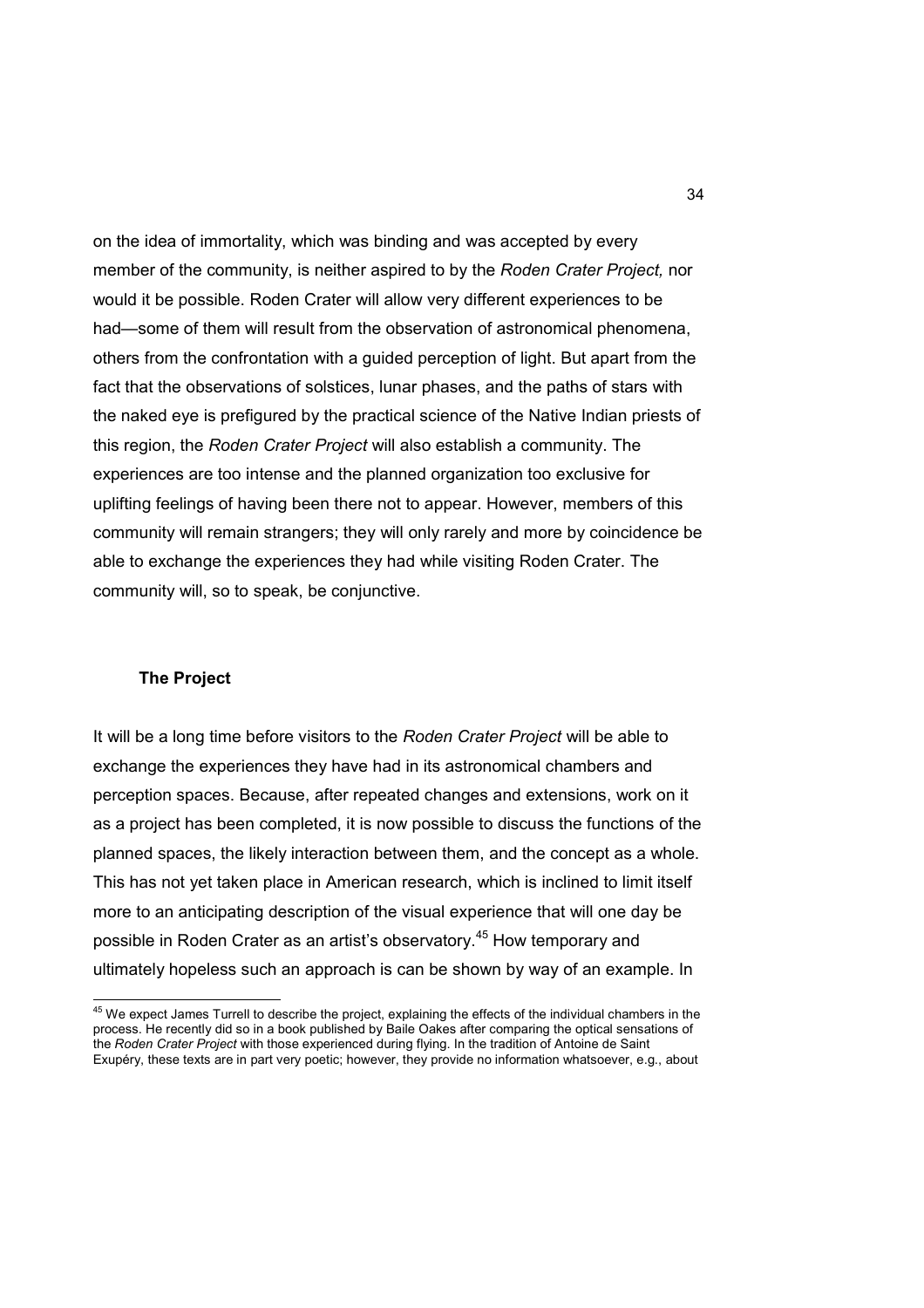his monograph on Turrell, Craig Adcock described a pool that is connected to the Fumarole Space via a tunnel. While underwater in this pool, the visitor would be in a position to hear sounds coming out of space such as those made by quasars and Seyfert galaxies. Adcock correctly points out that the sound coming from the Grand Falls of the Little Colorado River only six kilometers to the east would drown any sounds coming out of space, at least during the thaw in spring or after the sometimes torrential rainfall in July and August.<sup>46</sup> In his final version. James Turrell retained this space and described it as an optical and acoustic telescope through which visitors floating in the water will not only be able to perceive celestial events visually, but acoustically as well. At least at certain times of the year, however, the roar of the Grand Falls will make listening to any sounds coming from space impossible. The pool will hardly be able to function all year round as a telescope for the visual and acoustic observation of astronomical phenomena. This uncertainty in the description and interpretation of the published plans suggests attempting to make a more general assessment of the project and its five space clusters than continuing to describe the possible effect of individual spaces.

 The plans for the *Roden Crater Project* go a long way back. Turrell was still working on the park group of the *Division Constructions,* in which he materializes light, but had already completed his so-called *Mendota Projects* when he began searching for a place where he could further pursue his investigations under existing geological conditions and with natural light. Volcanic craters with evenly formed ash cones presented themselves for this kind of open-air project because an enormous sky window over the crater's rim opens itself up to anyone standing in the crater basin. However, it does not materialize light, as did *Meeting* at P.S. 1 in New York or *Second Meeting* in Santa Fe—the window is too large to do so, and there is a lack of contact between the cool light from the sky and the warm

 $\overline{a}$ 

the necessary joining of individual chambers. Cf. Baile Oakes, *Sculpting with the Environment: A Natural Dialogue* (New York: Van Nostrand Reinhold Press, 1997). <sup>46</sup> Adcock 1990 (see note 3), p. 176.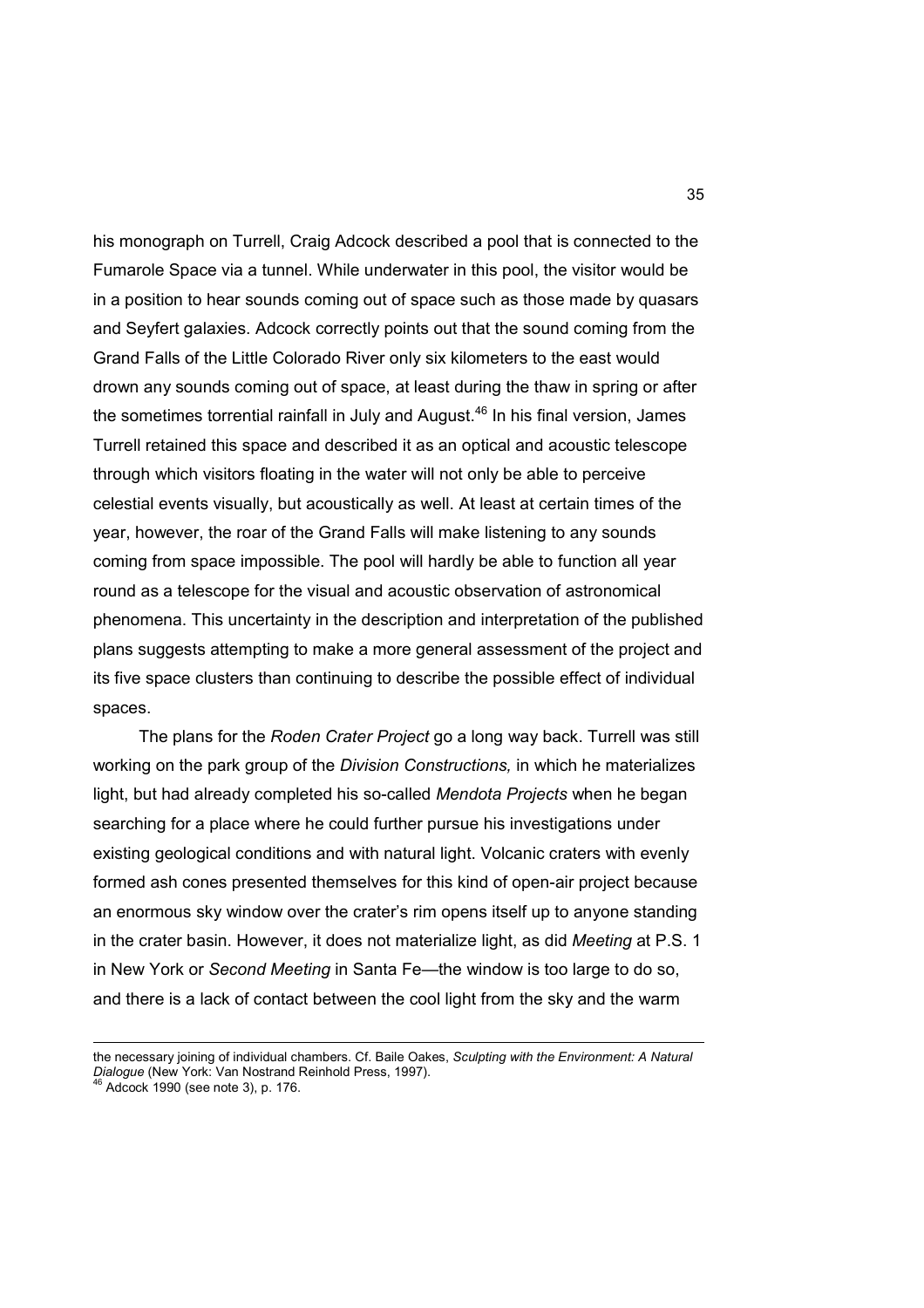light in the observation space. By equalizing the horizon and limiting the view, however, the existing crater opening generates the phenomenon of the celestial sphere. This optical sensation can be best experienced from a horizontal position and when the opening is round or only slightly oval and the crater's rim is uniform. The possibility of illustrating the light phenomena of the sky above an evenly shaped volcanic cone at the same time prefigures the directions James Turrell follows in the entire project. Optical phenomena which occur in the sky at different times of the day will be able to be seen in many of the chambers. The north chambers will contain a sky space such as the one the artist last realized in the Israel Museum in Jerusalem and a camera obscura, which will project all of the movements taking place in the sky, above all the drifting clouds, onto the white carpet of sand on the space's floor. The east chamber will have a sky space in which the light in the sky will appear to be dense and solid, especially during twilight. At all times of the day, however, this window will allow light to enter that is intended to mix with the light of another color falling from the east via a ramp on the pool below it. The other chambers also contain spaces that collect, outline or project light. This category of phenomena links the *Roden Crater Project* with Turrell's entire body of work. Turrell has thematicized light as a primary material since his early *Cross Corner* and *Single Wall Projections:* "Light is a powerful substance. We have a primal connection to it. But, for something so powerful, situations for its felt presence are fragile. I form it as much as the material allows. I like to work with it so that you feel it physically, so you feel the presence of light inhabiting a space. I like the quality of feeling that is felt not only with the eyes. It's always a little bit suspect to look at something really beautiful like an experience in nature and want to make it into art. My desire is to set up a situation to which I take you and let you see. It becomes your experience. I am doing that at Roden Crater. It's not taking from nature as much as placing you in contact with it." $47$ 

**Kommentar [R1]:** Translat e quote into German.

 $\overline{a}$ 

 $47$  James Turrell, cited in Brown 1984 (see note 36), n.p.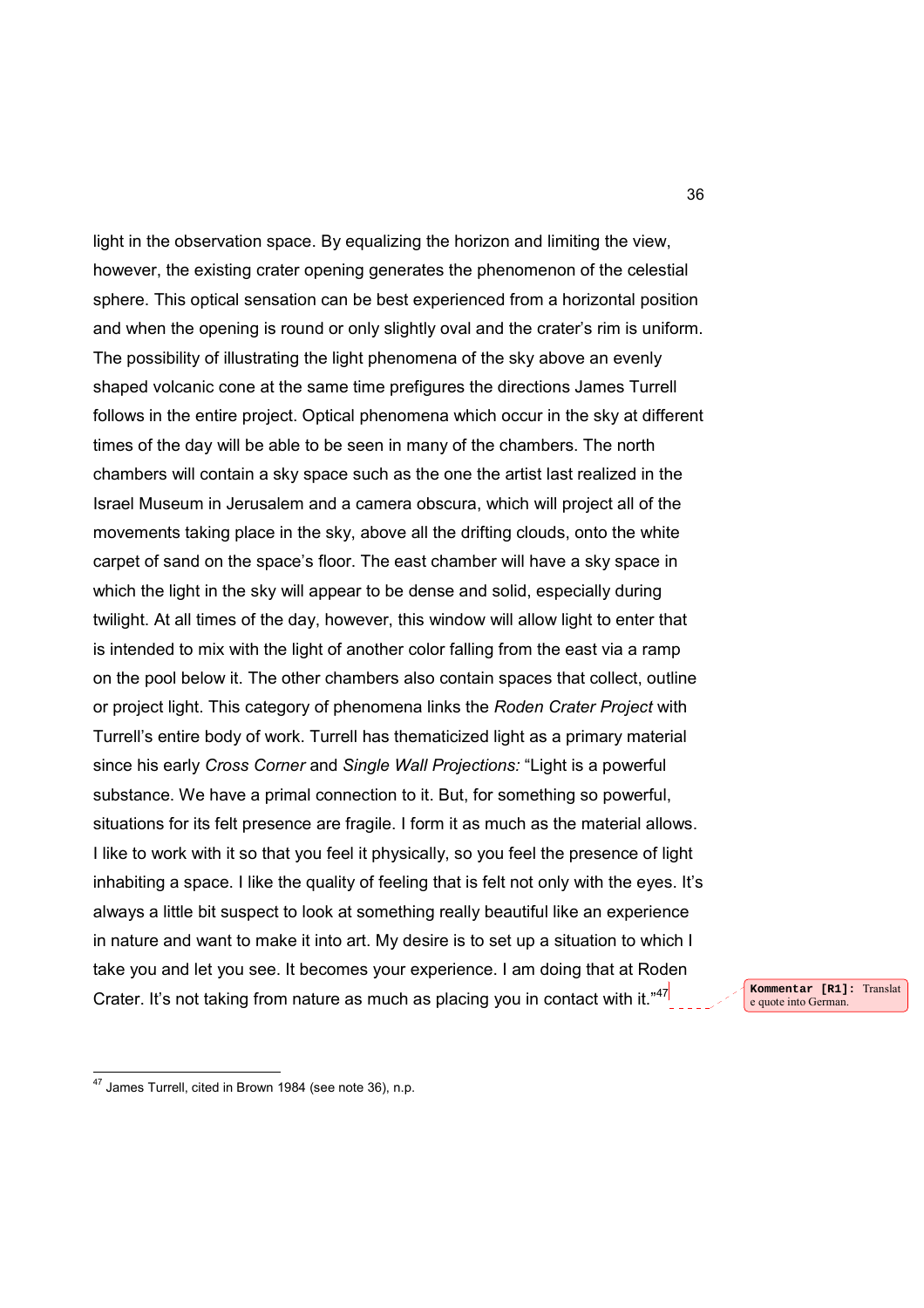Besides these light spaces, the *Roden Crater Project* contains a proportional number of spaces devoted to the observation of astronomical phenomena. Of the total of fourteen spaces contained in the most recent plan, seven of them are assigned to fixing the solstices, the experience of Earth's rotation, the experience of time, the guided perception of orbits, and astronomical constellations. Because observation and perception spaces were planned in all of the space clusters, the *Roden Crater Project* was more than an artist's observatory from the very beginning. The observation spaces, which serve to examine astronomical phenomena, are geared towards these phenomena, and their architectural form corresponds with the optical depiction of the phenomenon. The shape of the segmented ramp in the east chamber results from the sun's apparent path between its northern- and southernmost turning point. The sun will roam across the northern wall of the spatial segment on the day of the winter solstice, and across the southern wall on June 21. Between these two dates it will rise on different points along the horizon but within the oriented opening of the space. The other astronomical chambers are also developed in exactly the same way—based on the phenomena produced on this side of the volcano. Their positioning is consistent or inevitable and in any case the result of precise calculations. The fumarole chambers on the east-northeastern side of the crater are oriented exactly according to the northernmost turning point of the rising sun at the summer solstice. In the opposite, south-southwest direction, on its southern orbit the moon sets every 18.61 years. The beams of the rising sun are led over the central Fumarole Space into the Sun-and-Moon Space. Shortly before sunrise, the setting full moon appears on the other side in the corridor that leads to the crater basin. The sun and the moon consecutively illuminate an approximately five-meter-high stone wall. Given this dependency between calculable fixed points of the path of the moon and the apparent path of the sun, there is only a single line on the crater on which this dual event can be illustrated. It lies on the east-northeastern side of the crater and runs from the crater rim via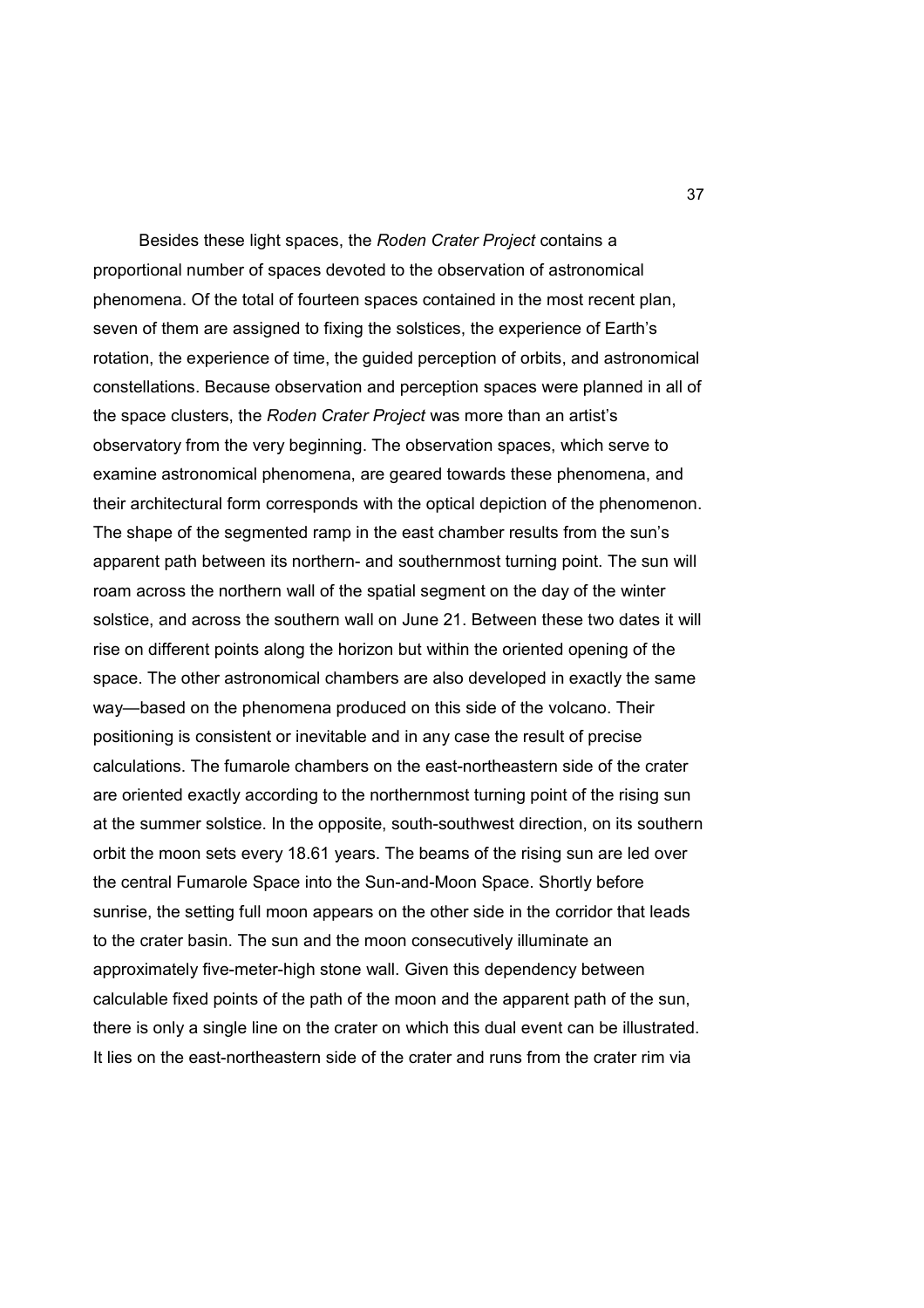the fumarole until it reaches the plateau. The determination of the absolute height on this calculated line resulted from connecting the Fumarole Space with further space clusters. The Sun-and-Moon Space lies in the hollow between the main crater and the fumarole.

 So while there are direction-dependent places on the crater's slope or in the crater basin for the astronomically defined spaces, the perception spaces are neither site- nor direction-dependent. Turrell's previous sky spaces were erected at sites with highly differing topographies: on the one hand in large cities such as Los Angeles, New York or Jerusalem with relatively high levels of light and air pollution, and on the other hand in smaller, higher-lying locations such as Varese in Italy or Santa Fe in New Mexico. The external conditions at Roden Crater for working with light are extremely favorable. There is virtually no light pollution, and in the region south and east of San Francisco Peaks the air is still so clean that the observatories located there continue to work successfully. However, altitude, a clear atmosphere, and low light diffusion are dispensable conditions for sky spaces. There must be reasons for setting them up in such large numbers, and they must adhere to other laws besides those prescribed by the site. Because all of the space clusters contain astronomical observation chambers as well as perception spaces, I will cite an example that can apply for others. The main entrance to the *Roden Crater Project* will lead through the north chambers. As a reference, so to speak, to Turrell's previous work, the visit begins in a sky space in which the artist works with the proven contrast between indirect, warm light in the space itself and the light from the sky in the space's opening. During the day, the light inside will be dominated by the light outside of the space. During twilight there will be a strong interaction between the interior and the exterior light.

 When night rises, to apply a formulation often used by Turrell, one will marvel at the soft materiality of the section of sky, follow the path of the stars, and be able to enjoy the sustained silence that prevails at this lonely place. Like all of the spaces in the *Roden Crater Project,* this sky space has been let into the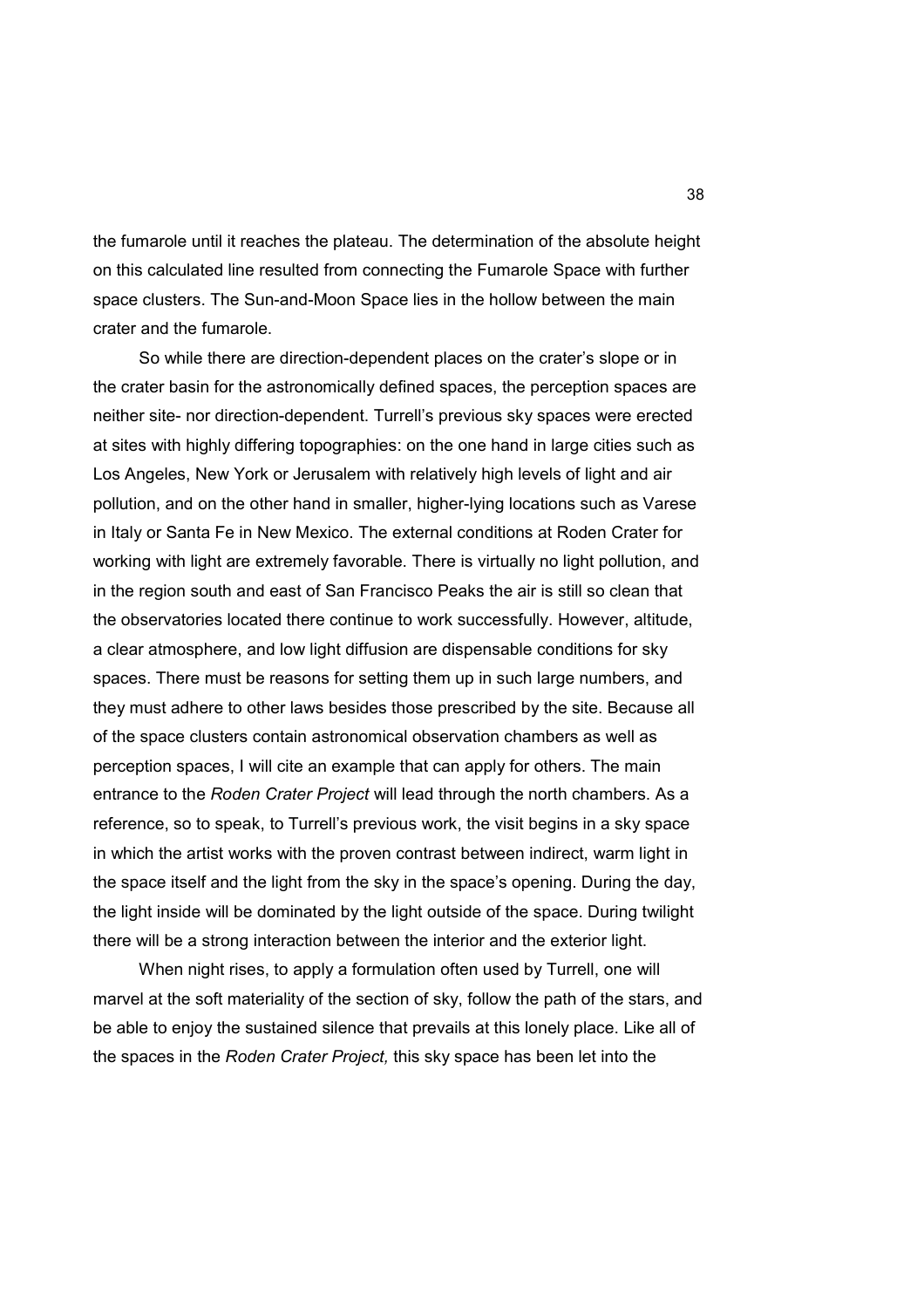volcanic mountain; the opening connects with the surface of the fumarole. An underground corridor connects this first pace with a rotund that has been developed into a camera obscura. The dark chamber projects the events in the sky via a short tambour onto a white floor of sand. The visitor will be in the space and be able to observe what this space sees, a space that has been structured like a camera and functions in the same way as the human eye. This part of the North Space also serves to sensitize perception; it illustrates how we see and in doing so works with the optical sensations of the site: light, darkness, the varying brightness of the stars, the movement of the clouds. These spaces are nevertheless not site-specific; they can be set up at any other site, where they then work with the conditions that prevail there. With the aid of the separation of warm and cool light, the sky space in Jerusalem, *Space that sees* (1992), which was also let into a hill, generates the same deep-black material section of sky as the sky space of the Roden Crater Project, and like the Camera obscura, the stoppages of the *Mendota Project* (1970–72) also projected external events onto the walls of the interior spaces.

 In the North Space there will also be a space in which the visitor can observe the North Star. It is directly next to the Camera obscura and is connected with the rotund via an opening. From an architectural point of view, this observation station is part of the perception space. One visitor at a time will be oriented via a sight towards Polaris from a seat designed for this purpose. The stargazers eyes will be guided and focused in such a way that he or she will be able to ascertain a movement between his or her position and Polaris. In contrast to the familiar experience of the train arriving on the neighboring track, which one assumes is standing still while the one one is sitting in is moving, the visitor will experience the actual motion of the earth around an axis oriented toward the North Star. Any observation of the starry sky or individual stellar constellations lets us assume that the canopy of the sky wanders from east to west over the earth. With the aid of the North Star Seat it will be possible to see what actually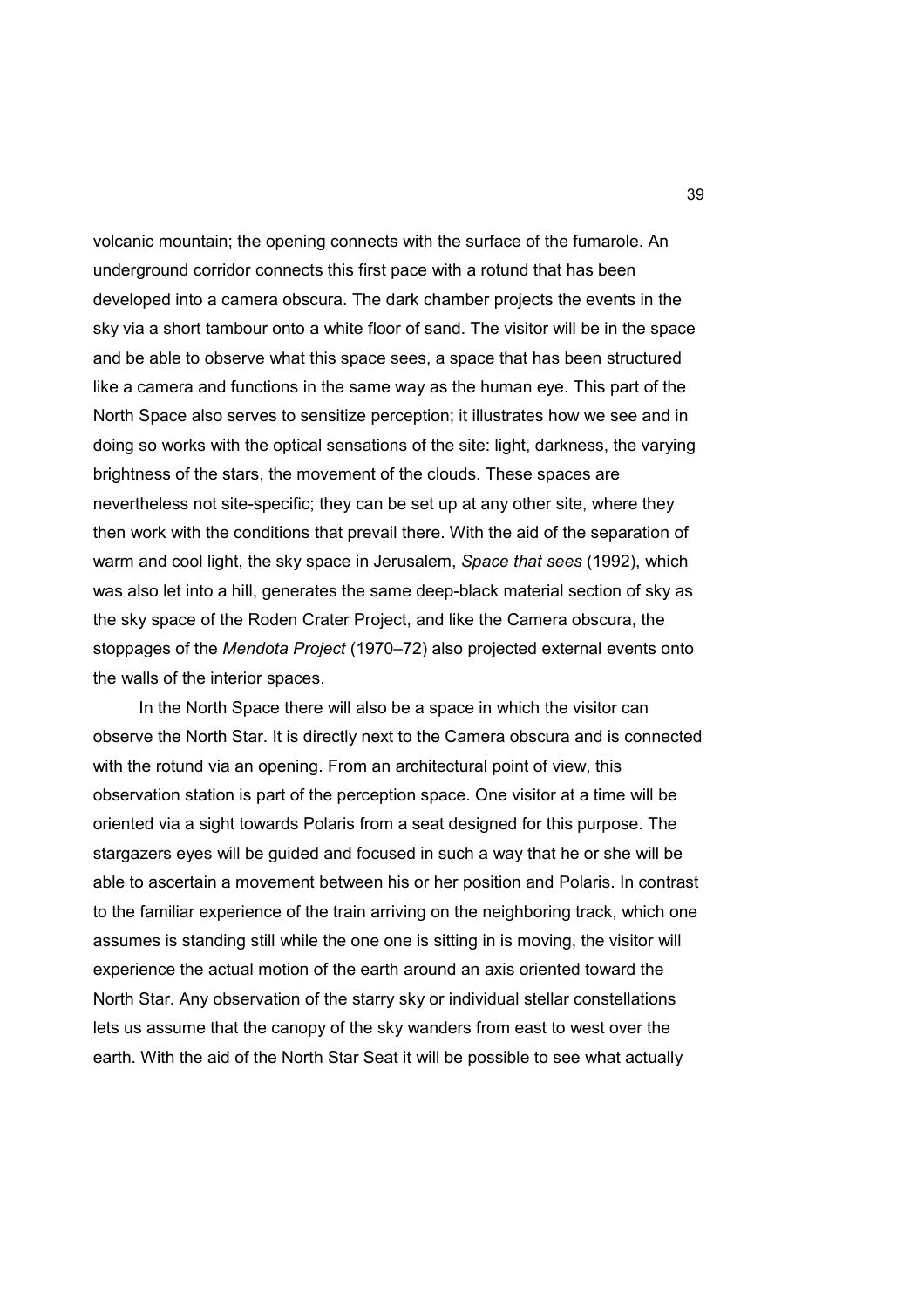happens, namely that Earth moves within the universe and not the universe around Earth. Using this instruction in astronomy, Turrell reminds us of both Ptolemy and Copernicus. Ptolemy explained the universe with the aid of a frame of reference that assumed Earth as its center. Copernicus proved that the earth is only part of a very much larger system, the center of which is the sun. Today we know that there exist still other solar systems beyond ours and that everything is in motion. Each of these movements can only be described in relation to movements in other systems. No point of view is absolute or definitive, but always relative. This is exactly what Einstein describes in his theory of general relativity. Turrell makes the relativity of Earth's movement in the universe understandable by allowing us to gaze at Polaris and back at Earth from this star.

 For James Turrell, this is the North Space's central configuration; it is sitespecific. It is arranged on the exposed Roden Crater in such a way that it enables an unobstructed view of the North Star. The clear air and the frequently cloudless night sky over Arizona prove to be a genius loci for observing this astronomical phenomenon. But what is the purpose of the perception spaces the visitor experienced prior to this? Do they prepare the ground for insight into the relativity of our experience? The optical phenomena in the Camera obscura also cause us to ask what is real. The shadows on the floor of the space are real—or are they really only depictions of a reality that requires sunlight in order to be seen. Outside of the Camera obscura we see clouds and other heavenly bodies in this light. In the dark chamber, the optics of the oculus produce inverse silhouettes. James Turrell associates the beginnings of a depiction of the world from a linear perspective as developed by the universal artists of the early Italian Renaissance Brunelleschi and Alberti with the configuration of this space, which allows assembling celestial phenomena and projecting them onto the visitor's level of experience.<sup>48</sup> In Florence of the fifteenth century it was primarily Leon Battista

 $\overline{\phantom{a}}$ 

<sup>48</sup> In his *Berliner Vorlesungen 1999,* Friedrich Kittler lectures on Shigeru Tsuji's four arguments, which give every reason to believe that Brunelleschi prepared his draft of the *Sacrifice of Isaac* for the bronze doors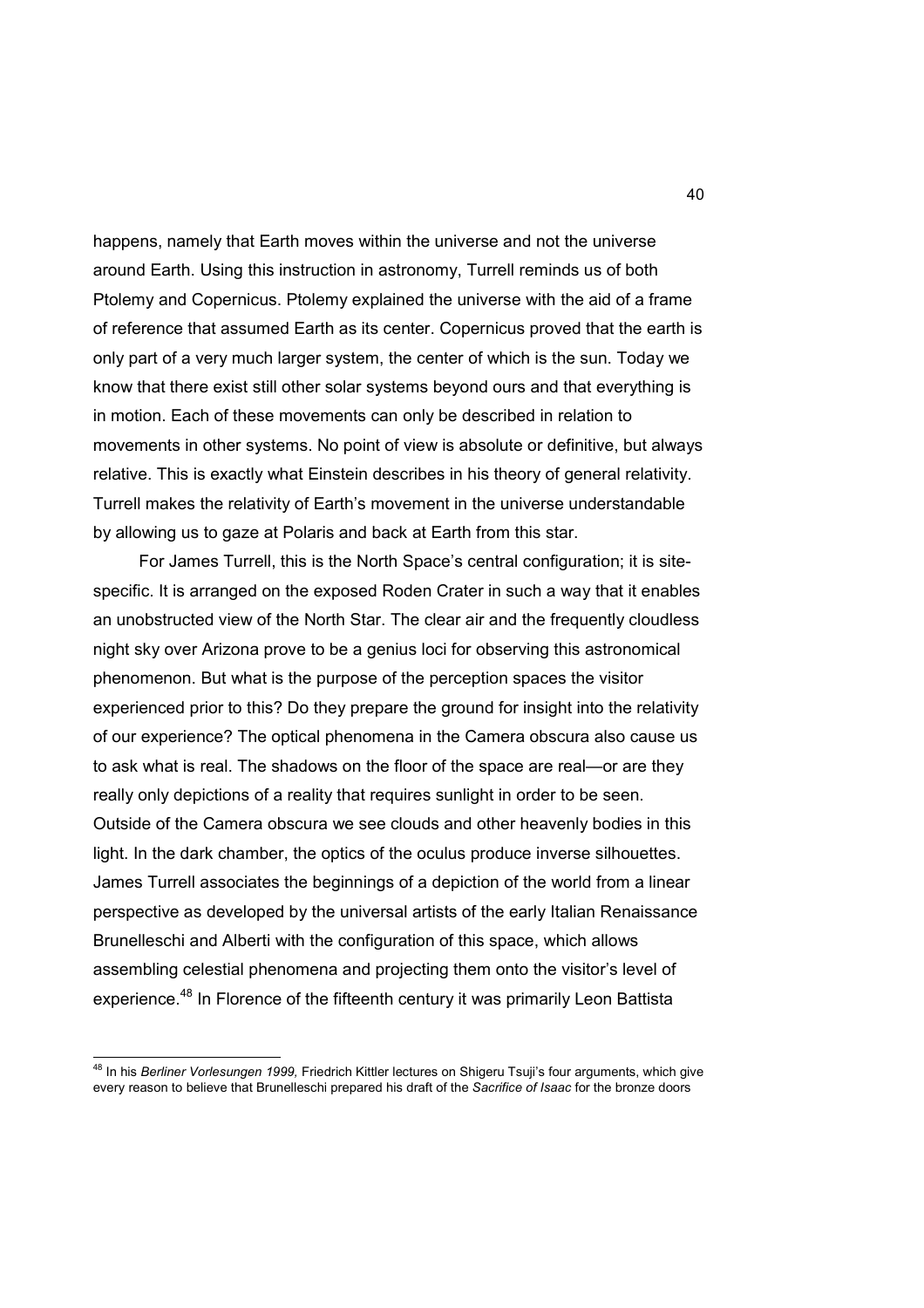Alberti who drew attention to himself as an engineer artist and theorist by way of his inventions, among which was also a camera obscura. Through the opening of the small box "one saw the tallest mountains and vast landscapes around immense lakes and places far away from the eye, so distant that one's vision was not sufficient enough to distinguish between them. He called these things demonstrations, and they were such that both the experienced and the inexperienced did not believe they were seeing paintings, but natural phenomena. There were two kinds of demonstrations: daytime and nighttime. In the latter one saw Arcturus, the Pleiades, Orion, and other shimmering stars; when the evening stars came out the moon rose behind steep cliffs and mountain peaks. In the daytime demonstrations a radiant God—heralded, according to Homer, by Eos, the goddess of the dawn—revealed the vast planet for miles around. $49$ 

 Camera obscura and Sky Space are perception spaces that show us how we see. The artist-scientist Turrell not only shares this interest in perception phenomena, in questions about how our vision functions, with the artists of the early Renaissance, but with the poet-scientist Goethe as well. For Goethe, optical illusions were actually optical truths and as such they were subjective.<sup>50</sup> Despite a configuration that remains the same, for example in the sky space of the north chamber, each visitor will have different experiences with the immaterial image being projected onto the space's ceiling. Everyone will be deluded in a different way. Goethe had understood that optical illusions can show how lively the relationships are between our inner world and nature on the outside. Is that perhaps the link between the perception spaces Sky Space and Camera obscura and the observation space Polaris? Gravity and the atmosphere rotating along

of the baptistery in Florence with the help of a camera obscura. Cf. Friedrich A. Kittler, *Optische Medien: Berliner Vorlesungen 1999* (Berlin: Merve Verlag, 2002), pp. 67f.

<sup>49</sup> Account by an anonymous biographer cited in Giorgio Vasari, *Leben der ausgezeichnetsten Maler, Bildhauer und Baumeister von Cimabue bis zum Jahr 1567,* ed. Julian Kliemann (Darmstadt: Wernersche Verlagsgesellschaft, 1983), p. 347, note 9. <sup>50</sup> Arthur Zajonc, *Die gemeinsame Geschichte von Licht und Bewusstsein* (Hamburg: Rowohlt, 1994), p.

<sup>230.</sup>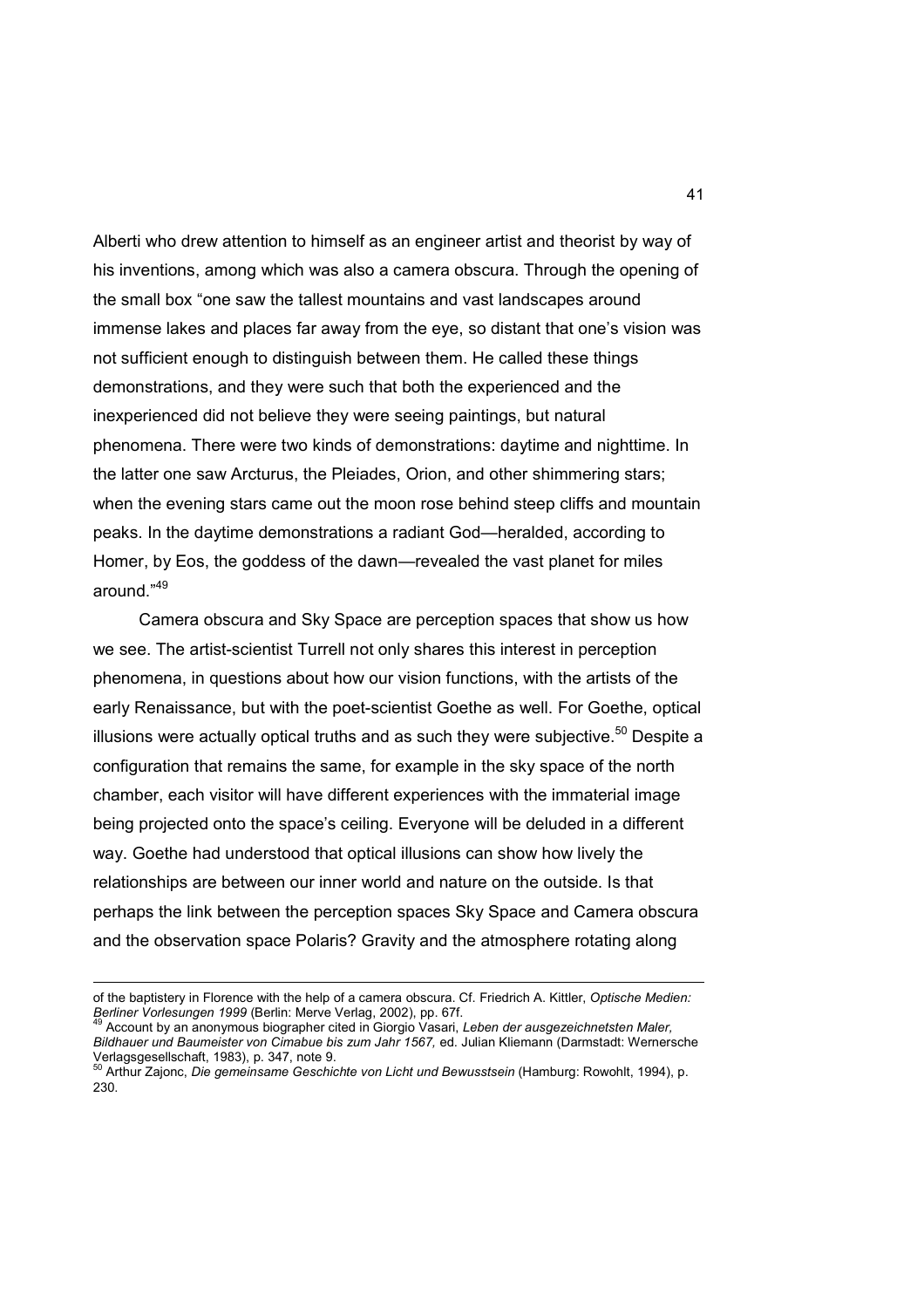with Earth allow us to assume that Earth is standing still and the universe moves above us. We cannot distinguish between the actual movement of the moon around Earth and the apparent movement of the sun around our planet. When we look through the sky window into the cloudless sky during twilight, we believe we are looking at an image on dark blue cloth. We are being fooled in both cases, but in the end light is shed upon the illusion. As soon as stars appear in the opening of the sky space or clouds drift by, as soon as we cease watching the apparently static North Star, we understand what has happened to us: the artist has created a perception and observation situation that deludes us and at the same time (or eventually) sheds light on the illusion.

 Sky spaces, of which there are a relative abundance in Turrell's previous work, also play a large part in the *Roden Crater Project.* They occur in the plans for nearly all of the chambers, but have different functions. I would like to report on a further concept in order to make clear that combining sky spaces with the corresponding observation space is not always necessary. In East Space the central space will be a stage oriented eastward, the opening of which will circumscribe the North Star and the southernmost point of the rising sun. At the equinoxes, the sun will rise exactly along the central axis of this stage. In the rear part of this space there will be a pool to reflect and duplicate the sunbeams, above which there will be a sky space. "Because of the opening to the east and the sky space directly overhead, I can take light from different portions of the sky and mix them. Through this simultaneous contrast, I can change your perception of the tangible light. Light inside the space from a red/orange sunrise in the east is going to totally change your perception of the color of the sky above through the sky space. The outdoor sky directly overhead at this time of day would appear as a completely different color."<sup>51</sup> As already explained, observing the rising sun has a long tradition in this region as well as in the entire Southwest of North America. For the Anasazi in particular it was of major importance for determining

<sup>&</sup>lt;sup>51</sup> Oakes 1997 (see note 45), p. 70.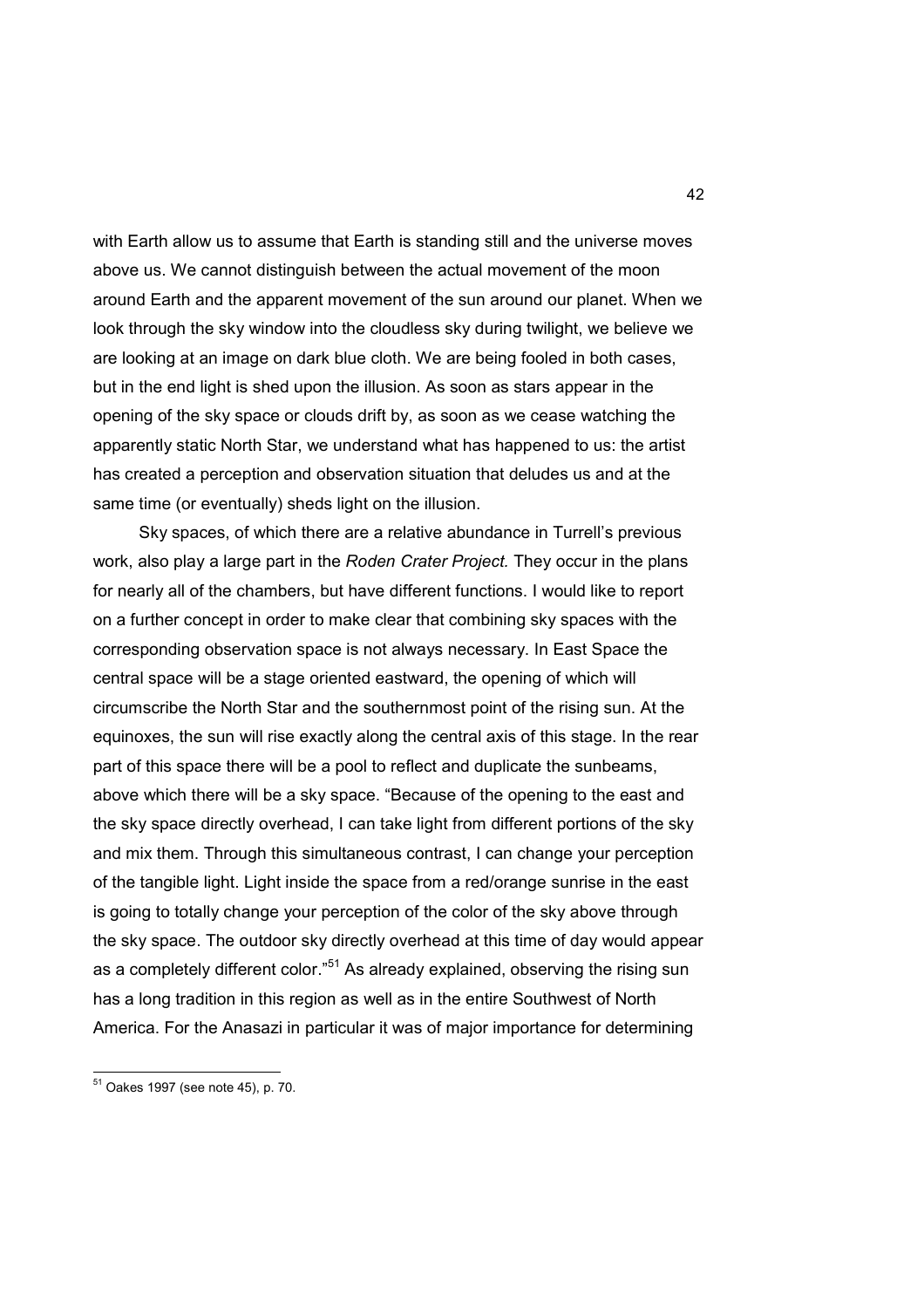the calendar. But Turrell is not interested in the calendar. East Space may mark that part of the horizon at which the sun rises between December 21 and June 21, but there are no provisions for dividing up time on the rear concave wall. Turrell wants to use the light of the rising sun as colored light in the first open space and produce a simultaneous contrast with the color of the sky's light above the viewer. Simultaneous contrast and thus mixtures of color or light are only possible when different fields of color lie directly beside each other; only then are they able to be perceived simultaneously. It remains to be seen whether this will occur on the water's surface, where the different colored lights meet. In any case, the gray light of the still dark sky will fall with much less intensity. Simultaneous contrasts can only result through the juxtaposition of colors with the same intensity.

 A different effect will probably occur on the pool, the result of the mirror-like reflection from the water's surface. Like sunrise over the sea, the surface of the water will be dark because the sky being reflected from the water is still dark. The rays of the rising sun are reflected from this film. It is possible that this will be the actual sensation in the east chamber. The visitor, whose gaze is directed towards the Painted Desert, experiences the sun rising over water. It is especially the concept of the east chamber that makes clear to us that Turrell works with open systems. The overall space my be oriented towards the equinoxes and its floor plan determined by the northern- and southernmost turning points of the sun; however, the astronomical references are not pursued any further in the inside of the space. In correspondence with the solstices, the exact circumscription of the horizontal opening will have no consequences. The orientation towards the east, one of the parameters in Anasazi architecture and their culture, has been secularized, as it were, and reduced to the fact that the sun rising in the east generates a red light with a low angle of incidence that is reflected from the dark surface of the water. A comparable effect becomes apparent when the sun sets over the water. Thus a quality is relativized that largely determines the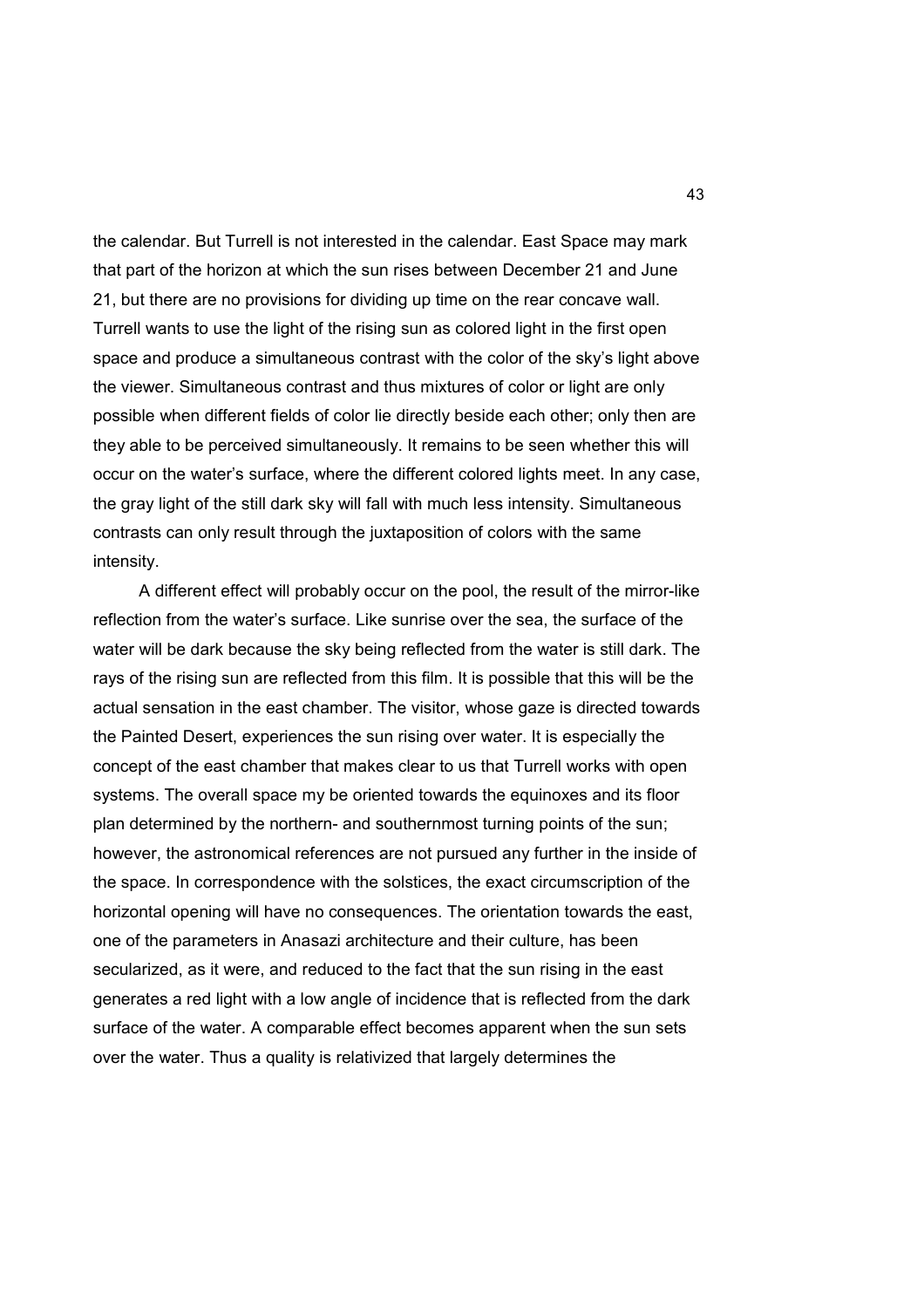arrangement and the orientation of the other chambers: the reference to the site, i.e. an examination and representation of astronomical events and/or light phenomena which only occur at this site. Turrell's openness when dealing with existing systems applies to astronomic constellations in the same way it does to his own work. He neither further pursues the fixing of the solstices by means of architecture, nor does he use the sky space with the same precision we are familiar with from his group of sky spaces, in which the size of the opening is placed in a specific relation to the size of the space because an image is supposed to be produced in the open ceiling towards which we move at a predetermined distance. In the east chamber, the sky space has the function of letting in the dark light of the setting nighttime sky with enough intensity.

 The observation of the east chamber being conceived as a relatively open system leads to the general question regarding the project character of the work. The *Roden Crater Project* consists of the *North Space, East Space*, *Fumarole Space*, *Tso Kiva*, *South Space,* and *West Space*. A comparison of the six space clusters shows that all of them contain complex astronomical observation spaces and perception spaces. The spaces for observing astronomical phenomena such as solstices, the moon's orbit, precession, or the celestial sphere have been set up in places where these events can be observed. The location and orientation of the spaces have been derived from the qualities of the phenomena to be depicted. The Fumarole Space, for example, will contain a Sun-and-Moon Space in which on June 21, the light of the setting full moon during its southernmost orbit, which the satellite reaches only every 18.61 years, will meet the rays of the rising sun. In order to illustrate this event, a site had to be found on the crater which allows this orientation of the chamber and the tunnel connected with it. Only the northeastern slopes of the crater, of which there are three, are suitable for the northernmost sunrise: the slope of the fumarole dropping away to the plateau, the northeastern outer side of the main crater, and the northeastern slope of the crater opening. Because both the sun and the moon rise over a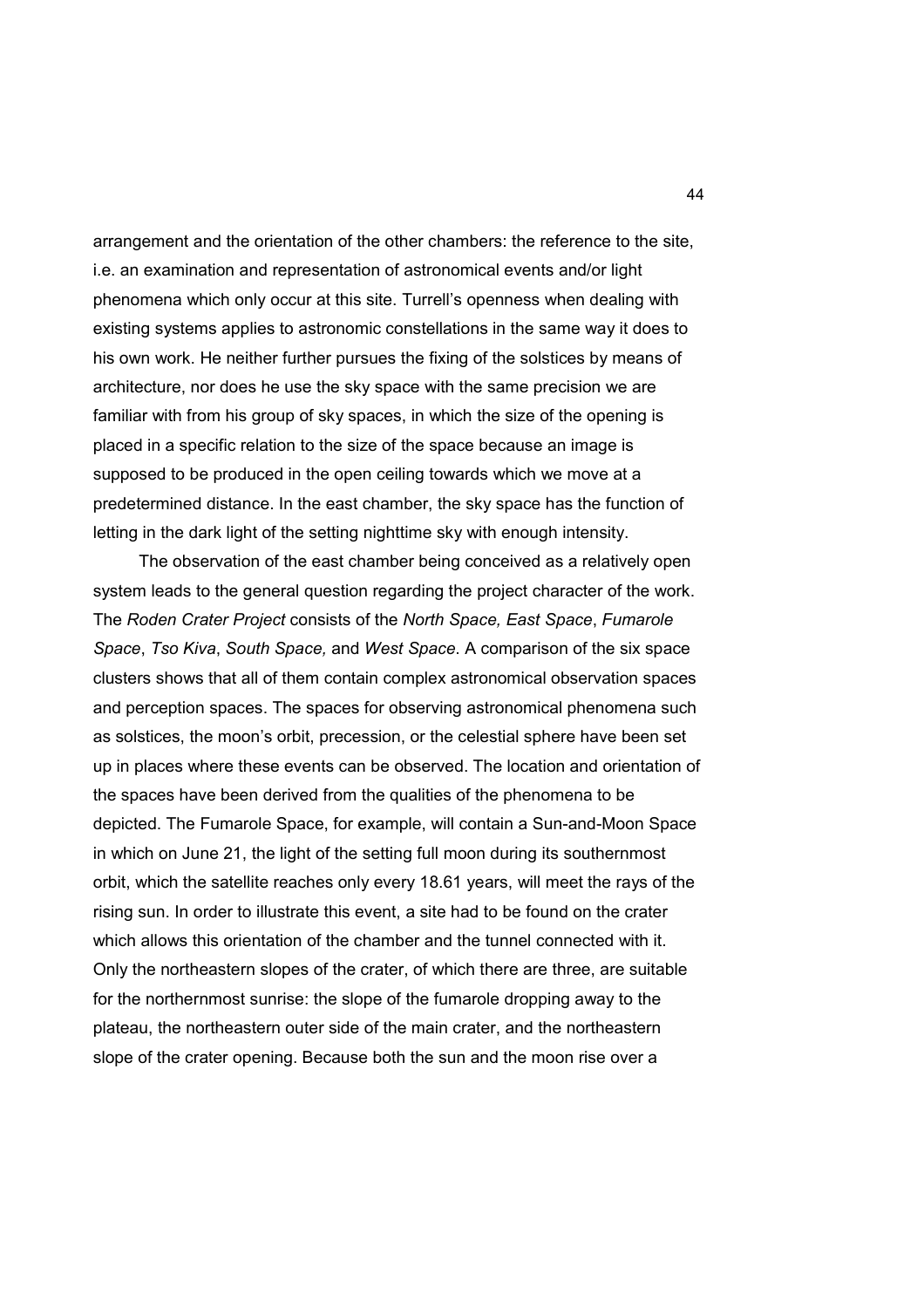horizon and at the same time the light of the sun and the moon coming from opposite directions are supposed to meet, the moon had to set over the crater rim. In the course of this, it is supposed to fully stand in the tunnel opening, i.e., in the case of a certain diameter the tunnel had to have a corresponding length. This means that the chamber could only lie on the northeastern slope of the fumarole, from where there is an unobstructed view of the Painted Desert with the Black Mesa; that is where the sun rises. The view over the crater rim at the setting full moon will be led along a long, slightly ascending corridor that has been calculated so that it encloses the moon at its end. The Sun-and-Moon Space is site-specific in a very literal sense. It was solely at this place on the crater that the phenomena to be generated in the chamber could be illustrated. Turrell uses the complex form of the crater for a guided astronomical observation. The rays of the rising sun meet the light of the moon created by the sun not in the vastness of the universe, but in a walkable space.<sup>52</sup>

 Site-specificity is not in place in the same way for all of the space clusters, except for the spaces in the crater basin and at the fumarole named for the four cardinal points of the compass. The observation of the phenomenon of precession with the aid of the North Star can be done from the north chamber, but would also be possible from the east chamber. A camera obscura meant for representing the motion of the clouds functions wherever the sky can be clearly seen above the oculus. Even in the case of the astronomical observation spaces, the orientation towards the cardinal points of the compass with reference to a specific topographic situation is relative. The event being observed in the corresponding direction more or less determines the central function of the respective space cluster. In contrast, the surface-geological reference, i.e. the arrangement and coordination of each group of spaces, to the special, individual form of the crater is a close one, but so is the reference of the spatial clusters to

 $52$  To be precise, they will not meet the moonlight, which they will diminish, but rather a c. four-meter-high disc, which on one side stops the rays of sun and on its southwest side reflects the moonlight. Visitors will go around this disc and be able to look at the celestial bodies through the corridors.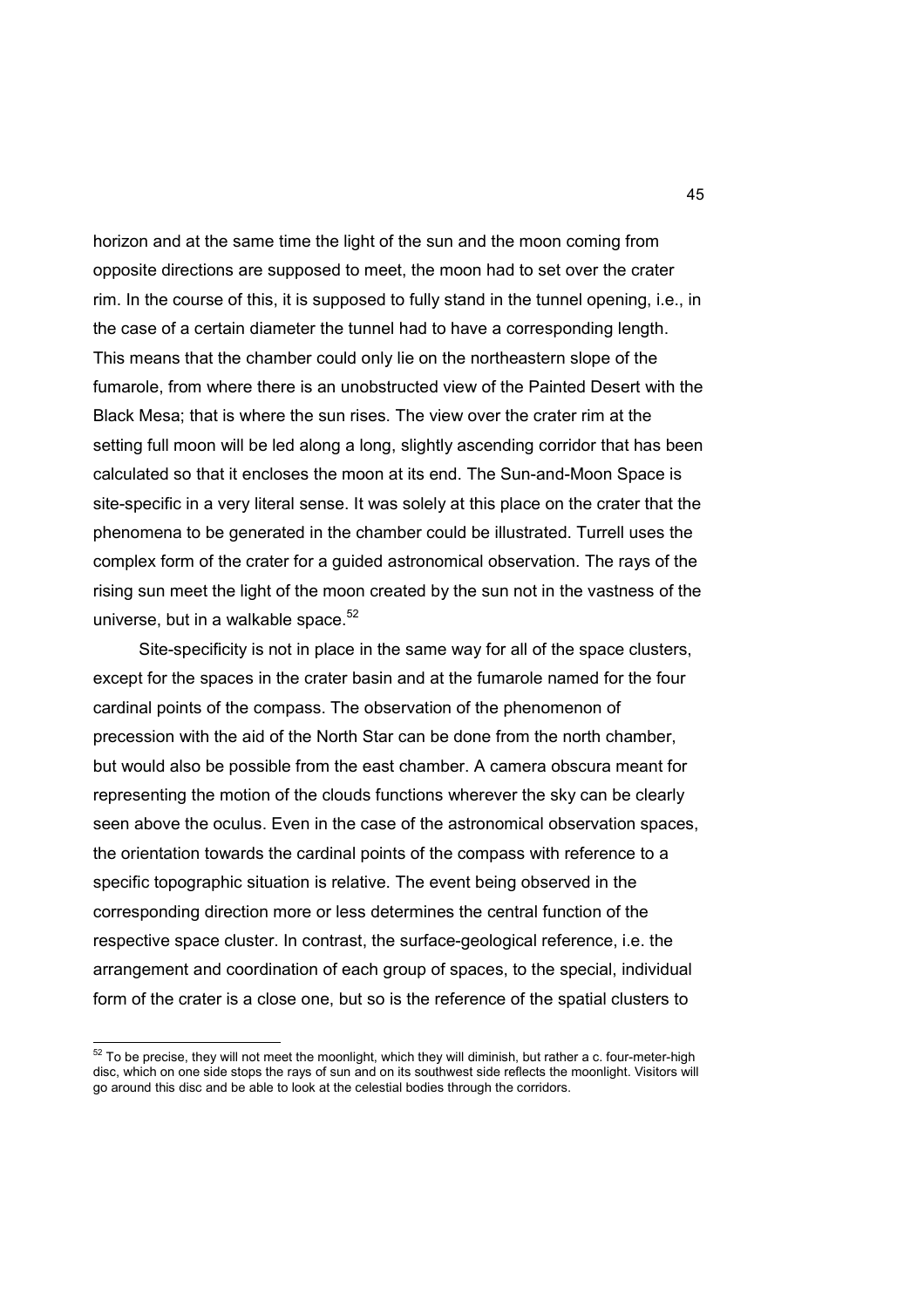one another. The multishaped relief of the crater and its location on the northeastern edge of the volcanic field of the San Francisco Peaks once more prove to be favorable conditions for the arrangement of the observation and perception chamber.

 Just as little as the individual observation spaces are necessarily geared towards specific astronomical events do all spaces in a space cluster connect to an experience field. As a perception space, the sky space of the north chamber neither directly nor indirectly supports observation of Polaris or observation of Earth rotating and moving in the universe. The concept of the *Roden Crater Project* does not consist in the bringing together of experiences of time that result from the observation of astronomical events and on the other hand from a sensitization of perception. The *Roden Crater Project* consists more of patterns that make proposals for observation and perception. The *Roden Crater Project* is therefore not a project. It becomes especially clear how extensive and complex Turrell's concept for Roden Crater is when one compares it with other Land Art projects. Walter De Maria's *Lightning Field* is a work that allows having highly diverse experiences, but it remains a supposition. Nancy Holt's *Sun Tunnels* are site-specific and oriented toward one place. Thus they fulfill the criteria placed on landscape projects: "The center of the work becomes the center of the world."<sup>53</sup>

 Artistically speaking, the *Sun Tunnels* are a concrete examination of specific constellations that we are able to see because they shine; but they only shine because the sun illuminates them. This phenomenon is reversed in the tubes. We see the constellations because a negative cut into the tunnel wall is illuminated, in this way enabling the constellations to appear as sunspots on the opposite side.

 In a narrower sense, Roden Crater could not become a project because from the very beginning it was planned that highly diverse and, temporally

<sup>&</sup>lt;sup>53</sup> Nancy Holt, cited in Patrick Werkner, *Land Art USA: Von den Ursprüngen zu den Großraumprojekten in der Wüste* (Munich: Prestel Verlag, 1992), p. 116.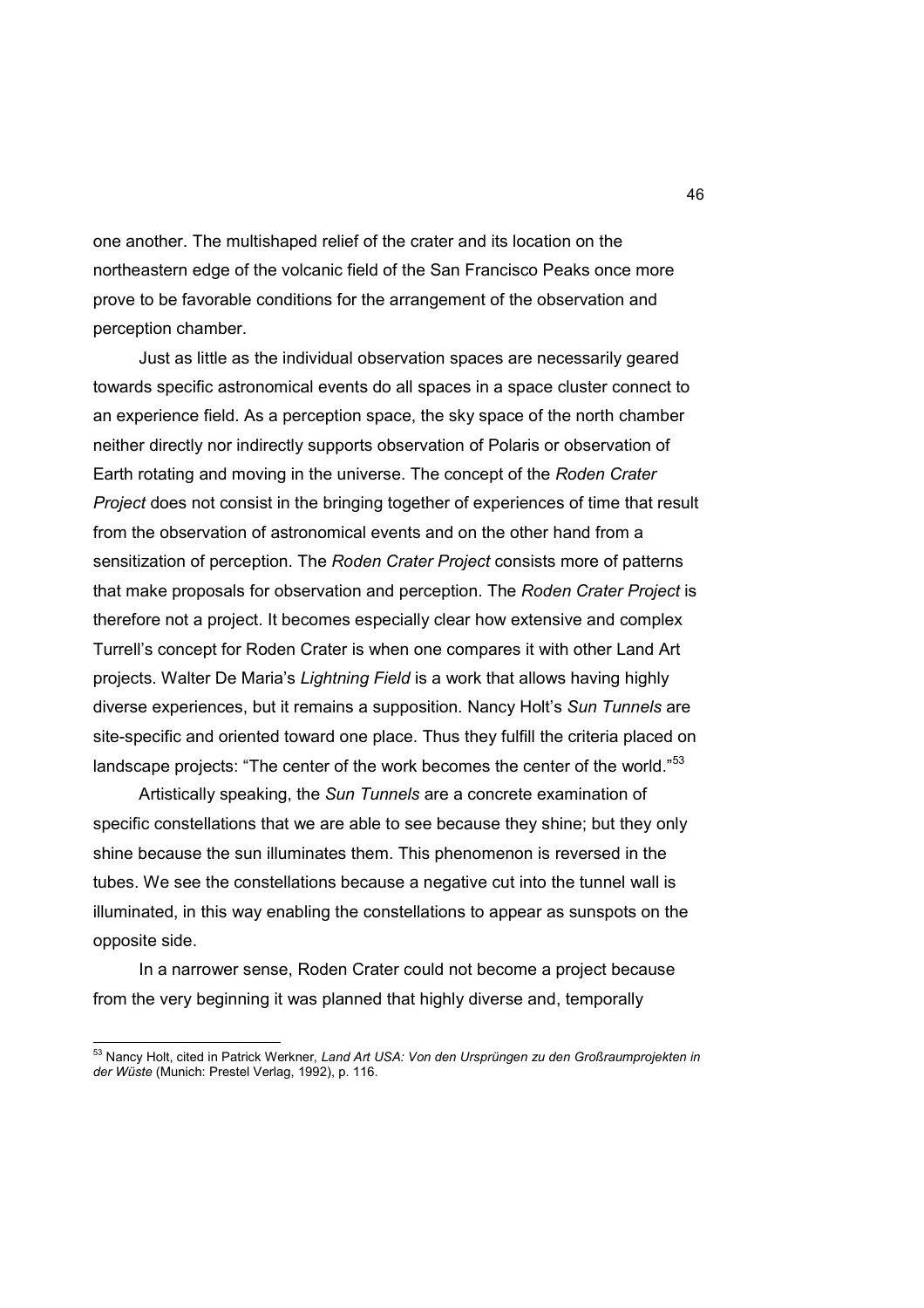speaking, significantly distant events were to be illustrated—daily events such as sunrise and sunset, annual events such as a solstice, but also events that only occur every 18.61 years. Turrell himself justified the large number of spaces by pointing out the limited scope of experience allowed by each individual space. However, because very diverse ways of observing light and the heavenly bodies were meant to be possible at this site, fourteen spaces were planned. Individual chambers, but individual space clusters as well, will function in the same way as other large-scale astronomical projects, for instance Tso Kiva. In their union of time and space, the observation of changes in light and shade during the day, the experience of the phenomenon of the celestial sphere at twilight, and the gaze directed toward the North Star at nightfall will enable having comprehensive experiences. However, if each space is in principle directed toward a single phenomenon in the sky, thus allowing only a limited number of events, the concept for Roden Crater must be described in a different way than has been the case up to now. It was just recently that the American mediatician David Ross recalled that one of the really great innovations in art in the twentieth century is the collage.

 As a principle, the collage is not only limited to the picture. As an assemblage it thematicized the space between the parts very early on and thus provided the decisive stimulus for deconstructivist architecture. Even the movements in the Internet can be described using criteria developed for the collage: interface, diversification, change of perspective, multilingualism. Some of these terms can be effortlessly transferred to the concept for Roden Crater. We have seen that the chambers serve to observe individual celestial phenomena but that they cannot be subsumed under a common astronomical program. We have also seen that the perception spaces only prepare the ground for the observation chambers in a very general sense in that they sharpen the perception of different light phenomena. In this respect, all of the spaces are necessary for a comprehensive understanding and comprehensive experience of the